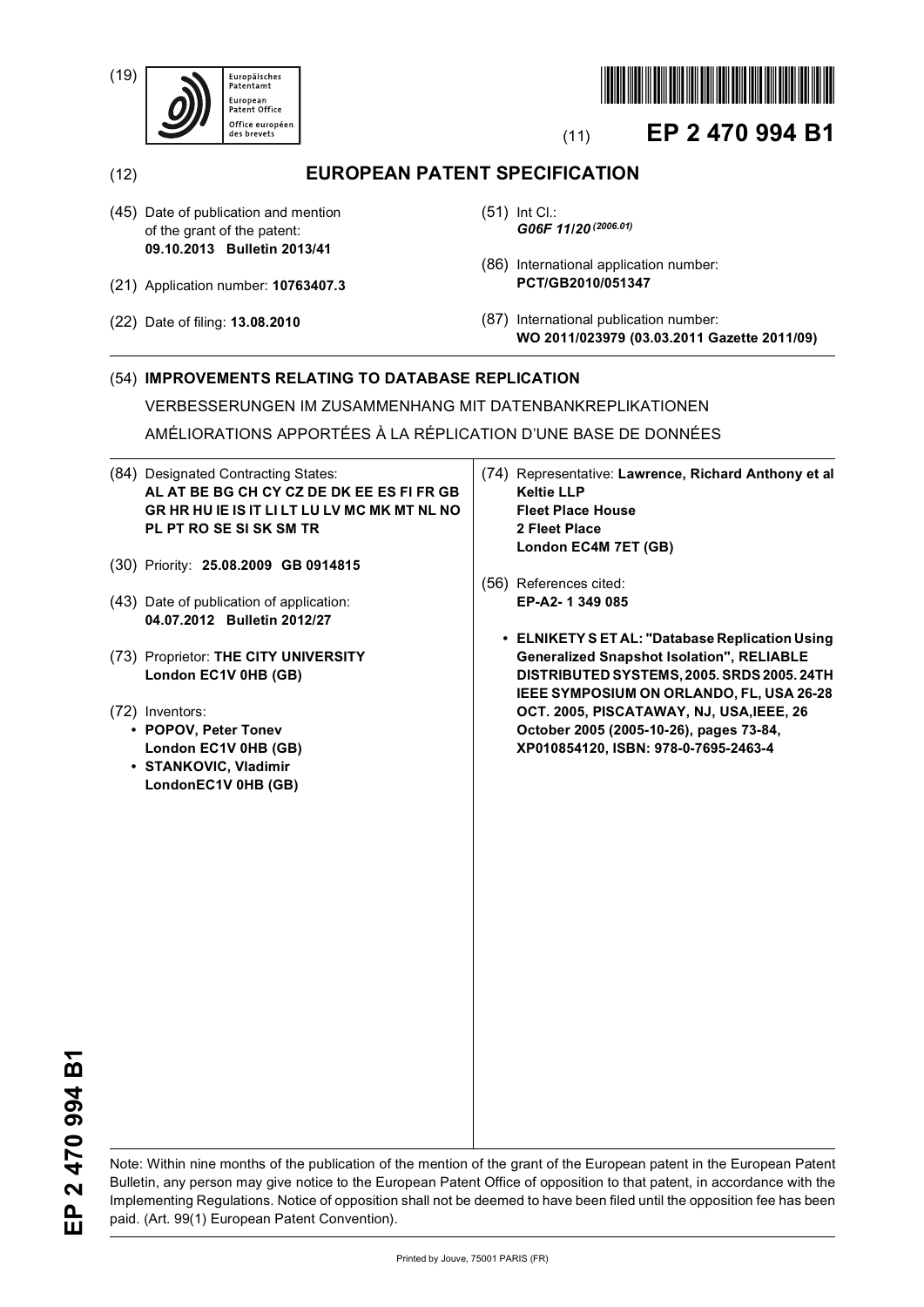### **Description**

### **FIELD OF INVENTION**

**[0001]** The present invention concerns improvements relating to database replication. More specifically, aspects of the present invention relate to a fault-tolerant node and a method for avoiding non-deterministic behaviour in the management of synchronous database systems.

### **DISCUSSION OF PRIOR ART**

**[0002]** Current database replication solutions, in both academia and industry, are primarily based on the *crash failure assumption*, whereby it is assumed that the underlying building blocks, i.e. Relational Database Management Systems (RDBMSs), fail in a detectable way, leaving a copy of a correct database state for use in recovery. The conventional approach in database systems is to use a plurality of non-diverse replicas - RDBMSs from the same vendor - for mainly availability and scalability improvement. This is regarded as a suitable approach to addressing failure under the crash failure assumption, as use of a sufficient number of replicas tolerates crash failures and manages increased load from client applications for improved performance. The validity of this assumption has, however, been refuted in the recent work by Gashi et al. [Gashi, Popov et al. 2007] and subsequently in [Vandiver 2008]. Many of the software faults examined in these two studies caused systematic, non-crash failures, a category ignored by most standard implementations of fault-tolerant database replication solutions. The non-crash failures of RDBMS products are likely to be causing some of the following anomalies: returning incorrect results to the client application, incorrectly modifying data items in the database, arbitrarily halting a transaction or failing to execute an operation and raise an exception. These failure modes are typically associated with synchronous systems, that is, systems which either deliver a result in a predefined amount of time or are considered to have failed (timeout occurs).

**[0003]** The work of Gashi et al [Gashi, Popov et al. 2007] was based on two studies of samples of bug reports for four popular off-the-shelf SQL RDBMS products: Oracle, Microsoft SQL, PostgreSQL and Interbase; plus later releases of two of them: PostgreSQL and Firebird (an open source descendant of the InterBase database server). Each bug report contains a description of the bug and a bug script for reproducing the failure (the erroneous behaviour that the reporter of the bug observed). The results of the studies indicate that the bugs causing failures in more than two diverse RDBMSs are rare - only a few bugs affected two RDBMSs and none affected more than two. Thus, a very high detection rate (ranging from 94% to 100%) is achievable when using just a simple configuration with two diverse servers. Another very important finding was that crash failure assumption is unjustified. The authors showed that the majority of the collected bugs belonged to the *incorrect results* category, causing incorrect outputs without crashing the RDBMS products (approximately 66% of the bugs caused incorrect results failures, while roughly just 18% caused crash failures).

**[0004]** Similarly to the work by Gashi et al., the work in [Vandiver 2008] experimented with the faults reported for three well-known RDBMSs: DB2, Oracle and MySQL.

*10* The results show that for all three products over 50% of the bugs cause non-crash failures; resulting, for example, in incorrect results returned to a client or incorrectly modified database items.

*15* **[0005]** The unfounded assumption that only crash-failures are observed in RDBMSs has lead to development of a multitude of solutions which are based on *asymmetric* processing of database transactions (see Appendix A). Inherent to asymmetric processing is the inability to cope with non-crash failures; e.g. if a replica is faulty, the client

*20* connected to this replica can obtain a wrong result or incorrect values could be propagated into the state of the correct replicas (see Figure 1).

*25 30 35* **[0006]** Figure 1 illustrates the impossibility of incorrect result detection by a middleware-based database replication protocol using asymmetric transaction execution (the steps shown with dashed lines are not part of the protocol). The figure shows the execution of a read operation (read(x)) in a replicated database system consisting of three replicas  $R_x$ ,  $R_y$  and  $R_z$ . The execution steps are as follows: the client sends 1 the read operation to the middleware, M; the middleware forwards 2 the request to only one replica,  $R_x$ ;  $R_x$  executes the request and sends 3 the result to the middleware and middleware notifies 4 the client of the result. If  $R_x$  is faulty, an incorrect response will be forwarded to the client with no possibility for detection, since the execution of the read operation is executed on only one replica. On contrary, if all replicas were sent 2, 2a, 2b the read request it would be possible

for middleware to adjudicate the responses sent 3, 3a, 3b by all replicas and detect the incorrect  $R<sub>x</sub>$  response. **[0007]** The family of *multicast* replication protocols is generally used for implementing asymmetric transaction processing. These protocols use a GCS (Group Communications System), which makes it possible for any replica to send a message to all other replicas (including itself) with the guarantee that the message will be delivered if no failures occur. Furthermore, GCS is capable of guaranteeing totally ordered messages: if two replicas

*50 55* receive messages m and m', they both receive the messages in the same order. In fact, a GCS may offer a range of different guarantees and total ordering is one of the more expensive options. The known DB replication solutions rely on GCS being configured to offer total ordering. The principal steps behind a multicast replication protocol are as follows: a transaction  ${\sf T}_{\sf i}$  is submitted to one, local replica (all other replicas are called remote for  $T_i$ ); the local replica executes completely the transaction and extracts the results of all the modifying operations in a

*40*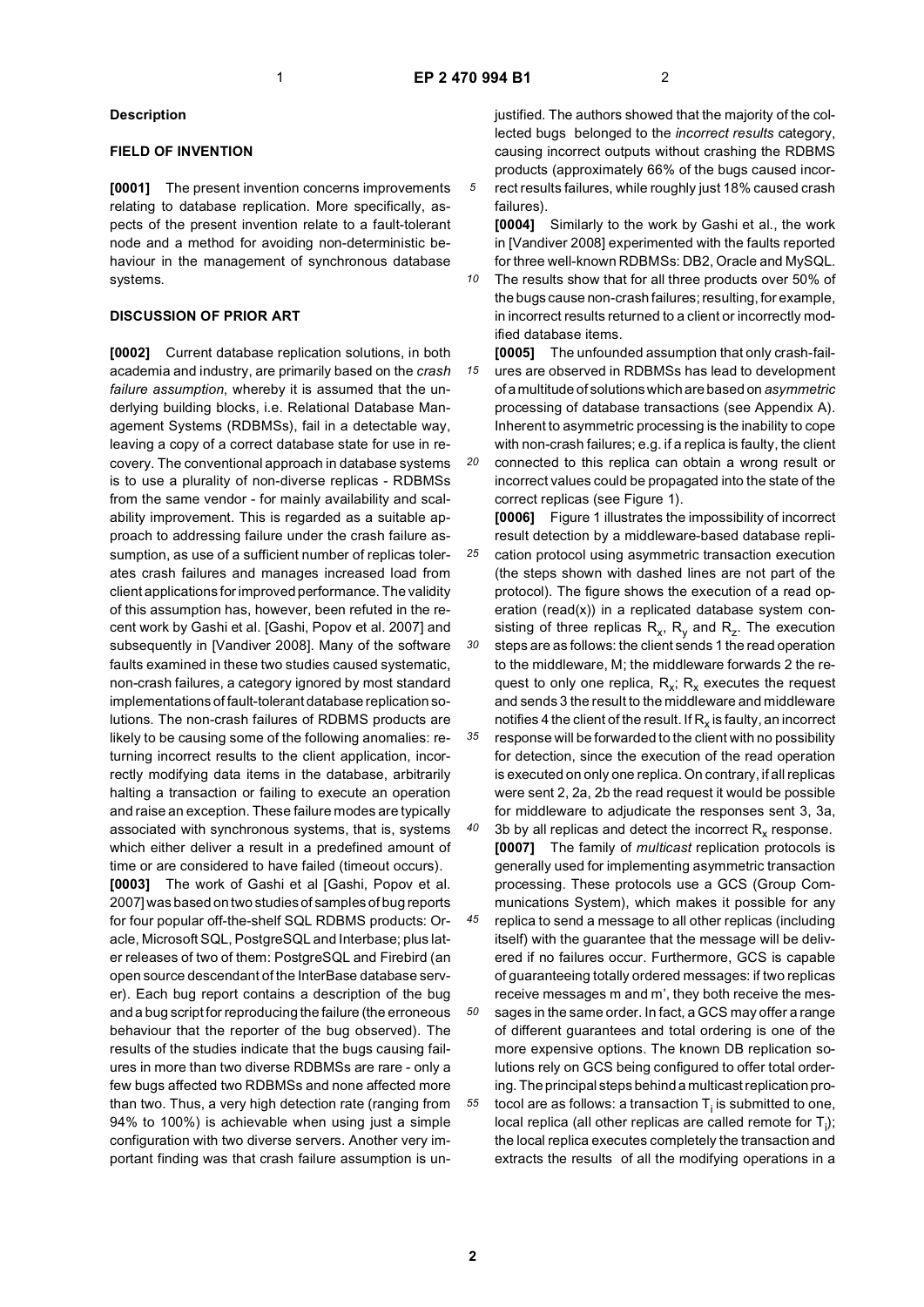writeset; in the end of transaction T<sub>i</sub>'s writeset is sent to all remote replicas in total order using the underlying GCS; upon receiving the  $T_i$ 's writeset every replica installs the writeset in the same total order imposed by the GCS. The installation of the writesets in the same total order is necessary to avoid data inconsistencies due to *non-determinism* on the replicas. Otherwise, if the total order was not respected it would be possible for two replicas to install overlapping writesets in a different order, which would result in an inconsistent state of the replicated system. Some examples of multicast-based replication protocols used with RDBMSs providing *snapshot isolation* (see Appendix A) are described in [Lin, Kemme et al. 2005] and [Kemme and Wu 2005]. [Elnikety, S., W. Zwaenepoel, et al. 2005] provides discussion of faulttolerant database replication using snapshot isolation approaches - a master database is replicated to a plurality of replica databases, such that any past snapshot can be used for snapshot isolation, wherein if update transactions update the same item, then the transaction that commits first succeeds in updating the item and the other transaction is aborted.

**[0008]** EP 1349085 teaches a database replication arrangement in which update collisions are resolved by switching from a synchronous replication mode to an asynchronous replication mode. EP 1349085 does not teach the use of snapshot isolation in the context of concurrent transactions.

**[0009]** Two recent database replication protocols are built on a more general failure model than crash failures: HRDB (Heterogeneous Replicated DataBase) [Vandiver 2008] and Byzantium [Preguiça, Rodrigues et al. 2008] approaches. HRDB's SES (Snapshot Epoch Scheduling) protocol and Byzantium are of particular interest because they assume, that the underlying replicas guarantee snapshot isolation. Both HRDB and Byzantium assume that an arbitrary failure can occur, i.e. a *Byzantine failure model* (described for the first time in [Lamport, Shostak et al. 1982]) is assumed. This failure model is the most general one, where beside crash failures, for example, incorrect results of read and write operations are also allowed; even malicious behaviour by the replicas such as sending conflicting messages to the other replicas are allowed by the Byzantine failure model.

**[0010]** Both HRDB and Byzantium are primary/ secondary, middleware- based replication protocols, which tolerate non- crash failures by voting on the results coming from different replicas. Figure 2 illustrates the generic primary/ secondary database replication approach. The Client (C) first sends 21 the operations  $\{op_1, , . . . , op_k,$ ... , op<sub>n</sub>} of the transaction T<sub>i</sub> to the Primary replica (P) for execution, and only once the Primary executes the operations it forwards 22a, 22b them to the Secondaries  $\{S_1, ..., S_m\}$ . Therefore, in both protocols, write operations are firstly executed on one (primary) replica and only then sent to the secondary replicas in order to guarantee replica consistency- in this way the conflicting operations are executed in the same order (the one im-

posed by the primary) on all replicas and thus non- determinism between conflicting modifying transactions are avoided. However, in this way no parallelism in the execution of the same write operations between the primary on the one hand and secondary replicas on the other hand is allowed; as a result the total duration of a transaction may be significantly prolonged (as shown in Figure 3) even in the arguably more common case when no *write- write* conflicts (see appendix A) occur between the

*10 15* concurrently executing transactions. **[0011]** Although both HRDB and Byzantium use a primary/secondary approach, there is a difference between the two as to when the primary forwards the (write) operations for execution to the secondaries. In HRDB every write operation is sent to the secondaries as soon as it is completed on the primary (possibly after its concurrency control mechanism resolves the conflicts between concurrent write operations), see Figure 3. The read operations in HRDB, on the other hand, are executed in

*20 25 30 35 40* parallel on primary and secondary replicas. **[0012]** More specifically, Figure 3 shows a timing diagram of the execution of a write operation in HRDB scheme consisting of the primary (P) and two secondary replicas (S1 and S2) . The meaning of the callouts is as follows: the middleware (M) sends 31 the write operation, w (x), to the primary replica for execution; once the primary has executed the write, it notifies 32 the middleware by sending it the result of  $w(x)$ ; middleware forwards 33a, 33b the write operation to the secondary replicas for execution. Performance overhead ensues because the write operation is not executed in parallel between the primary and the secondary replicas. As a result, the operation duration as perceived by the middleware is prolonged  $(T_{w(x)}^{\text{Sequential}})$ , as opposed to it being shorter due to parallel execution on all replicas  $(T_{w(x)}^{\text{Parallel}})$ . The execution order in the primary/ secondary scheme causes transactions to retain the write locks for longer and this leads to an increased likelihood of a write- write conflict with the other concurrent transactions. Even though HRDB (as well as Byzantium) uses database systems which offer snapshot isolation, the low level implemen-

tation of the concurrency control mechanisms in these database systems still relies on the use of locking mechanisms on shared resources by multiple concurrent users.

*50 55* **[0013]** The situation with Byzantium is different in a number of respects. First, all operations, both reads and writes, of a transaction are executed on the primary replica (the work in [Preguiça, N., R. Rodrigues, et al. 2008] uses the term "coordinator replica" for the primary) and the respective responses collected for future use. Also, different from HRDB, Byzantium assumes that different transactions are assigned to different coordinator replicas. Subsequently, the commit phase is initiated and only then all operations and the respective results are forwarded by the primary to the secondaries for validation: the secondaries then execute all operations and compare them with the responses of the primary. In this way no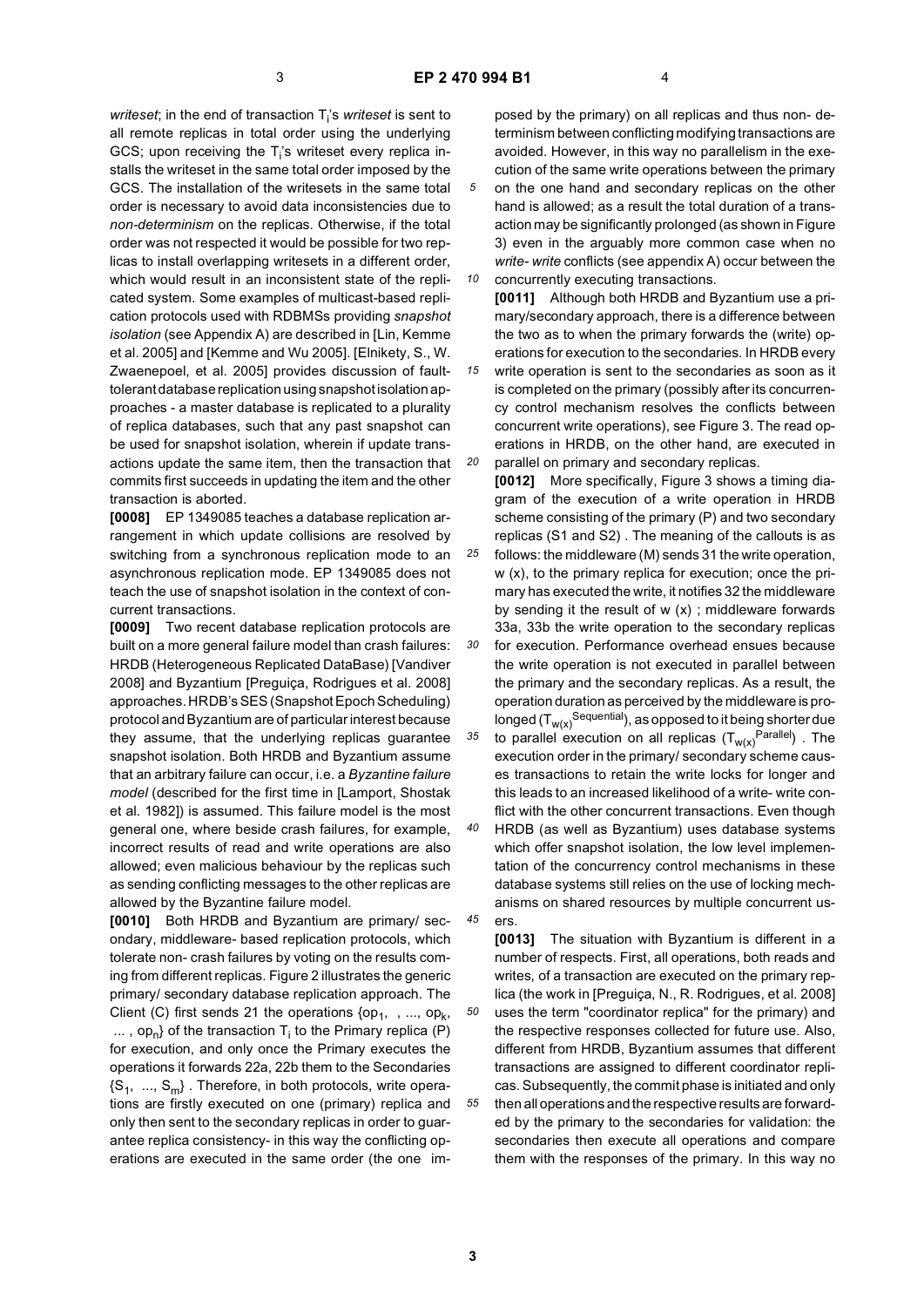parallelism between the operations' execution on the primary and the secondaries exist, which makes this scheme inferior in terms of response time in comparison with HRDB.

**[0014]** More specifically, Figure 4 shows the timing diagram of executing transaction  ${\mathsf T}_{\mathsf i}$ , consisting of three operations: w (y), r (x) and r (z), on three Byzantium replicas (P, S1 and S2) . The transaction duration is prolonged because all the operations are first executed on the primary replica and only then forwarded to the secondaries. Hence, instead of the transaction execution being parallelised on all replicas and its duration dictated by the slowest one (A T<sub>i</sub> (MAX (T<sub>i</sub><sup>P</sup>, T<sub>i</sub><sup>S1</sup>, T<sub>i</sub><sup>S2</sup>) ), in this case secondary replica S2 is the slowest), the duration is the sum of the primary's and the slower secondary processing  $(\Delta T_i^{\text{Sequential}})$ .

**[0015]** The HRDB approach does not compare the responses from the read operations; albeit this possibility is discussed in [Vandiver 2008]. The Byzantium protocol, on the other hand, includes the validation of the results coming from all types of operations.

**[0016]** Compared to conventional database replication approaches, the HRDB and Byzantium approaches are complex and slow. It is, thus, desirable to develop an approach for processing of database transactions which is not limited to the crash failure assumption but which allows more economical and efficient operation than the HRDB and Byzantium approaches.

### **SUMMARY OF THE INVENTION**

**[0017]** Accordingly, the invention provides a fault- tolerant node for synchronous heterogenous database replication whereby the fault- tolerant node is adapted to carry out a series of database transactions generated by a processor executing a computer program at the faulttolerant node, wherein the fault- tolerant node comprises at least two relational database management systems, the systems being instances of different relational database management system products which provide snapshot isolation between concurrent transactions and each system comprising a database and a database management component, wherein for each database transaction, operation instructions are provided concurrently to each of the systems to carry out operations on their respective databases and to provide respective responses; wherein the responses generated by the systems either comprise an operation result or an exception, and where only one of the systems is configured with a NOWAIT exception function enabled which returns an exception when it is detected that two or more concurrent transactions are attempting to modify the same data item and the other systems are configured with the NOWAIT exception function disabled, whereby the fault- tolerant node is adapted to detect that two or more concurrent transactions are attempting to modify the same data item and to block one or more of the transactions to ensure that all systems apply the same order of modification of the data item by

the concurrent transactions.

**[0018]** With such an approach, the consequences of non-deterministic behaviour of the systems are avoided. Such a node is capable of tolerating crash failures and

*5* incorrect results by the replicas. This also allows for a solution which is faster than prior art protocols such as HRDB and Byzantium.

**[0019]** A set of operation instructions may include a begin instruction, a commit instruction and an abort in-

*10 15* struction for control of execution of a transaction. Advantageously, only one transaction can execute a begin instruction or a commit instruction at a time for all the systems. When an exception is received as an operation result from one of the systems, the fault-tolerant node

provides an abort instruction for that transaction for all the systems. In one preferred arrangement, execution of a begin operation for a transaction comprises setting a variable indicating that the transaction is not, or no longer, aborted, and by acquiring control of commit and begin

*20* operations so that no other begin or commit operation can take place until the begin operation is completed. In one arrangement, execution of a commit operation for a transaction comprises confirming that the transaction has not been marked to be aborted, determining that the

*25 30* operation results from the systems allow a transaction results to be provided, determining that the operation results are consistent, and by acquiring control of commit and begin operations so that no other begin or commit operation can take place until the commit operation is completed.

**[0020]** The set of operations comprises a read operation and a write operation, and in executing a write operation the node extracts a write set on which operations are performed before the transaction is committed. When

*35* all systems have failed to provide a result to a read operation or a write operation within a predetermined time, fault-tolerant node raises an exception.

*40* **[0021]** In one preferred arrangement, the fault-tolerant node comprises a transaction manager to control the execution of the operations for one transaction in each of the systems and a replica manager for each of the systems used to execute a transaction to provide operations to its associated system, wherein for each transaction, the transaction manager provides operations required for

*45* execution of the transaction into a queue for each system managed by the replica manager for that system, wherein the operations are provided to each system from the queue by the replica manager for that system.

*55* **[0022]** Preferably, the fault- tolerant node comprises a comparator function to compare operation results received from the systems to enable the fault- tolerant node to determine whether the transaction has completed successfully. The fault- tolerant node may then abort the transaction if the comparator function indicates a mismatch between operation results received from different systems. This arrangement contributes to the achieved dependability of the node, as it enables the recognition of many cases of a failure.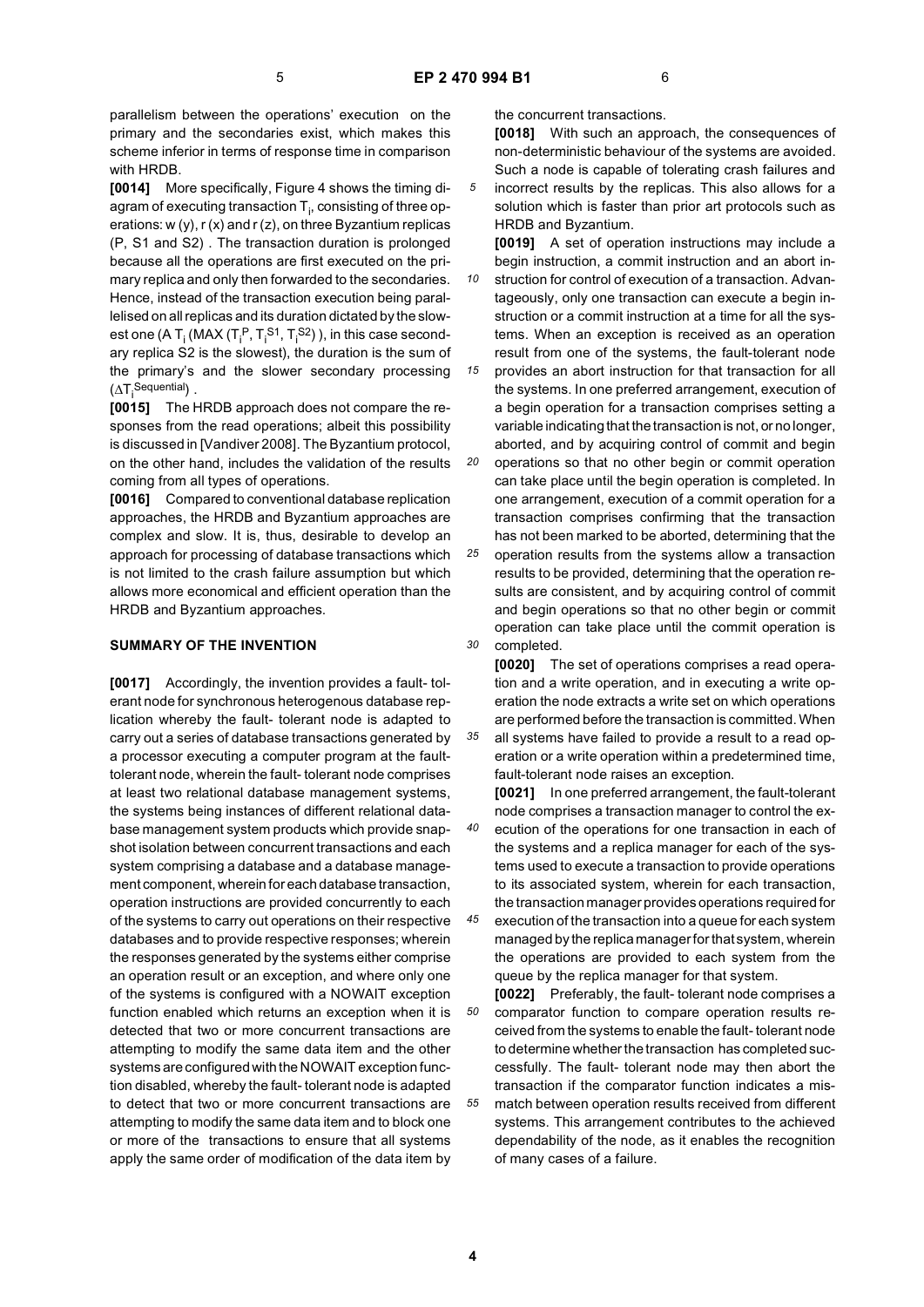*25*

**[0023]** In one preferred arrangement (an *optimistic* regime of operation), the fault-tolerant node returns the first operation result received from any of the systems to the computer program, and provides a further message to the computer program if the transaction aborts or if the operation results received from all the systems are not consistent (e.g. typically identical, or considered to be identical when the internal representation of data in the different systems introduces small differences even for the same data). Alternatively, in a *pessimistic* regime of operation, the fault-tolerant node returns an operation result to the computer program only when the operation results from all the systems have been received and evaluated by the fault-tolerant node.

**[0024]** In the fault-tolerant node described above, the different relational database management system products may comprise two or more systems that implement snapshot isolation between concurrent transactions, such as Oracle, Microsoft SQL 2005 or later, PostgreSQL, Interbase and Firebird.

**[0025]** In a further aspect, the invention provides a database server comprising a fault-tolerant node as set out above. Such a database server can be provided as part of any computational system in which it is necessary or desirable for one or more databases to achieve the performance resulting from use of embodiments of the invention.

*30 35 40 45 50 55* **[0026]** In a further aspect, the invention provides a method for performing a synchronous heterogenous database replication, for a series of database transactions provided by a processor executing a computer program, at a fault-tolerant node comprising at least two relational database management systems, the systems being instances of different relational database management system products which provide snapshot isolation with each system comprising a database and a database management component, the method comprising: receiving a database transaction at the fault-tolerant node; providing operation instructions for the database transaction concurrently to each of the systems to carry out operations on their respective databases and to provide respective responses; the systems each generating a response to an operation instruction which comprises an operation result or an exception, wherein only one of the systems is configured with a NOWAIT exception function enabled such that that system returns an exception when it is detected that two or more concurrent transactions are attempting to modify the same data item and the other systems are configured with the NOWAIT exception function disabled; whereby the fault-tolerant node detects that two or more concurrent transactions are attempting to modify the same data item and allows the transaction that accesses the data item first on the system with NOW-AIT enabled to proceed on all the systems, and prevents execution of all the other transactions attempting to modify the same data item on all the systems, thereby achieving that all systems apply the same order of modification of the data item by the concurrent transactions.

**[0027]** In embodiments, there is provided a fault-tolerant node for avoiding non-deterministic behaviour in data management whereby a processor executes a computer program to generate a series of database transactions to be carried out at the fault-tolerant node, the fault-tolerant node comprising at least two relational database management systems, the systems being instances of different relational database management system products and each comprising a database and a database

- *10 15* management component, wherein for each database transaction, operation instructions are provided concurrently to each of the systems to carry out operations on their respective databases and to provide operation results; wherein the fault-tolerant node compares operation results generated by the systems to validate the result
	- **BRIEF DESCRIPTION OF THE FIGURES**

of the database transaction.

- *20* **[0028]** Embodiments of the invention are described below, by way of example, with reference to the accompanying Figures, of which:
	- Figure 1 illustrates a generic middleware-based database replication protocol using asymmetric transaction execution and demonstrates the impossibility of incorrect result detection in such systems;

Figure 2 illustrates a generic primary/secondary approach to database replication;

Figure 3 shows a timing diagram of the execution of a write operation in the prior art HRDB scheme;

- Figure 4 shows a timing diagram of executing a transaction with one write and two read operations on three replicas in a prior art Byzantium scheme;
	- Figure 5 shows an embodiment of a fault-tolerant node (FT-node) as a UML Component diagram;

Figure 6 illustrates a transaction context for the FTnode of Figure 5 as a UML Class diagram;

- Figure 7 illustrates the establishment and destruction of a connection associated with a transaction in the FT-node of Figure 5;
	- Figure 8 illustrates the interaction related to the processing of an operation by the FT-node of Figure 5;

Figure 9 shows the interaction between a RepManager object and respective RDBMSs in the FT-node of Figure 5;

Figure 10 shows a UML sequence diagram of committing a transaction in the FT-node of Figure 5;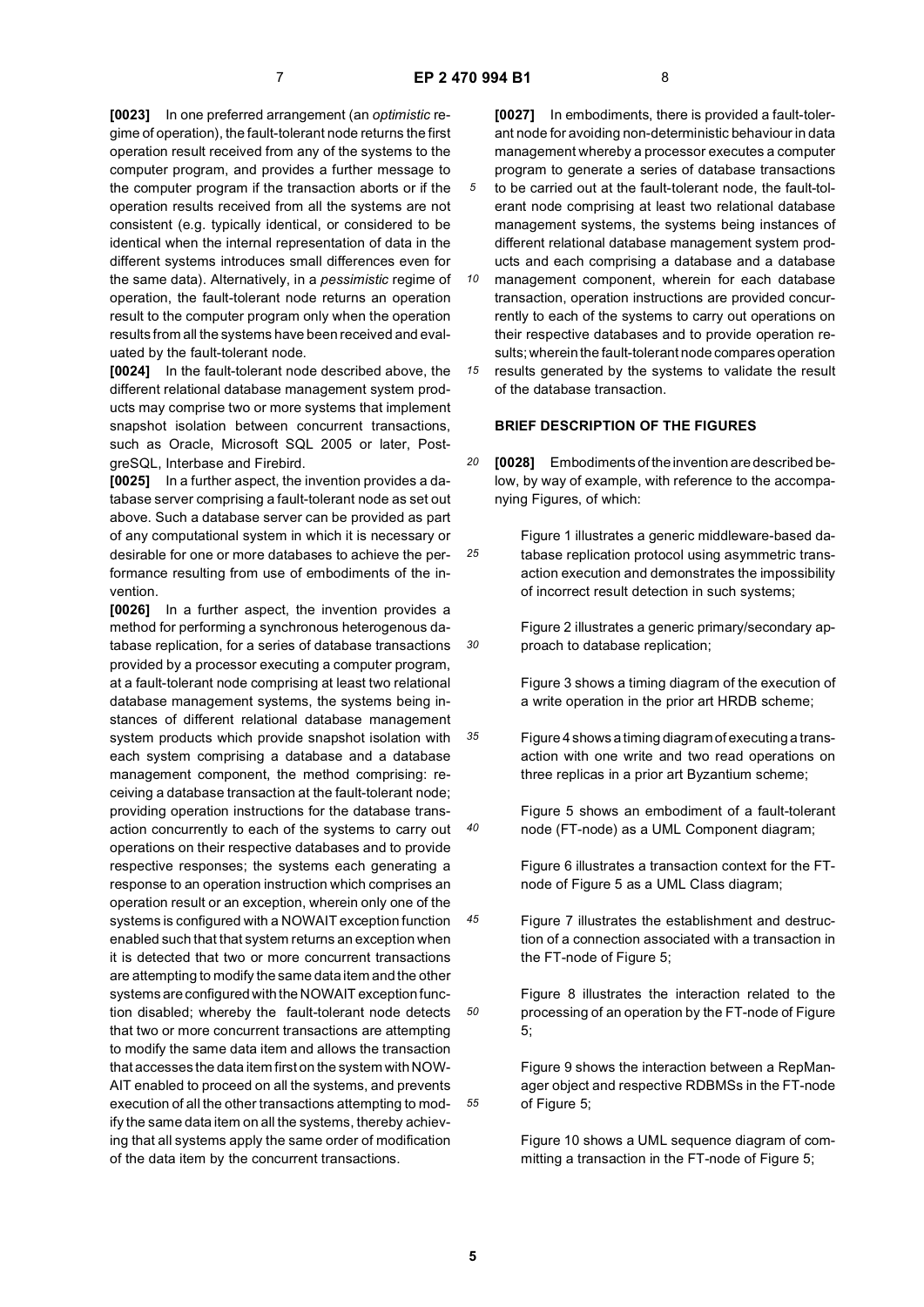Figure 11 shows interaction related to the comparison of responses received from RDBMSs in the FTnode of Figure 5;

Figure 12 shows a procedure of exception handling by middleware in the FT-node of Figure 5;

Figure 13 shows pseudo code illustrating the execution of the DivRep protocol on a TraManager as used in the FT-node of Figure 5;

Figure 14 shows pseudo code illustrating the execution of the DivRep protocol on a RepManager as used in the FT-node of Figure 5;

Figure 15 shows a timing diagram of the execution of a transaction using the DivRep protocol as shown in Figure 13;

Figure 16 shows a timing diagram of a conventional ROWAA scheme for snapshot isolation replication based on reliable multicast;

Figure 17 illustrates generally distributed transactions which comprise execution of one or more operations that, individually or as a group, update and/or read data on two or more distinct nodes of a replicated database;

Figure 18 shows a timing diagram showing generally the use of Strict 2-Phase Locking concurrency control and *first-updater-wins* and *first-committer-wins* rules for enforcing Snapshot Isolation;

Figure 19 shows generally an example of a concurrency control mechanism, based on Strict 2-Phase Locking, enforcing Snapshot Isolation on a centralised, non-replicated database;

Figure 20 shows generally an example of different transaction serialisation decisions made by the concurrency control mechanisms, based on Strict 2- Phase Locking, of two RDBMSs in a replicated database;

Figure 21 is a schematic block diagram which shows generally the interaction between clients and replicated DBs;

Figure 22 shows generally the competition between two concurrent transactions competing for a data item while executing in a replicated database system with two replicas; and

Figure 23 shows a high-level schematic representation of a Group Communication Scheme (GCS) used for consistent database replication in a general replication scheme with multiple replicas.

### **DETAILED DESCRIPTION OF EMBODIMENTS**

**[0029]** An embodiment of an approach to database replication will now be described, for which diverse (i.e. different by design, developed by different software vendors) relational database management systems (RD-BMSs) are used which offer snapshot isolation between concurrent transactions. This is a departure from the prior art, where non-diverse databases have always been con-

*10* sidered to be adequate for database replication, in order to cope with the software failures and guarantee consistency of the data on all replicas. Database replication assumed in the present embodiment is of "share nothing" type, where each RDBMS interacts with its own, full copy

*15* of the database. This is in contrast to some widespread commercial solutions such as Real Application Cluster (RAC) from Oracle (http://www.oracle.com/technology/ products/database/clustering/index.html) which uses "share all" approach, where one copy of the database is

*20* shared by a cluster of RDBMSs. In this embodiment database transactions are directed to a specially constructed node (hereafter called an FT-node) which is tolerant of certain database faults. Such an FT-node is schematically represented in Figure 5.

*25* **[0030]** Figure 5 is a UML (Unified Modelling Language) Component diagram of an FT-node 50. An FT-node is an instantiation of a database server which embodies aspects of the invention. Referring to Figure 5, it can be seen that the FT-node (FT stands for fault-tolerant) con-

*30* sists of three software components: RDBMS1 51, RDBMS2 52 and Middleware 53. The components RDBMS1 51 and RDBMS2 52 consist of the software responsible for data management (SQL engines) and the data itself (in the form of tables, views, stored procedures,

*35 40* triggers, etc. stored in one or multiple computer files) as required by the respective SQL server engine. The component Middleware 53 consists of three components: a DivRep protocol module 54, a Diagnostic module 55 and a Multicast protocol module 56. The DivRep protocol 54 module utiises a DivRep protocol which is a replication protocol, that works with the diverse (heterogeneous) databases, RDBMS1 and RDBMS2, via the interfaces each of them provides (SQL API 1, WS API 1 (shown by ref-

*45 50* erence numbers 51a and 51b provided by RDBMS1, and SQL API 2, WS API 2(shown by reference numbers 52a and 52b) provided by RDBMS 2). **[0031]** In the arrangement shown in Figure 5, there are two RDBMSs present. For many practical purposes, effective embodiments will be provided using two RD-BMSs, each of a different type (for example, one Oracle

and one Microsoft SQL 2005). In some cases, it may be desirable to use a further RDBMS - this may, for example, improve further the prospect of detecting simultaneous and identical failures of more than one RDBMS.

*55* **[0032]** The interaction between the components of the FT-node 50 consists of the Middleware 53 sending operations to the RDBMSs 51, 52, and the RDBMSs 51, 52 responding to these by either confirming that the opera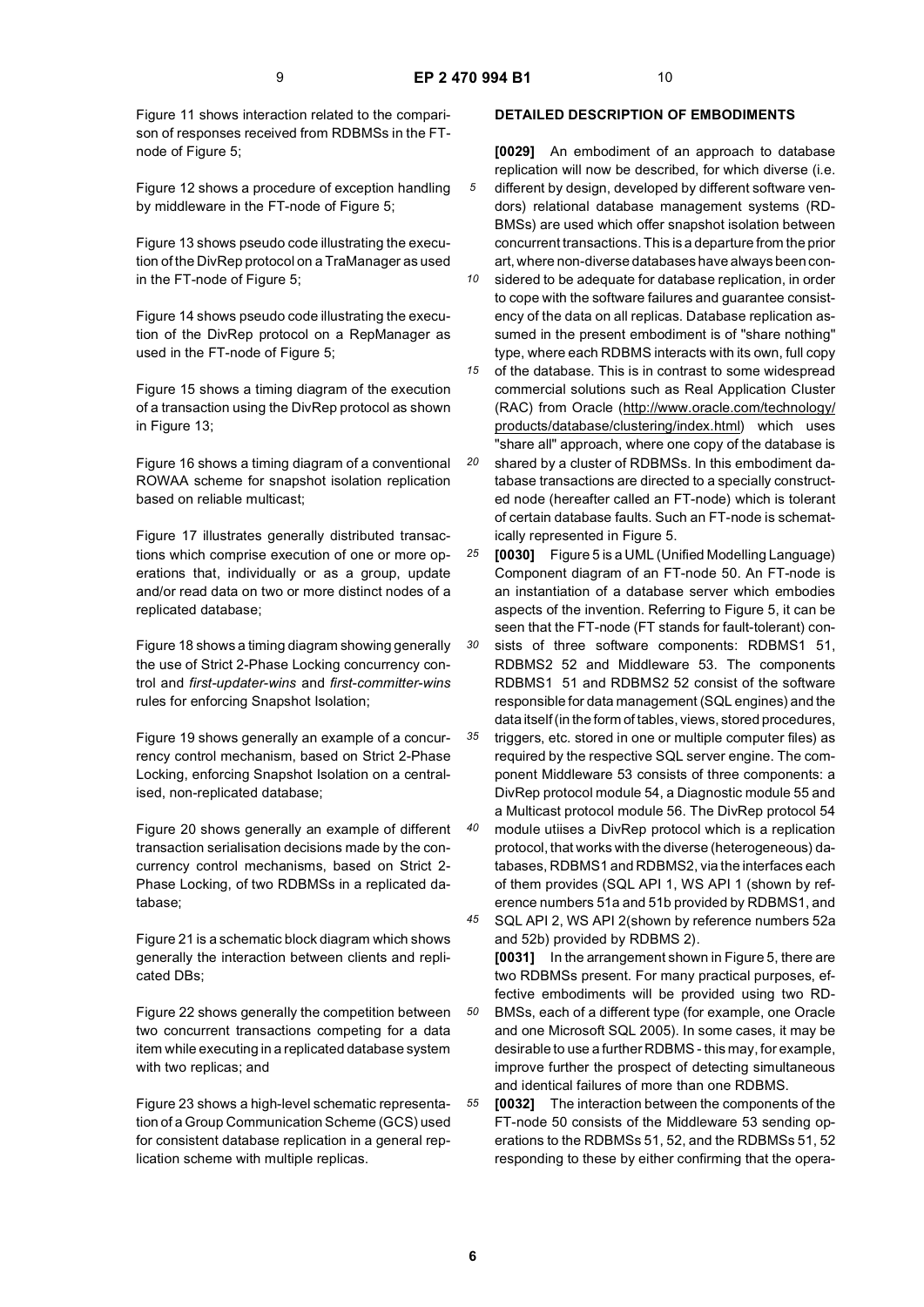tion has been completed successfully or instead reporting an abnormal completion of the operation. The operations offered by the SQL API allow for managing data objects in databases (the so called Data Definition Language (DDL) operations, such as creating/deleting/modifying tables, views, etc.) and also for data (content) management (i.e. selecting data from and inserting/deleting/ modifying data in the existing objects, referred to as Data Manipulation Language (DML) operations). Another set of operations is typically offered by off-the-shelf RDBMSs to control the privileges of different users to manipulate the data objects (such as GRANT and REVOKE, frequently referred to as Data Control Language operations) - while these may be used in embodiments of the invention, they are not of significance to the FT-node functionality described here and will not be described further below.

**[0033]** SQL API (as represented by 57x, 51a and 52a) offer also a set of operations for connecting external agents 57, 57n (e.g. application software) to RDBMSs 51, 52 (establishing connections), managing transactions (i.e. a set of operations treated by the engine as an atomic whole as defined in Appendix A) such as begin, commit or abort a transaction. A set of operations in the SQL API allow for setting the isolation level between the transactions. In the particular case, it is assumed that the RDBMSs offer support for snapshot isolation between the transactions (see Appendix A).

**[0034]** When an operation is completed successfully, the RDBMSs 51, 52 will return, via the SQL API, either the requested data (in the case of a read operation) or a notification that the operation is completed successfully (e.g. in the case of inserting new data, the RDBMS will typically return the number of newly inserted rows). In case no result is received, within a predefined amount of time (timeout occurs), DivRep protocol module 54 raises a timeout exception.

**[0035]** When an operation is completed abnormally, the RDBMS 51, 52 wil typically raise an exception (i.e. a signal) to the Middleware 53 detailing the problem (e.g. that the SQL syntax of the submitted operation is incorrect). Of the many possible exceptions, it is assumed here that at least one of the RDBMSs 51, 52 used in the FT-node 50 offers a NOWAIT exception feature (hereinafter also referred to as 'a NOWAIT exception') immediately upon detection by that RDBMS that two concurrent transactions attempt to modify the same data item (e.g. to alter the same row in the same table of the same database). The feature is typically implemented as part of the first phase of a 2-phase lock protocol (see Appendix A for discussion of a conventional 2-phase locking protocol): the transaction, which finds the write lock on a record taken by another transaction will be interrupted by a NOWAIT exception and the modifications of the particular record by the interrupted transaction will be discarded by the SQL server engine, on which the interrupted transaction is executed. Many off-the-shelf products (e.g. Oracle, PostgreSQL, Firebird, etc.) offer the functionality of a NOWAIT exception feature, albeit implemented differently and for different purposes than described here.

- *5* **[0036]** WS API 51b, 52b offer ways for the agent connected to the RDBMS to extract the write sets, (hence the term WS API is used) of a transaction. Typically, WS API is not a standard feature of an off-the-shelf RDBMS. If a RDBMS is to be used which does not have this feature, custom-built software for write set extraction needs
- *10 15* to be added either by modifying the SQL engines or by adding a module, which uses proprietary features of the respective SQL engine. The format of the write sets may vary, but a reasonable approximation is to think of them as if they were stored in a separate table (as the trans-

action modifies the data), from which the agent can read using the transaction ID as a parameter. The ability to modify the SQL engines or to add such a module will be well within the ability of the skilled addressee following this specification and so is not described further herein.

*20* **[0037]** The components SW 1 to SW n (shown by reference numbers 57 and 57n) represent the client applications interacting with the FT-node 50. The Client SQL API 57x, provided by the Middleware 53, offers functionality similar to that offered by the SQL API 51a and 52a:

*25 30* DMUDDL operations plus the functionality for establishing a connection and transaction management. In effect, for the client applications 57, 57n the Middleware 53 appears as an RDBMS with its own SQL API, e.g. a superset of the SQL API of one of the RDBMSs used in the replication, thus allowing for porting existing applications for work with an FT node 50 without modification.

**[0038]** The Diag API 55a provides for the interaction between the DivRep protocol module 54 and the Diagnostic module 55. Once a failure is detected by the DivRep protocol module 54, the Diagnostic module 55 is invoked to analyse the failed RDBMS (e.g. "rephrasing rules" [Gashi and Popov 2006] are one possible diagnosis mechanism).

*40* **[0039]** The MC API 56a allows for the interaction between the DivRep Protocol module 54 and the Multicast Protocol module 56. The DivRep Protocol module 54 communicates the decisions reached about conflicting transactions inside the respective FT-node 50 to the Multicast Protocol module 56, which in turn ensures that

*45* these decisions are reconciled with the decisions from all other FT-nodes in the system. Once the decisions are reconciled, all the transactions are applied consistently on all FT-nodes. Besides guaranteeing data consistency across FT-nodes, the use of Multicast Protocol for FT-

*50 55* node replication increases the scalability of the overall system through the use of asymmetric processing (see Discussion of Prior Art and Appendix A). The particulars of the Multicast Protocol module 56, the associated MC API 56a, and the interaction between Multicast Protocol modules 58 across FT-nodes (represented with the dashed arrowed lines in Figure 5) are not necessary for understanding the basic functionality of the FT-node and therefore are not discussed further here.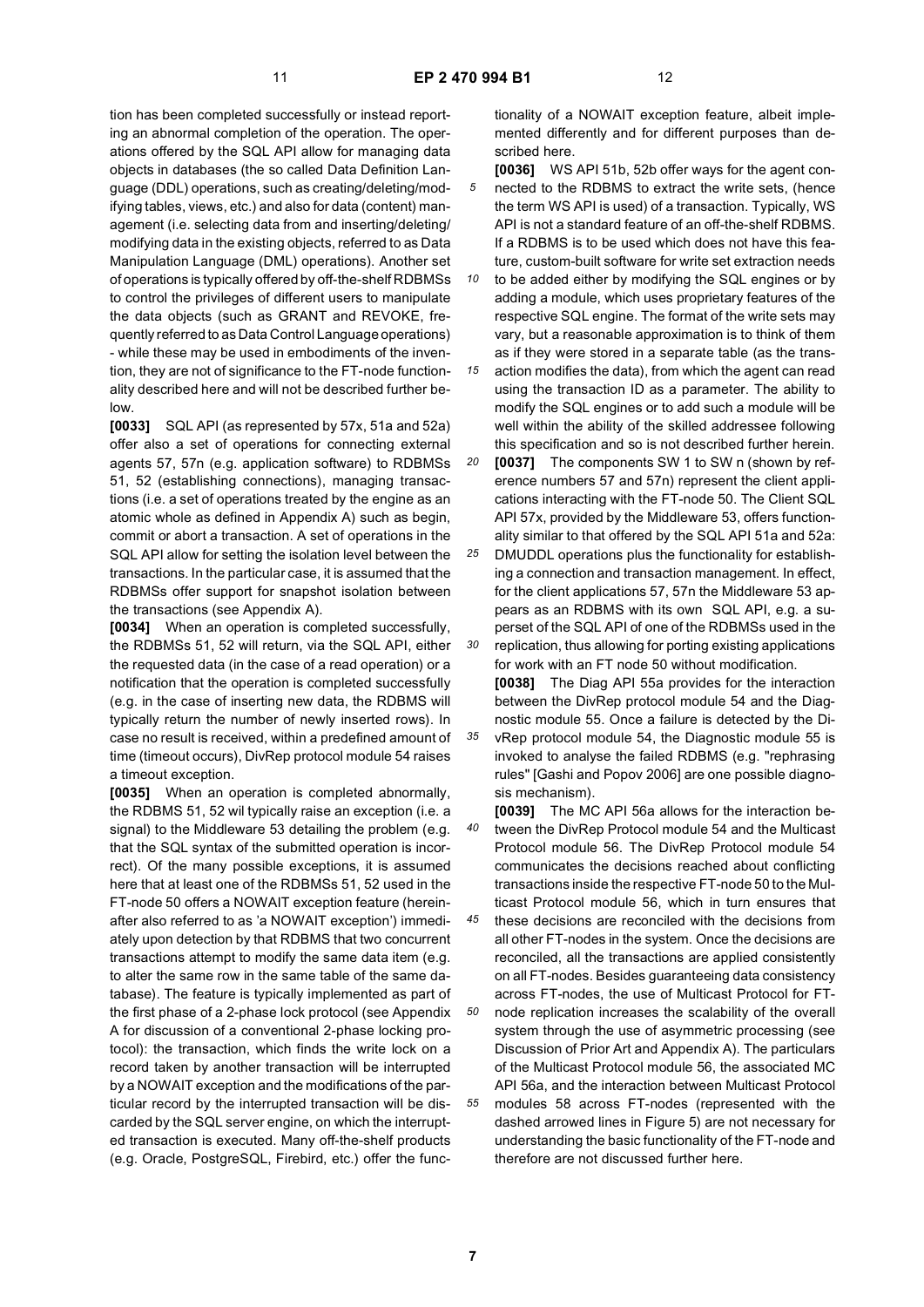**[0040]** Figure 6 illustrates the contexts (i.e. the data structures) created within the Middleware component, which allow for a transaction originating from the particular client to be mapped into transactions with the RDBMS1 and RDBMS2. More specifically, Figure 6 shows a UML class diagram illustrating the transaction context, maintained in the Middleware component for each transaction created by a client application.

**[0041]** An implicit assumption is made in the Figure 6 that there wil be a single transaction per connection (indicated by the 1-to-1 association between the classes Connection and TraManager), which simplifies the description of the embodiments of the present invention. Although such 1-to-1 mapping between connections and transactions is widely used in practice, in many cases multiple transactions can share the same connection, a case which would require a trivial extension of the diagram and the Client SQL API 61 to allow for the transaction ID to be used as a parameter in all Client SQL API operations.

**[0042]** Informally, the operation of the FT- node 60 can be described as follows. The client (e.g. a software application) first establishes a connection to a named database by sending a request via the Client SQL API 61 to the Middleware (Connect operation) . A Connection object 62 is created, which in turn instantiates a TraManager object 63 and sets a transaction ID unique across all concurrent transactions. This object then instantiates a series of objects which would hold the operations, which make up the transaction (shown in the diagram as a UML *composition* with a Statement class) and the respective responses received from each of the RDBMSs on operations' completion. The responses are stored in instances of the class Response, which in turn may be either a ReadSet (in case a read operation is executed) or a WriteSet (in case a modifying operation is executed) . Every response consists of a non- zero number of DataRecords. The class TraManager includes (modelled as a UML *aggregation* association) two dedicated classes (RepManager1 and RepManager2 both derived from the class RDBMSBuffer holding the operations as sent to and the responses returned by the respective RDBMSs. The communication of the Middleware with the RDBMSs is undertaken by the RepManager objects 64, 65, which use the interfaces as defined in Figure 5 (SQL API and WS API associated with the respective RDBMS) .

**[0043]** The instances of TraManager 63, RepManager1 64 and RepManager2 65 are run concurrently in separate execution *threads.* If multiple transactions are run concurrently, multiple instances of the classes shown above will be created in the Middleware component, one set of instances including the triplet of threads (TraManager 63, RepManager1 64 and RepManager2 65) per transaction. Due to multithreading so achieved, the middleware allows for concurrent execution of transactions.

**[0044]** A degree of synchronisation between the transactions is achieved at transaction "edges" (Begin and

Commit/Abort operation): the Begin and Commit operations of a transaction are serialised (i.e. their executions are mutually exclusive (mutex) among TraManager objects). This is supported by defining the methods Begin and Commit in the TraManager class as static, as per UML specification. The protocol does not require a mutex for the Abort operations. This concurrency control can be developed further by executing several edges simultaneously (in 'epochs'), but this will be discussed below

*10* in consideration of variations to this embodiment. **[0045]** The Client SQL API defines two "data" functions, *Read (Statement String)* and *Write (Statement String)*, which allow for any DML operation to be submitted to the middleware; the latter function also allows for

*15 20* a DDL operation to be submitted. It should be noted that typically the DDL operations (e.g. an operation that modifies a database table structure) are not mixed with DML operations, but are instead executed in separate transactions. The Client SQL API defines also 3 transaction control operations - Begin, Abort and Commit.

*25 30 35* **[0046]** When a data operation is submitted via the Client SQL API it is propagated to the respective buffers (RepManager1 and RepManager2) and explicitly stored in the Statement object with the attribute "isRead" set to "true" in the case of a ReadStatement operation. The TraManager object 63 serves as a gateway to pass the operations from the Client SQL API to the respective queues of operations maintained by RepManager1 64 and RepManager2 65 (in the respective Statement objects held in the RepManager objects). The actual processing of the operations from the queue is left to the RepManager objects 64, 65 (run in their own threads). The RepManager would pull from the queue one operation at a time and submit it for execution by the respective RDBMS via its SQL API. The RDBMS may either suc-

*40* cessfully complete the operation, in which case the Rep-Manager will fetch the respective response (either via the SQL API in case of a read operation or via WS API in case of a write operation) and store these in the respective Response object associated with the success-

fully executed operation, or the RDBMS may fail to execute the operation successfully, in which case an exception will be returned to the RepManager. The TraManager object 63 will monitor the Response objects associated

*45 50* with the last submitted operation (using its attribute size, which indicates the number of operations in the transaction queue). Once a Response is received, the TraManager object 63 returns it to the client application. Note that the Response class has an attribute exception of type String. In the normal case this attribute will be set to an empty String.

**[0047]** In case of an exception being raised by the respective RDBMS (e.g. as a result of incorrect syntax of an SQL operation or a write-write conflict) the attribute will get set to a meaningful value, e.g. "Incorrect syntax". In this case, the response returned to the client application will return a Response object (e.g. a ReadSet object in case of a read operation), which will carry the exception

**8**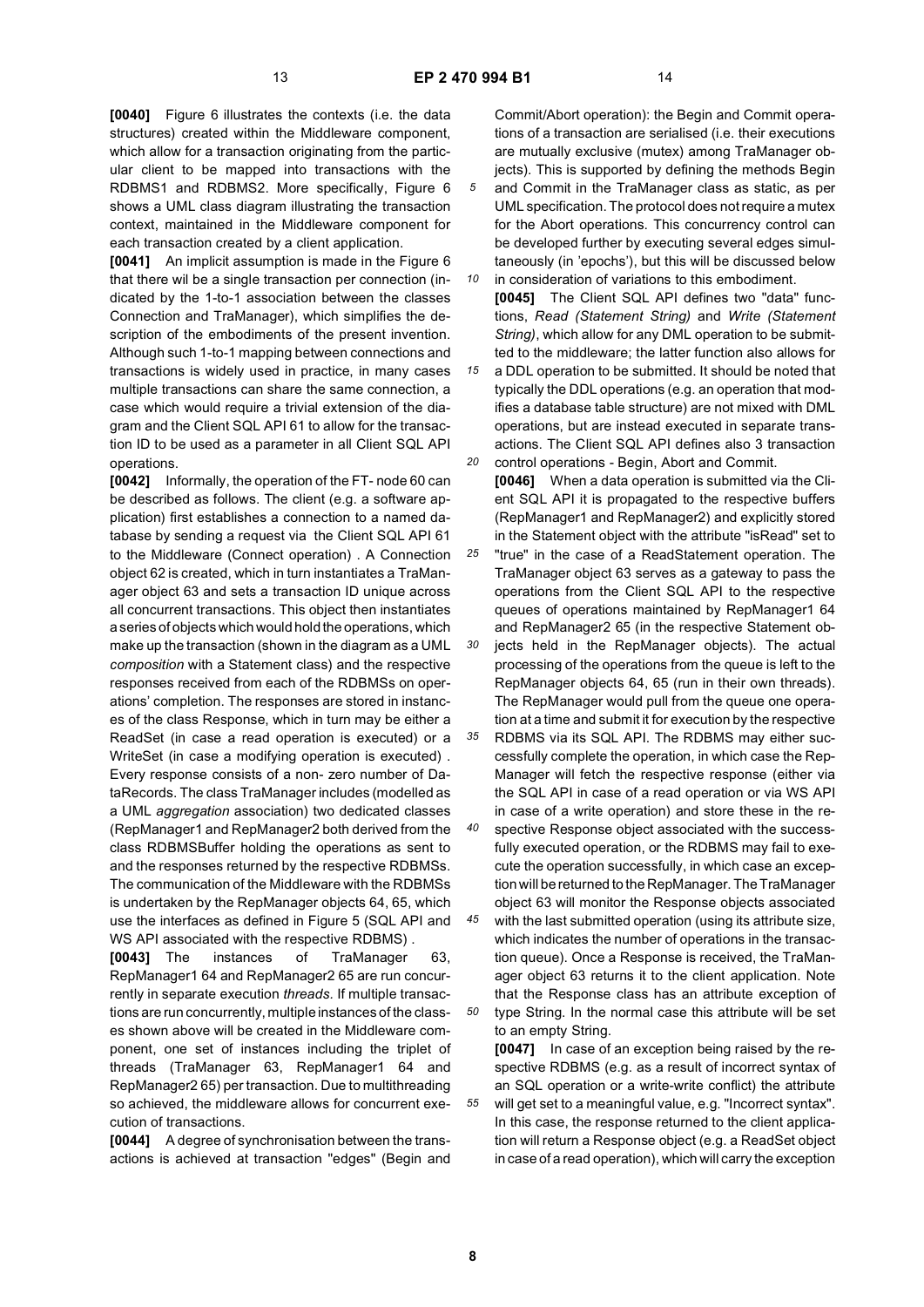raised. The TraManager can implement different modes of operation, which will affect the point in time when a response is returned to a client application. If the Middleware is configured to work in *pessimistic mode*, the response will be returned after both RepManager1 and RepManager2 have returned their responses, these have been adjudicated by the comparison (see the CompareResponses() function shown in Figure 11 and described later) and no discrepancy has been detected. If instead the Middleware is configured to work in *optimistic mode*, as soon as a response is returned by either RepManager1 or RepManager2, it is returned to the client application. The adjudication on the two responses is applied when both become available. The client will be notified if a discrepancy is detected upon adjudication completion.

**[0048]** In case of an exception, the respective Rep-Manager will set its Boolean attribute "isException-Raised" to "true" and stop pulling operations from its queue, even if more operations are waiting to be processed.

**[0049]** The TraManager class contains a function called CompareResponses, which is activated when responses (Response objects) from both RDBMSs to the same statement are collected. This operation returns "true", if the responses are identical and "false", if the responses differ. In the latter case (non-identical responses), the TraManager object 63 would access the operation Diagnose() of the DiagAPI interface for diagnosing which of RDBMS 1 and RDBMS 2 has failed. Details of the diagnosis are beyond the scope of the present embodiment, but it is envisaged that a solution based on 'rephrasing rules' [Gashi and Popov 2006] is possible. If the diagnosis is successful, the operation Diagnose() will return the ID of the RDBMS, which has been identified to have failed (e.g. 1 for RDBMS 1 and 2 for RDBMS 2, 3 for both failing and 0 - if the diagnosis failed). The diagnosis outcome may be interpreted in different ways (the variations are scrutinised further below). For instance, a successful diagnosis may lead to blocking the operation of the failed RDBMS from further processing (i.e. reducing the FT node to a single RDBMS). Unsuccessful diagnosis may lead to fail-stopping the FT-node, i.e. all connections are abnormally dosed by the middleware as if the FT-node has crashed.

**[0050]** A further variation of the CompareResponses() operation is setting a timeout (not shown) for the responses to be collected. If the timeout is exceeded it will serve as a trigger for diagnosing the RDBMS, which failed to provide a response. Such timeouts provide a mechanism for detecting crash failures of the RDBMSs and faults in the Middleware implementation, which would lead to failing to collect a response from the respective RDBMS.

**[0051]** The TraManager object 63 will also monitor whether either RepManager1 64 or RepManager2 65 have received exceptions from the respective RDBMS (e.g. NOWAIT exception defined above or other such as a *deadlock* (see Appendix A for explanation) between

concurrent transactions, etc.). If this is detected, then the TraManager will abort the transactions on both servers, using the Abort operations of the respective SQL API. In contrast with the Begin/Commit operations the Abort op-

erations do not have to be synchronised with the operation "edges" of the other transactions (i.e. their respective TraManager objects).

**[0052]** When a Commit operation is submitted via the Client SQL API, the Connection passes it on to the Wait-

*10 15* Commit() operation of the TraManager object, which will wait until both RepManagers have processed in full their respective queues of operations and then will enter the static method (i.e. the mutex) Commit() of the TraManager for committing the transactions on RDBMSs (by invoking the Commit() operation of the SQL APIs).

**[0053]** The interactions summarised above will now be described in further detail with reference to standard UML sequence diagrams.

*20 25* **[0054]** Figure 7 illustrates a typical interaction of establishing a connection, in which the objects associated with a transaction are created. The details related to instantiating and destruction of the RepManager object parts - the queues of Statement/Response, have been omitted for ease of understanding. The objects and the invocation of their respective methods (shown as messages) are displayed in the diagram. More specifically, Figure 7 is a UML sequence diagram related to establishing and destroying a connection between an external agent (application software) and the Middleware. The up-

*30* per half of the diagram shows establishing a connection, while the lower part dosing a connection, As a result of closing a connection the objects are destroyed (indicated by the crosses at the bottom of the vertical bars (UML's lifelines) showing the lifecycle of the respective objects).

*35 40* **[0055]** Figure 8 shows the interaction related to processing an operation by the FT node, focussing on how the operations submitted for execution by client applications get stored in the respective queues of Rep-Manager objects 84, 85. More specifically, Figure 8 is a sequence diagram showing how a DML statement (a

read or a write operation) gets placed in the RepManager queues for passing to the RDBMSs for further execution. The upper part of the figure represents the read operation and the lower part the write operation.

*45* **[0056]** The fragments 87a, 87b, 88a, 88b (procedures) with the tag ref StatementExecution 1 and StatementExecution 2 shown in Figure 8 are described in greater detail in Figure 9, which details how an operation in the Rep-Manager queues gets passed on for processing by the

*50 55* RDBMSs. Similarly, CompareResponses procedure 86a, 86b is described in greater detail in Figure 11. **[0057]** Figure 9 is a UML sequence diagram, which shows the interaction between the RepManager object 91 and the respective RDBMSs. Depending on the type of operation upon its completion either a ReadSet gets returned to the RepManager or a WriteSet gets fetched by the RepManager from the WS API 93. In addition, for a write operation it is shown explicitly (in the try fragment)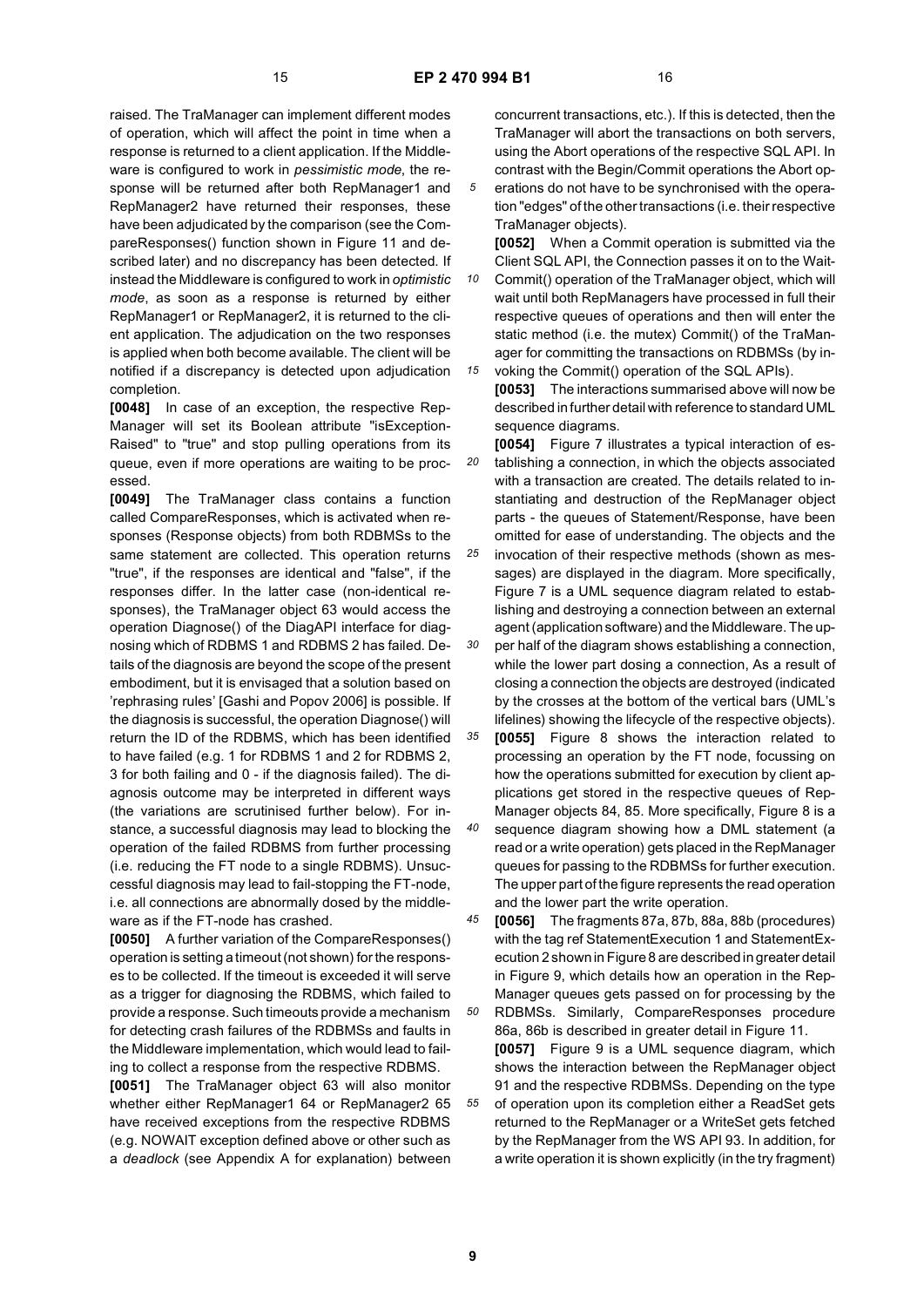the possibility for an exception to be raised by the server (e.g. a NOWAIT exception), which if observed would lead to setting to "true" the isExceptionRaised flag (attribute) of the respective RepManager.

**[0058]** In Figure 9, the detailed interaction between the RepManager object with its parts, the Response object and of the Response object with its parts (the DataRecord object (s) ), for storing the data returned as a result of executing the operation, have been omitted as these are mere details of how the innovation can be implemented, which would be within the knowledge and capability of the skilled addressee.

**[0059]** Figure 10 shows a UML sequence diagram of committing a transaction. A Commit operation gets submitted by an agent, which then gets relayed to the Tra-Manager object 103 (its WaitCommit() operation). The TraManager 103 waits until both its RepManagers objects 106, 107 have processed in full their respective queues, upon which enters its own static (mutex) operation Commit() within which Commit() is submitted to both RDBMSs. At this stage, the databases are modified (a Write operation carried out only on the extracted writeset is now applied to the actual database from which it was extracted). SQL API Commits are invoked concurrently and TraManager object 103 waits for commits to complete by both RDBMSs, and RepManager queues are cleared by the ClearStatements operations 108 (the fragment (procedure) at the bottom of Figure 10.).

**[0060]** Invoking the SQL API Commits are shown as asynchronous operations. However, TraManager object 103 does wait for the commit to complete - successful completion of both commits is needed for the RepManager queues to be cleared by the ClearStatements operations 108 (the fragment (procedure) at the bottom of Figure 10.)

**[0061]** An important feature of the present embodiment is that the responses of the replicas are compared, which offers ways of detecting non-crash failures (discrepancy of the results obtained from RDBMSs). The interaction between objects related to comparison is shown in Figure 11 and described below.

**[0062]** Figure 11 is a sequence diagram showing the interaction related to comparison of the Responses from the RDBMSs. The comparison is carried out once the responses from both RDBMSs to the same operation have been received (the TraManager object 111 monitors the value of the attribute isCompleted of the same operation in both RepManager1 112 and RepManager2 113) and when both are set to "true" the operation CompareResponses() as shown in Figures 6 and 8 of the TraManager object is invoked. In the case a discrepancy is detected, the TraManager object 111 invokes the operation Diagnose() of the Diag API 114 (part of the Diagnostic module as shown in Figure 6. It is to be noted that the "membership" of the attribute isCompleted in the respective RepManagers is implicit from the diagram in Figure 6. The semantics of the part of the UML diagram consisting of Statement, RDBMSBuffer and RepManagers is as follows: every object of the class RDBMSBuffer consists of, among other attributes, a number of Statement objects (possibly zero). The classes RepManager1 and RepManager2 are specialisations ("subclasses") of

*5* the general class RDBMSBuffer, and as such they inherit all the attributes that the general class contains. Thus, they each contain (the reference to) the isCompleted attribute of every respective Statement object.

*10* **[0063]** The interaction beyond invoking the Diagnose () operation is not discussed further here, but is discussed further below when variations to this embodiment are considered.

**[0064]** Figure 12 shows the procedure of exception handling by the Middleware. More specifically, Figure 12

*15* shows a UML sequence diagram of an exception handler used in the DivRep replication protocol. The operations Abort() are executed concurrently, TraManager waits until the aborts are completed by the respective RDBMSs. **[0065]** The logic presented here is minimalistic - any

*20* exception raised by either RDBMS 1 or RDBMS 2 leads to aborting the transactions on both RDBMSs. Although more refined algorithms of exception handling are possible, the one presented here is sufficient for achieving consistent operation on both RDBMSs.

*25* **[0066]** A formal description of the operation of DivRep is provided, by supplying a pseudo-code of the replication protocol used by the DivRep module. This pseudo-code is shown in Figures 13 and 14, and is discussed with reference to these Figures below.

*30* **[0067]** As mentioned in the previous section, the DivRep module executes on Transaction Managers (referred to as TraManagers, see pseudo code shown in Figure 13, which illustrates the execution of the DivRep protocol on a TraManager) - there is one TraManager

*35* serving each client, as well as on Replication Managers (referred to as RepManager, see pseudo code shown in Figure 14, which illustrates the execution of the DivRep protocol on a RepManager) - there are n RepManagers per each TraManager, where n is the number of RDBMSs

*40* deployed in an FT-node (n=2 in the embodiment described above but can be any integer greater than 1. The execution of this embodiment of the replication protocol (Figures 13 and 14) assumes that every transaction submitted by a client consists of a transaction begin opera-

*45* tion, a non-zero number of read or write operations (a write operation is either a DML or DDL operation) and finishes with a oommit or an abort operation. **[0068]** In this embodiment of the replication protocol, the following features have been set to enable successful

*50* execution of the replication protocol:

- **•** One of the replicas is configured with NOWAIT exception parameter enabled. The other replicas are configured with NOWAIT exception disabled (the importance of this is described below).
- **•** The TraManager is instantiated; a connection exists between the client executing a transaction and the TraManager object.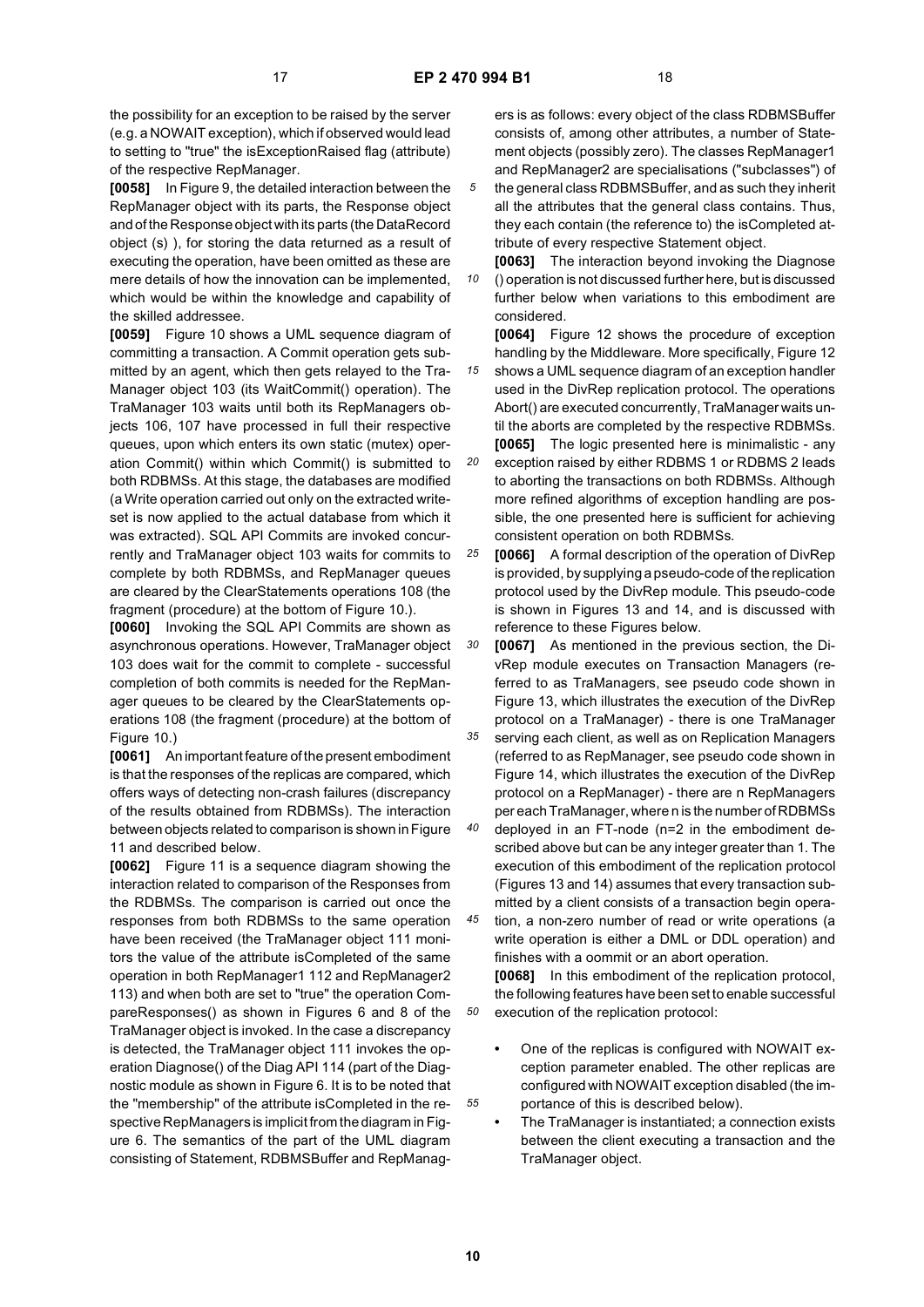- **•** It is assumed that every client is "well-behaved" in that it submits operations with dearly defined transaction boundaries: each transaction starts with a begin operation, followed by a number of reads and writes and in the end it either commits or aborts.
- **•** Crashes of replicas are detected by putting timeouts in RepManagers, on any of the read or write operations. If timeouts occur they will result in the expected responses being set to represent exceptions by the RepManagers. Similarly, for the commits and aborts timeouts are set up by the TraManagers.

**[0069]** A TraManager accepts transaction operations submitted by a particular client. It deals in a specific way with every operation depending on its type, e.g. transaction boundary operations (begins, aborts and commits) are treated differently than the read and write operations. If an exception occurs during the processing of a transaction, TraManager notifies the client after indicating that the transaction needs to abort (set transaction to abort). As a result, the *Abort function* is triggered - the function submits aborts to all RDBMSs (abort operation for each RDBMS is executed in a separate thread) through the respective SQL API without sending them first to the Rep-Managers.

**[0070]** The execution of a begin operation includes the following steps: first, the variable indicating that a particular transaction should abort is reset, i.e. its value is set to false; then the global mutex, contended for by all Tra-Managers, is acquired; the begin operation is sent to all RDBMSs for transaction snapshots to be created - this is done directly through each replica's SQL API, without sending it first to RepManagers. No commit or begin operation can execute unless the TraManager holds the mutex, and thus consistent snapshots (unchanged by any other transaction commit) are taken on all replicas; the global mutex is released; and finally the control is returned to the client. If at any time during the processing of the begin operation an exception is raised, the transaction abort is flagged, which subsequently will trigger the Abort function.

**[0071]** The execution of a read or a write operation is treated in the same way in TraManager. First, the operation is placed in the queues of all RepManagers. Once the fastest response is received (i.e. an RDBMS has successfully executed the operation passed to it by the respective RepManager), it is returned to the client. If an exception is received, however, the transaction is set to abort, triggering the Abort function. Without occurrence of an exception, the processing continues by TraManager waiting for the responses from all RDBMSs. Once all of them are collected, the Comparator function is initiated. Similarly to Abort function, the Comparator executes asynchronously with TraManager and the respective RepManagers. It compares the corresponding responses from all RDBMSs and if it finds a mismatch between results the transaction abort is set, indicating to the client that "data inconsistency" exception has occurred.

**[0072]** If the client submits an abort operation, the Tra-Manager triggers the Abort function by setting transaction abort.

- *5* **[0073]** Once the commit operation is submitted, the TraManager checks if a transaction abort has been already set. If it has not, once the votes from all replicas (confirming that all reads and writes have finished) and the Comparator vote (confirming no result mismatch was found) are collected, the mutex is acquired. Similarly to
- *10* the execution of the begin operation, no commit or begin from other transactions can execute while the TraManager holds the mutex. This guarantees that the order of the commits and begins is the same on all replicas. After all replicas have acknowledged that the commit has been

*15* executed, the mutex is released. The queues of the Rep-Managers are then cleared, preparing them for the execution of the following transaction, and the control is returned to the client.

*20 25 30 35* **[0074]** Figure 15 shows a timing diagram of the execution of transaction T, using DivRep protocol as described in Figure 13. The Middleware (M) sends 151a, 151b the operations (op<sub>1</sub>, ...op<sub>n</sub>) to the two replicas (S1 and S2) as they arrive from the client application (to preserve the clarity of the figure, middleware M is depicted as sending all the operations in a batch to the replicas; in DivRep, instead, the middleware sends operations successively, as soon as they are received from the client) . The execution of the operations takes place in parallel on the two replicas, and thus the response time ( $\Delta T^{\text{Parallel}}_{\text{i}}$ ) of T, is, in general case, shorter then if HRDB (see Figure 3) or Byzantium approach (see Figure 4) was used. The transaction duration is likely to be prolonged due to the use of the Comparator Function (this detail is not.shown in Figure 15) . The actual delay is, however, likely to be minimal because the results'

- *40* comparison in DivRep is performed in parallel with the operations' executions on the replicas (assuming the protocol is configured in the optimistic regime as described above), and thus all but the result of the last operation  $(op_n)$  might have been compared before the slower server completes all operations. The assumption of the minimal delay is, of course, dependant on the performance characteristics of the Comparator Function and the sizes of the results to be compared. Note that
- *45* the only two, "peer" replicas are shown to be executing the transaction in DivRep- no notion of the local, i.e. primary replica, exists as is the case in HRDB and Byzantium.

*50 55* **[0075]** The part of the DivRep protocol executed on RepManagers (shown in Figure 14) is simpler than the execution on the TraManagers - Replica Managers execute only read and write operations. As long as there are unexecuted operations in a particular RepManager queue and the corresponding transaction is not set to abort, the processing proceeds as follows. If it is a read operation, the operation is sent to the RDBMS, the response (either data or the exception due to unsuccessful execution) is fetched and returned to the TraManager.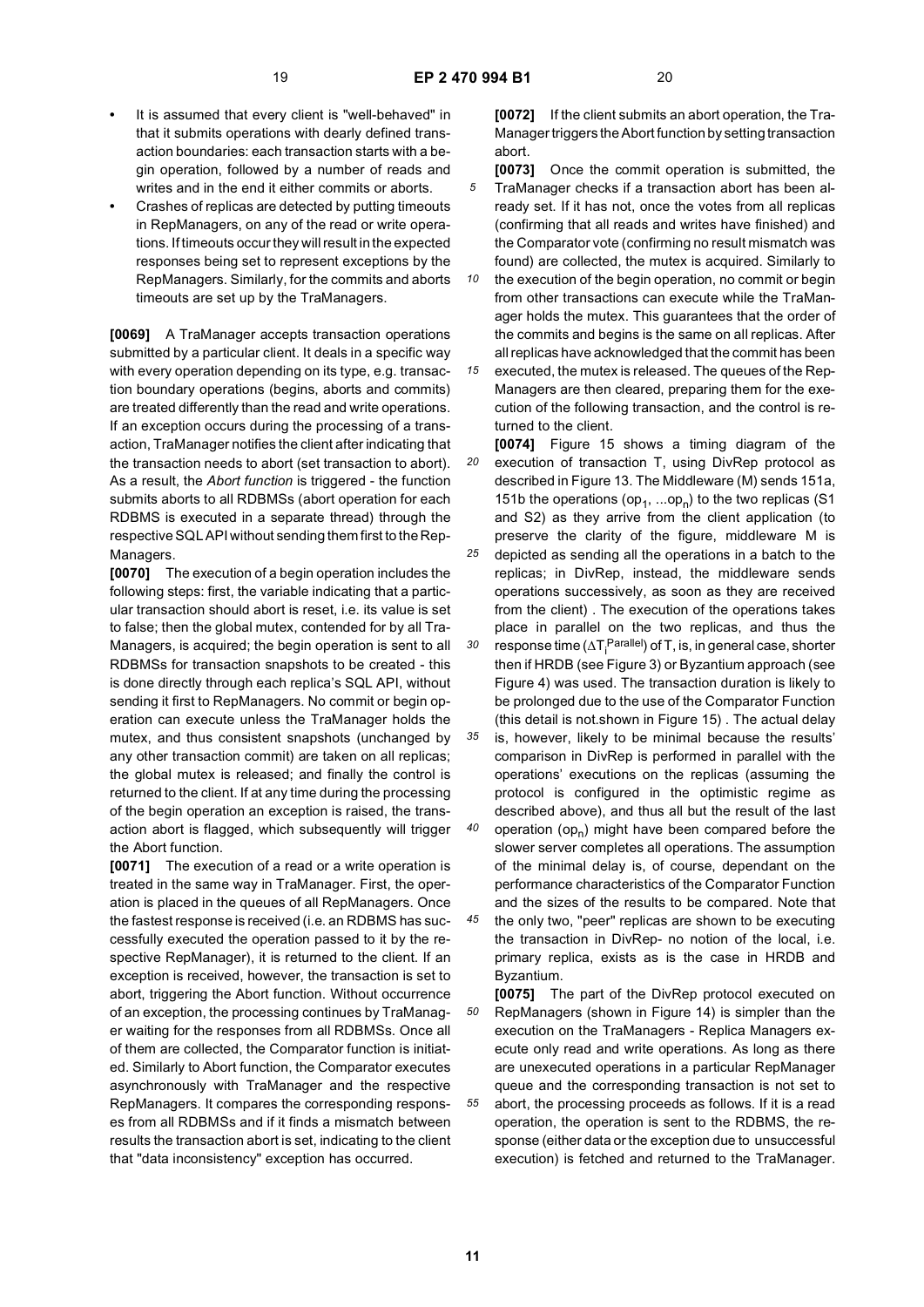The processing of the write operation differs from the processing of a read in that RepManager has to explicitly initiate the extraction of the WriteSet. The WriteSet, identically to the result of a read operation, is sent to the Comparator function of the TraManager for validation.

**[0076]** Going back to the configuration of the system prior to execution of the DivRep protocol, the *asymmetric* configuration of the replicas (one is configured with a NOWAIT exception enabled while all other replicas have a NOWAIT exception disabled) is important. This embodiment uses a NOWAIT exception feature as a mechanism of immediate reporting the write-write conflicts by *one* of the RDBMSs, not both. Thus write-write conflicts will typically be reported by a single replica while on the other replicas, transaction blocking will take place in case of write-write conflicts. The exception handler, provided for NOWAIT exceptions, implements for one of the replicas a mechanism, which resolves consistently the consequences of non-determinism between RDBMS 1 and RDBMS 2.

**[0077]** Had both replicas been allowed to report immediately a write-write conflict would have led to unnecessarily high abort rate. For instance, had both RDBMS 1 and RDBMS 2 used NOWAIT any race between two transactions, which without NOWAIT would have led to a deadlock (see Appendix A) might have led to NOWAIT exceptions being raised against both transactions. Typically, this would have led to aborting both transactions by the DivRep protocol, while aborting only one would have sufficed and the second transaction could have proceeded.

**[0078]** Furthermore, the hierarchical data structure used to implement the DivRep protocol is important and advantageous. The above- described embodiment specifically shows how the responsibiities for the different operations (data manipulation vs. transaction control) are handled by a transaction manager thread (TraManager) and the replica management threads (RepManager) . The embodiment also describes how once the state of a transaction is set to abort, the transaction manager (Tra-Manager) will efficiently block any further operations waiting in the RepManager queues of the replica managers, thereby leading to fast response times once an abort condition is detected.

**[0079]** One further important characteristic of the present embodiment relates to the functionality between the client and the middleware application. The DivRep replication protocol described above communicates exceptions from Middleware to the client applications as they occur, and thus client applications respond faster to a situation when transaction aborts occur. This communication is important because the client application needs to be aware as soon as possible that a transaction cannot be committed. Without this communication, the unnecessary processing of the client application would likely lead to more read or write operations being sent to the middleware before the transaction is eventually aborted. **[0080]** The embodiment described above will now be

compared with solutions based on other approaches. **[0081]** There are various solutions based on the 'read once write all available' (ROWAA) approach, which include the solutions for snapshot isolation based on reliable multicast. Unlike these solutions, the embodiment described above provides a defence against a class of failures *wider* than the crash failures targeted by the ROWAA solutions. As Figure 16 dearly shows, the ROW-AA solutions execute the read statements on a single

*10 15* replica and assume that if a response is received from the replica it is correct. As empirical studies indicate, such an assumption is unjustifiable. With respect to the write operations, although in ROWAA solutions the modifying operations are applied to all replicas, their correctness is not adjudicated beyond the assumed crash failure

model.

*20 25* **[0082]** Referring to Figure 16 in greater detail, a timing diagram of a typical ROWAA for snapshot isolation replication based on reliable multicast, is shown. The transaction execution time consists of 4 parts: the time it takes the local transaction to complete all operations of the transaction, T (op<sub>1</sub>,  $\ldots$  op<sub>n</sub>), the time for the middleware to multicast the write sets (WS) accumulated by the local replicas,  $T_{MC}$  (WS), the time it takes the remote replicas to validate the WS,  $T_{WS \text{ validation}}$  and the time it takes the

*30* remote replicas to apply the WS,  $T_{WS\ application}$ . **[0083]** In contrast, DivRep of the embodiment described above offers a comparator function, CompareResponses (), which allows for any discrepancies between the responses to be detected and acted upon. If at least one replica works correctly, and the diagnosis is successful some failures may be masked. If diagnosis is not successful (it is unclear if there is a correct replica), the middleware may at least detect a problem, and as a minimum

- *35 40* may record it, or preferably will report to the client application that the FT- node failed to complete the operation. **[0084]** The solutions with snapshot isolation surveyed in the section 'Prior Art' deal with write sets in a different way from the DivRep protocol described above. The known solutions for databases with support for snapshot isolation based on reliable multicast (e.g. Middle- R, [Patino- Martinez, Jimenez- Peris et al. 2005] ) minimise the number of messages exchanged between the replicas by exchanging the write sets of the transactions as a
- *45* single message. The replica designated to serve as a "local" replica, collects the write sets produced by the modifying operations of the transaction and propagates them when the local replica is ready to commit.

*50 55* **[0085]** In effect, this prior art method is a specific implementation of the Primary/Secondary scheme, in which there are two distinct parts in the processing of each transaction as shown in Figure 2. The "local" replica executes the transaction in full, while the other replicas process only the WriteSet multicast by the "local" replica. In contrast with the standard primary/secondary arrangement, solutions similar to Middle-R require a "validation" phase by all the replicas of the write sets being multicast, the implementation of which is not defined in sufficient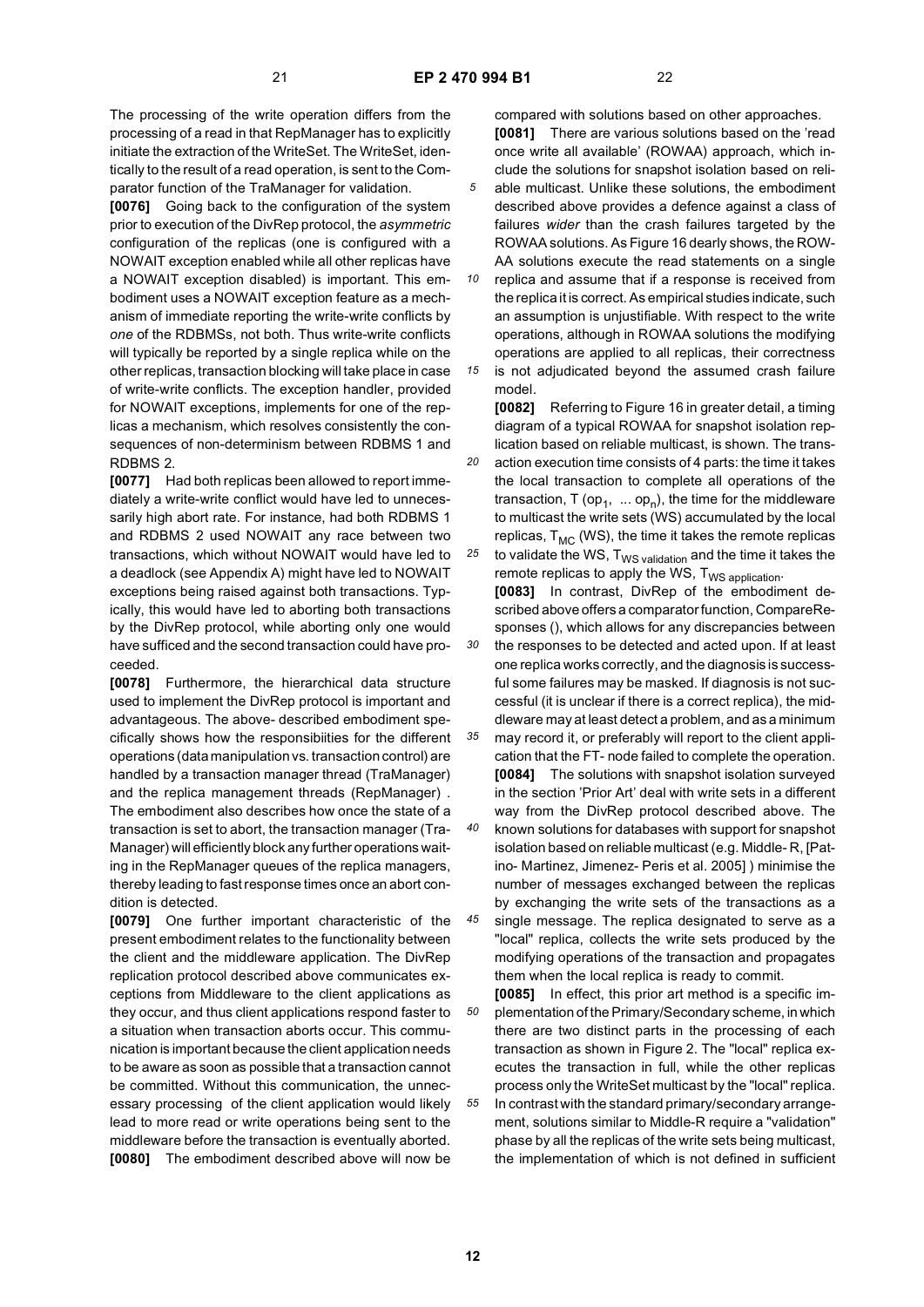detail to allow for any educated guess on how expensive this validation can be in comparison with the cost of multicasting a message. In any case, the transaction duration with multicast is likely to be longer than if the transactions were executed in parallel.

**[0086]** Note that in multicast-based solutions the replicas will complete the transactions at different times and, if a new client connects to the replicated database, the data that this client will 'see' (via the snapshot of the database it will take) depends on which replica it is connected to. In the example case shown in Figure 16, a new client connected 164 at time *t* to either the "local" or "remote<sub>1</sub>" replica will see the effects from the transaction detailed in the diagram. If the client, however, connects to replica "remote<sub>2</sub>" it will not see the effect of the transaction, since this transaction is yet to be committed. This 'feature' may seem insignificant - after all the client will never interact with more than one replica. In some extreme scenarios, however, e.g. as a result of using a pool of connections, the client may end up being connected to different replicas for successive transactions. Then this client may be affected by the phenomenon identified above: the transactions which this client successfully committed on the initial local replica (*initial local replica transactions*) may be still in progress by the replica to which this client has been connected for the subsequent transactions (*subsequent local replica transactions*)*.* As a result, the client may be unable to 'see' the data that the transactions (i.e. the *initial local replica transactions*) have written to the database - this could happen not because the data have been changed by another transaction, but simply due to the particular way the multicastbased replication protocol is optimised. In contrast, DivRep protocol of the present invention does not suffer from a similar deficiency. Since the transaction edges are processed in atomic operations, the creation of a new snapshot is impossible until all previous transactions have been committed on all replicas.

**[0087]** As indicated above, HRDB and Byzantium also possess protocols which use diverse replicas. Differences between the embodiment described above, with its DivRep protocol, and these schemes and their protocols are considered below. In all three cases concern is given to the effects of non-crash failures of the RDBMSs. The failure models used by the other schemes, however, are different. HRDB and Byzantium target the so called Byzantine failures - the most general known type of misbehaviour in distributed systems, an example of which are replicated databases.

**[0088]** In the protocol of the embodiment described above failures are targeted, for the existence of which there is empirical evidence: significant proportion of failures observed with several RDBMSs summarised in the section Prior Art are non-crash failures. More importantly, the empirical studies show that using diverse (heterogeneous) RDBMSs makes detecting such failures very likely. Although these failures nominally can be called Byzantine failures (any failure is a special case of Byzantine

failure), they fall short of malicious behaviour such as sending different messages to different participants in a distributed system, a unique characteristic of Byzantine failures. It is the malicious aspect of Byzantine failures (behaviour) that makes Byzantine failure very extensive to tolerate. Opting for tolerating Byzantine failures may seem an advantage, but it has its cost. Unless there is evidence that Byzantine failures are a likely problem, tolerating them may be an expensive and unnecessary lux-

*10* ury. Byzantine behaviour is inherent in some cases of distributed systems (e.g. the behaviour of a sensor read by distributed applications may be adequately modelled as Byzantine behaviour). However, there is no empirical evidence of such behaviour for RDBMSs. For RDBMSs

*15 20* with snapshot isolation, there is no obvious mechanism to promote Byzantine failures: once a snapshot is taken the data remains stable until another snapshot is taken. The proposers of HRDB and Byzantium justify the decision to use the Byzantine failure model with evidence that crash failure model is implausible.

*25* **[0089]** The cost of tolerating Byzantine behaviour is high. HRDB and Byzantium introduce a degree of redundancy required for a Byzantine agreement to become possible - at least 4 participants (3 replicas + a coordinator middleware) sufficient to tolerate a single Byzantine fault. In the absence of empirical evidence that the Byzantine behaviour may occur, solutions tolerating such behaviour can be seen as unnecessary 'extensive'.

*30* **[0090]** Instead the DivRep protocol set out for the embodiment above takes a more "economical" approach and requires 2 RDBMS + a replication middleware, sufficient to detect a single failure. In fact, the DivRep protocol of the embodiment described would tolerate noncrash failures of one of the used RDBMSs. As far as the

*35 40* Middleware is concerned, it is assumed to be free of design faults (i.e. is correct by design) and for it, a crash failure model is sufficient (similar to the assumption made by HRDB for the respective middleware, referred to as Coordinator). This assumption is plausible, as the protocol is relatively sample and its correctness can be proven formally.

**[0091]** In the embodiment described, if the middleware crashes then the entire FT-node becomes unavailable. The person skilled in the art would be able to provide an

*45 50* appropriate solution to enable alternative resources in the event of such a failure - one such approach would be to use a standard 'fail-over' solution (e.g. as in *passive* replication using a *primary-backup*, also called *leaderfollower,* scheme [Mullender 1993]) sufficient for tolerating crash failures.

**[0092]** The differences between HRDB and the DivRep protocol of the embodiment set out above have been outlined previously. Both HRDB and Byzantium use a variant of the Primary/Secondary scheme (see Figures 2 and 3). As a result, the transaction is prolonged by serial execution of operations on the primary and the sec-

ondaries. The scheme avoids non-determinism between the primary and the secondary replicas, but in cases with

**13**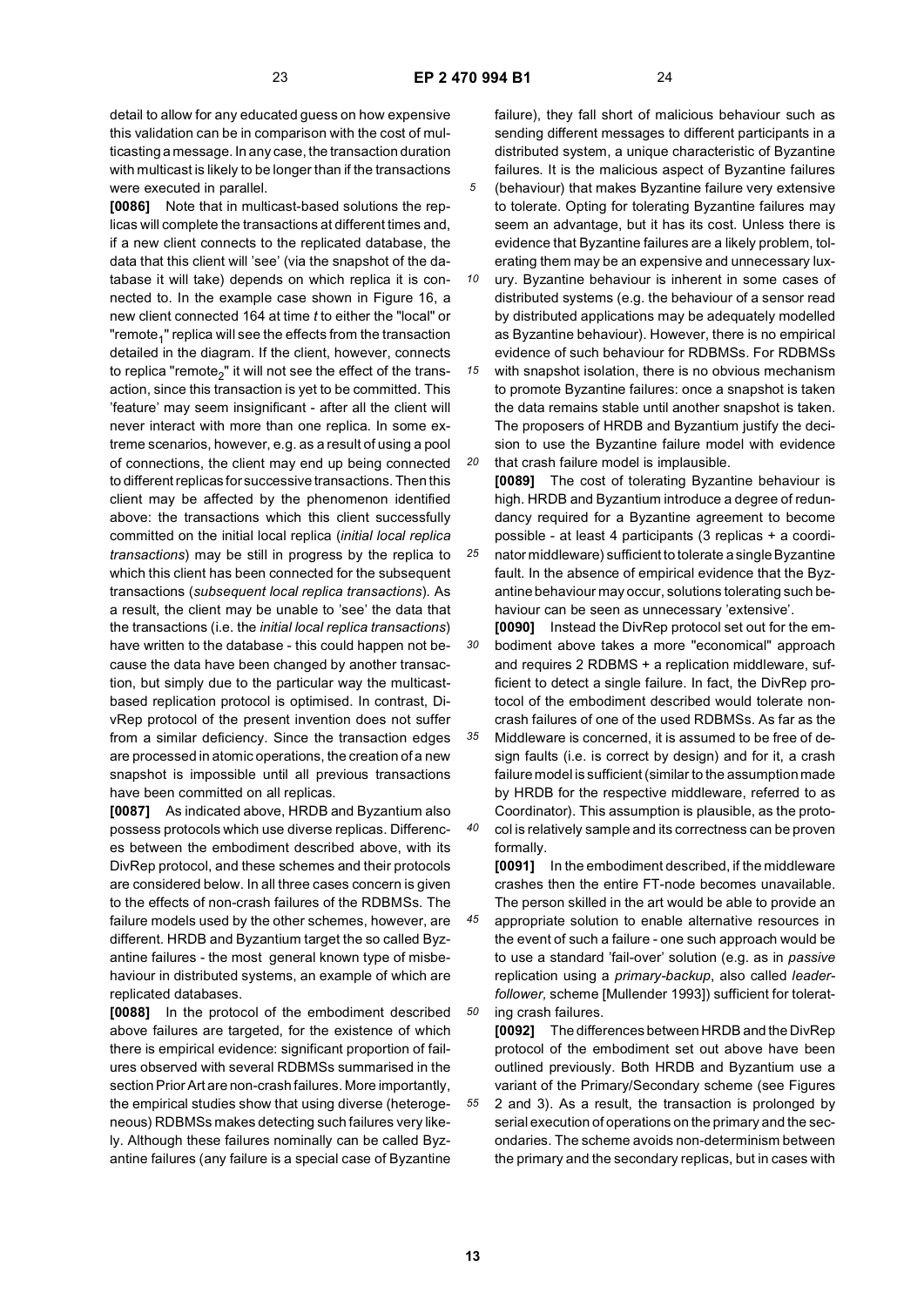*30*

high likelihood of write-write conflicts, the longer the transactions the greater the chance of a conflict on the primary, i.e. high abort rate. In the cases when the likelihood of write-write conflicts is low, avoiding non-determinism with the use of primary/secondary scheme brings very little to no advantage but incurs a significant increase of the response time. Indeed, in the extreme case of no write-write conflicts non-determinism in the replicas configured with snapshot isolation has no effect on concurrency control. Thus with such workload of operations serialising the execution of the (write) operations on the primary and the secondaries is not necessary, and so the performance overhead is not justified.

**[0093]** In the DivRep protocol described above the operations are executed in parallel on all replicas - in the version described, the protocol is optimistic in the sense that it assumes implicitly that there will be no write-write conflicts between the transactions. Therefore, if indeed the write-write conflicts are infrequent in the workload, the DivRep protocol described above would offer better performance than HRDB. If write-write conflicts do occur, non-determinism between the replicas might lead to different orders of transactions on different replicas. The DivRep protocol overcomes the problem using NOWAIT, the specific feature enabled on one of the RDBMSs for consistent *resolution* of the conflict (by aborting the same transaction on all replicas) and allowing the same transaction to eventually become ready to commit. In summary, the difference between the DivRep protocol on the one hand and HRDB/Byzantium protocols on the other hand is in the way the effects of non-determinism are dealt with: the DivRep protocol allows for non-determinism and overcomes its effects when this is needed. HRDB and Byzantium protocols instead merely avoid the effects of non-determinism at the cost of performance overhead. **[0094]** Handling NOWAIT exceptions leads to performance overhead, too. However, whilst this performance overhead is application specific, it is almost always less than the performance overhead incurred by the use of primary/secondary scheme used by the HRDB protocol with a small number of RDBMSs. DivRep is likely, therefore, to be faster than HRDB in certain applications, e.g. where there is a low abort rate.

**[0095]** The Byzantium replication protocol, as discussed in the Prior Art section, is worse in terms of performance than the HRDB protocol as the operations are executed on the secondaries only once the primary has completed all the operations of a transaction. Thus, the DivRep protocol is highly likely to outperform the Byzantium protocol in a wider range of operational conditions. **[0096]** Variations to the embodiment described above will now be discussed.

**[0097]** The DivRep protocol described above offers several regimes of operation. The pessimistic regime of operation requires comparison of the responses from RDBMS1 and RDBMS2 and only if no discrepancy is detected will a response be returned to the client. A disadvantage of this scheme is that the slower RDBMS may

take much longer to produce a response. The optimistic regime, instead, will return the first response received from either RDBMS 1 or RDBMS 2, optimistically assuming that no mismatch between the responses will occur later when both have been received and adjudicated.

**[0098]** There is a scope for improving performance in processing the edges of transactions. This may be achieved by executing several non-conflicting transaction edges inside a single mutex, possibly in different

*10 15* orders on two RDBMSs. Firstly, if multiple transactions are ready to commit (i.e. the client application has submitted a commit to the respective transactions), these can be executed in the same mutex (the order of the commits might be different on two RDBMSs without compromising the consistency of the replicas, since the sit-

uation represents non-conflicting transactions executed in parallel). Secondly, multiple begins can be executed in the same mutex, as they will merely cause the same snapshot of the data to be used in multiple transactions (the order of the begins might be different on two RD-

*20* BMSs without compromising the consistency of the replicas). The relative order between commits and begins, however, has to be the same on all RDBMSs.

*25* **[0099]** The replication protocol described above can be applied with a range of error handling mechanisms, which are briefly discussed below.

**[0100]** In case a discrepancy is detected between the responses by the RDBMSs, the replication protocol may use a diagnosis module to determine which of the two replicas has failed. The embodiment described here intentionally does not commit to a particular diagnostic routine as different diagnosis techniques can be applied in different embodiments. One possibility which is considered is the use of 'rephrasing rules' [Gashi and Popov 2006], in which the diagnosis module would 'rephrase'

*35* the operations (SQL statements), which have resulted in different responses by the RDBMSs. This approach is described below purely by way of an illustrative example. As a result of rephrasing, statement invariants (i.e. logi-

*40* cally equivalent operations) are derived using the redundancy built in the SQL. The diagnosis consists of submitting to the RDBMSs invariants of the operations. For example, a statement may be placed in a stored procedure and then the stored procedure executed instead of

*45 50 55* submitting the SQL statement. Then the middleware will compare the responses received for invariants with those obtained for the original statements. If a *qualified majority* among the responses (for the original statements and their invariants) is reached, then the 'correct' response wil be known and in some cases the failed RDBMS will have been identified. For instance, if an RDBMS 'changes' its response between the original response and the invariants produced for it, then it is dearly faulty. Of course, the diagnosis may fail, e.g. a qualified majority is achieved on an incorrect response, but this will typically require majority of the RDBMSs to fail on the particular statement, a situation which is highly unlikely.

**[0101]** Options are available in different embodiments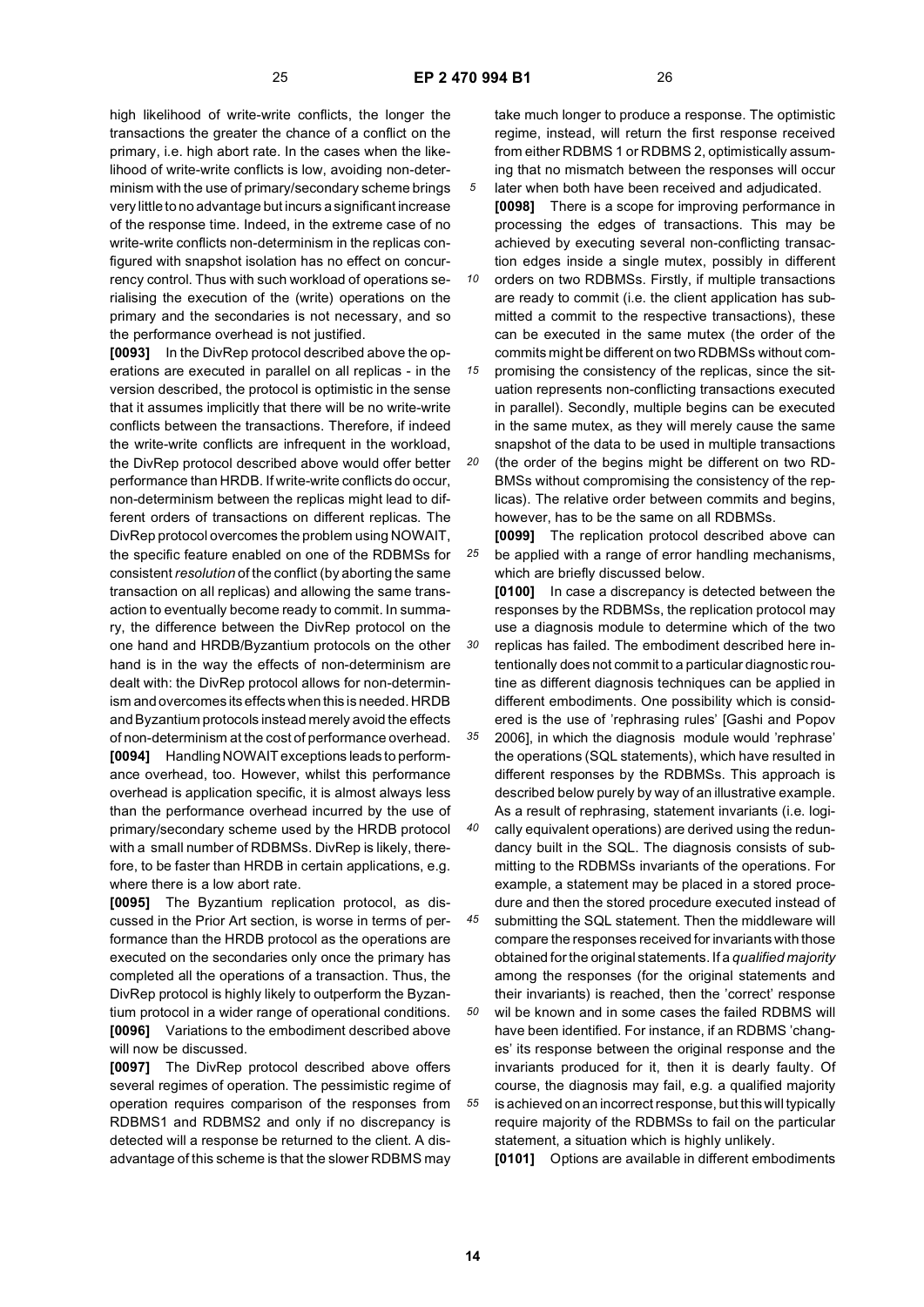*10*

*15*

in respect of confinement of errors: when discrepancy is detected, the respective transaction on the failed RDBMS can be aborted. Submitting to the RDBMS an invariant of the operation, which has triggered the failure, and obtaining a 'correct' response from this RDBMS will be a sufficient error confinement measure, provided the failure did not affect the ACID properties of the RDBMS (i.e. the failure did not outlive the transaction context). An alternative would be to degrade gracefully the affected FTnode to a single replica (i.e. switch off the failed RDBMS from processing any further operations coming from the connected client applications) and subject (possibly after a reboot) the failed RDBMS to scrutiny targeted at identifying whether the error propagated beyond the transaction where the discrepancy occurred by comparing the database on the *failed* RDBMS with the database of an RDBMS which remains operational within the FT node. **[0102]** FT- node recovery from a graceful degradation is another aspect which may be achieved in different ways in different implementations of the replication protocol described above. The choice of a particular recovery policy will be dictated by the trade- offs to be struck between availability and thoroughness of the recovery. Several options are possible:

- **-** putting the repaired RDBMS (i.e. which has been switched off the FT-node and subjected to various checks) into a 'catch up' mode, in which a recovery routine would extract from the operational RDBMS of the FT-node a valid snapshot of the databases being recovered and apply these to the databases of the RDBMS being repaired.
- **-** another option would be placing the FT node in a degraded mode to configure the correctly functioning RDBMS for operation in such a way as to store all the database changes (write sets) applied to this RD-BMS in a form suitable for use by the failed RDBMS (e.g. write log). Once the failed RDBMS is ready for a recovery (after a reboot and successful completion of the checks envisaged in error confinement) the write sets from the write log wil be applied to the RDBMS being repaired. Such an arrangement will allow for restoring the state of the recovered RDBMS fast (i.e. a fast 'catch up') by applying the changes which have occurred since this RDBMS has been switched off the FT node, instead of applying the whole valid database snapshot as described above, in the first recovery option.

### **Appendix A - Concepts and Background**

### *Transactions*

**[0103]** Database transactions are logical units of work within a relational database management system (RD-BMS) that are treated reliably and independently of each other. A transaction represents a unit of interaction with an RDBMS and consists of any number of read and *write* operations and finishes with either *commit* or *abort.* Let  $D = \{x_1, x_2, \ldots x_n\}$  be a representation of data items stored in a database and let  $r(x_k)$  and  $w(x_k)$  be a read and a write operation on data item  $x_k$ :  $x_k \in D$  respectively, and let c and a be the *commit* and *abort* operations. A transaction  $\mathsf{T}_{\mathsf{i}}$  is defined [Bernstein, Hadzilacos et al. 1987] to be a partial order with ordering relation "<<sub>i</sub>" where:

1)  $T_i \subseteq \{r_i(x_k), w_i(x_k) \mid x \in D\} \cup \{a_i c_i\};$ 2)  $a_i$  ∈ T<sub>i</sub> iff  $c_i$  ∉ T<sub>i</sub>; 3) let o be  $a_i$  or  $c_i$ , whichever is in  $T_i$ , for all other operations  $o' \in T_i$ :  $o' \leq i$  o; and 4) if  $r_i(x_k)$ ,  $w_i(x_k) \in T$ , then either  $r_i(x_k) \leq_i w_i(x_k)$  or  $w_i$  $(x_k) < i \int_{i} f_i(x_k)$ ;

*20* **[0104]** The meaning of the conditions 1) to 4) above is as follows: Condition 1) describes the types of operations, Condition 2) indicates that either an abort or a commit is part of a transaction, but not both; Condition 3) indicates the order of operations such that commit or abort (whichever occurs) must follow all other operations in the transaction and Condition 4) indicates that operations on a common database item must be ordered in a particular way.

- *25* **[0105]** An inplicit assumption is made in the above model: a transaction writes a particular data item only once. This is the reason why in the Condition 4) a pair of write operations is not considered.
- *30* **[0106]** The first formal discussion of database transaction properties can be found in [Gray 1981]. Since then a standard approach has emerged in the literature through ACID properties. The acronym ACID stands for the following:
- *35* **-** *Atomicity -* ability to guarantee that either all of the tasks of a transaction are performed or none of them is.
	- **-** *Consistency -* ability to preserve the legal states imposed by the integrity constraints. More informally, this means that no rules are broken as a consequence of transaction execution.
	- **-** *Isolation -* ability to make operations in a transaction appear isolated from (all) other operations executed by concurrent transactions.
- *45* **-** *Durability -* ability to guarantee that changes made by a transaction are permanent once the transaction successfully completes (commits).

*50 55* **[0107]** Figure 17 shows distributed transactions, which comprise execution of one or more operations that, individually or as a group, update and/or read data on two or more distinct nodes of a replicated database. A distributed transaction must provide ACID properties among multiple participating databases, which are commonly dispersed among different physical locations. More specifically. Figure 17 illustrates execution of a distributed transaction,  $T_{i}$ , in a replicated database. Each operation,  $op \in \{op_{i,1}, ..., op_{i,k}, ..., op_{i,n(i)}\}$ , of the transaction T<sub>i</sub> is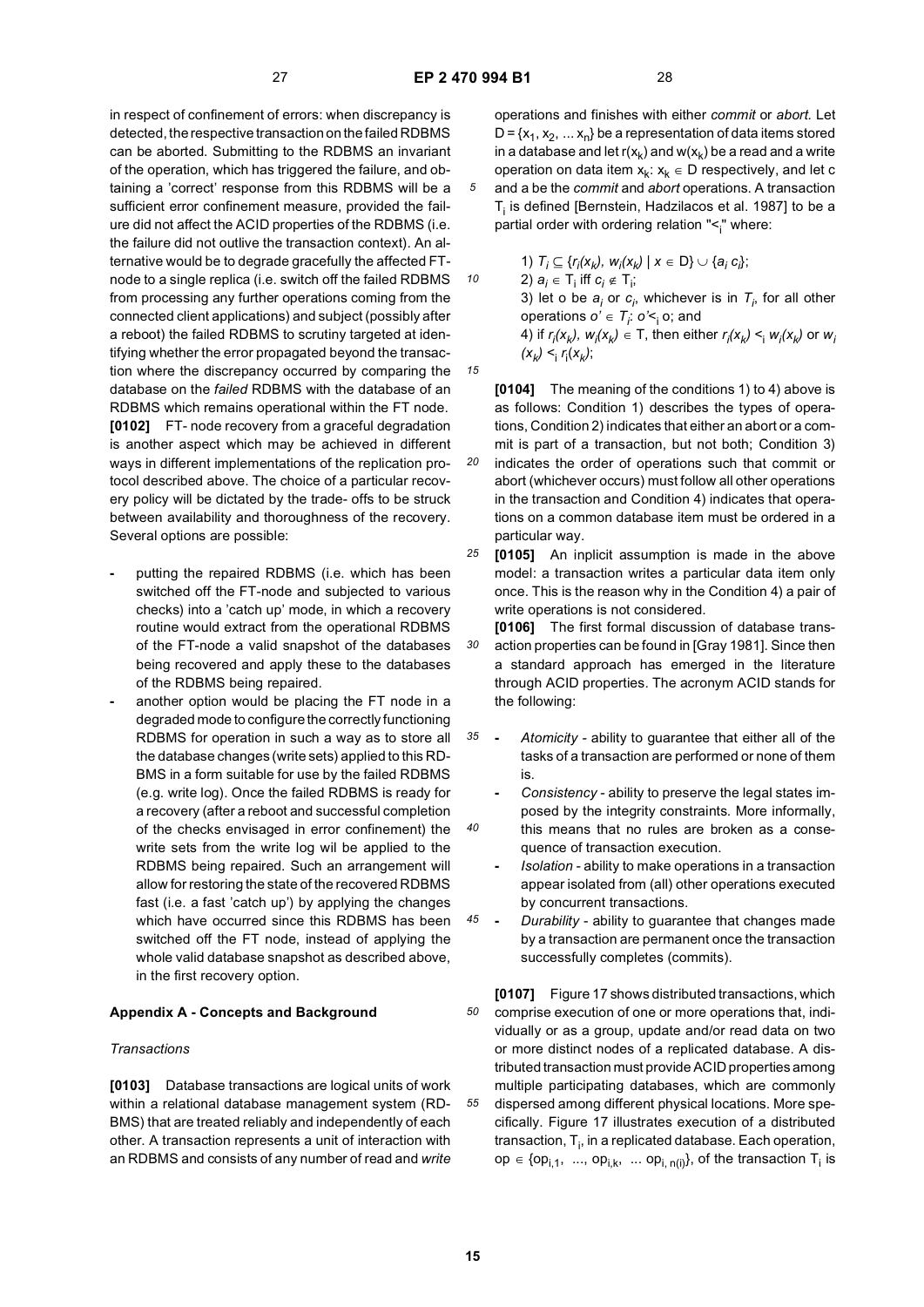*10*

initiated at client C and sent to all replicas  $\{R_A, R_B, \ldots\}$  $R<sub>x</sub>$  in the replicated database. Each of the operations can be one of the following: database item read, database item write, transaction abort or transaction commit. The interaction between the client and the replicated database is simplistic in that it excludes the mechanism that enables the client to perceive the replicated database as a single entity (typically this would be implemented by a middleware) . Also, the interaction of other, concurrently executing clients and the replicated database is not shown in the figure.

### *Isolation Levels*

**[0108]** Concurrency control mechanisms in RDBMSs ensure that transactions execute concurrently without violating data integrity of a database. A property of concurrency control mechanisms is the provision of different degrees of isolation between the transactions' executions - these mechanisms determine when the modifications of one transaction become visible to other, concurrent transactions. However they should also prevent concurrent executions which exhibit worse performance than a serial execution (Second Law of Concurrency Control [Gray and Reuter 1993]). A component in an RDBMS, referenced to as *scheduler,* manages the overlapping executions of transactions. A scheduler receives operations from users and makes sure that they are executed in a correct way, according to the specified isolation level (s).

**[0109]** Out of all ACID properties, the isolation property is of particular interest. The isolation property has appeared for the first time under the term Degrees of Consistency in [Gray, Lorie et al. 1975]. Different types of isolation have been proposed. The ANSI SQL standard specifies four levels of isolation [ANSI 1992]: serializable, repeatable read, read committed and read uncommitted. The highest level of isolation is the *serializable* level, which requires every history of transaction executions (i.e. the order in which the operations of the different transactions are executed) to be equivalent to a serial history, i.e. in a serializable history, transactions appear to have executed one after another without overlapping. Lower isolation levels are less restrictive but they can introduce inconsistencies during transaction executions, i.e. they offer better performance at the expense of compromising consistency. Due to its impact on system performance, isolation is the most frequently relaxed ACID property. The trade-off between data consistency and performance is an inherent part of any RDBMS's concurrency control mechanism.

**[0110]** The ANSI SQL isolation levels have been criticised in [Berenson, Bernstein et al. 1995] and [Adya, Liskov et al. 2000] because they do not accurately capture the isolation levels offered by many RDBMS products. The work in these two papers has shown that the three phenomena defined by ANSI SQL for characterising the isolation property are ambiguous and they fail to distin-

guish between all possible anomalous behaviours of different isolation levels. Therefore, the work in [Berenson, Bernstein et al. 1995] defines an additional isolation level, *snapshot isolation* (SI), which is offered in leading commercial and open-source database systems (Oracle, Microsoft SQL Server, with certain variations, Sybase, PostgreSQL etc.).

### *Snapshot Isolation (SI)*

*15* **[0111]** SI is the isolation level assumed in the database products used in the DivRep protocol of the present invention. It is commonly implemented using extensions of *multiversion mixed method* described in [Bernstein, Hadzilacos et al. 1987], and the ANSI SQL standard places it between the two strictest isolation levels, repeatable read and serializable isolation level. A transaction executing in snapshot isolation operates on a snapshot of committed data, which is obtained when transaction *be-*

*20 25 30 35 gins*; the changes of the transactions committed after the begin are invisible to the transaction. Snapshot isolation guarantees that all reads of a transaction see a consistent snapshot of the database (i.e. repeatable read is achieved). Additionally, any write performed during the transaction will be seen by subsequent reads within that same transaction. In case a *write-write* conflict occurs between transactions (i.e. when write operation(s) of two or more concurrent transactions attempt to modify the same data item(s)) at most one of these can be committed. The other transactions, involved in the write-write conflict have to be aborted. An attempt by a client application to commit more than one transaction involved in a write-write conflict typically leads to the RDBMS overriding the client commit and aborting all but one of the write-write conflicting transactions.

**[0112]** In general, concurrent transactions are defined as follows: for a *begin* operation, b, and a *commit* operation, c, where  $b_i, c_i \in T_i$  and  $c_j \in T_j$ , the two transactions,  ${\sf T}_{\sf i}$  and  ${\sf T}_{\sf j}$ , are considered to be concurrent if the following holds:  $b_i < c_j < c_i$ .

**[0113]** Snapshot isolation has the advantage of avoiding conflicts between read-read and read-write operations - the executions of any pair of concurrent read operations, or any pair of concurrent read and write oper-

*45* ation never conflict. These properties improve performance and make SI more appealing than the traditional *serializable* isolation level. This is particularly evident in the workloads characterised with long-running read-only transactions and short modifying transactions.

*50 55* **[0114]** Most RDBMSs which offer the snapshot isolation level use Strict- 2- Phase- Locking (S2PL) . In the first phase, the transaction acquires exclusive locks for writing data items. These locks are released in the second phase, only once the transaction has finished with a commit or abort. Instead of waiting for a transaction commit and using *first- committer- wins* rule, these concurrency control mechanisms commonly check for *writewrite* conflicts at the time the transaction executes a write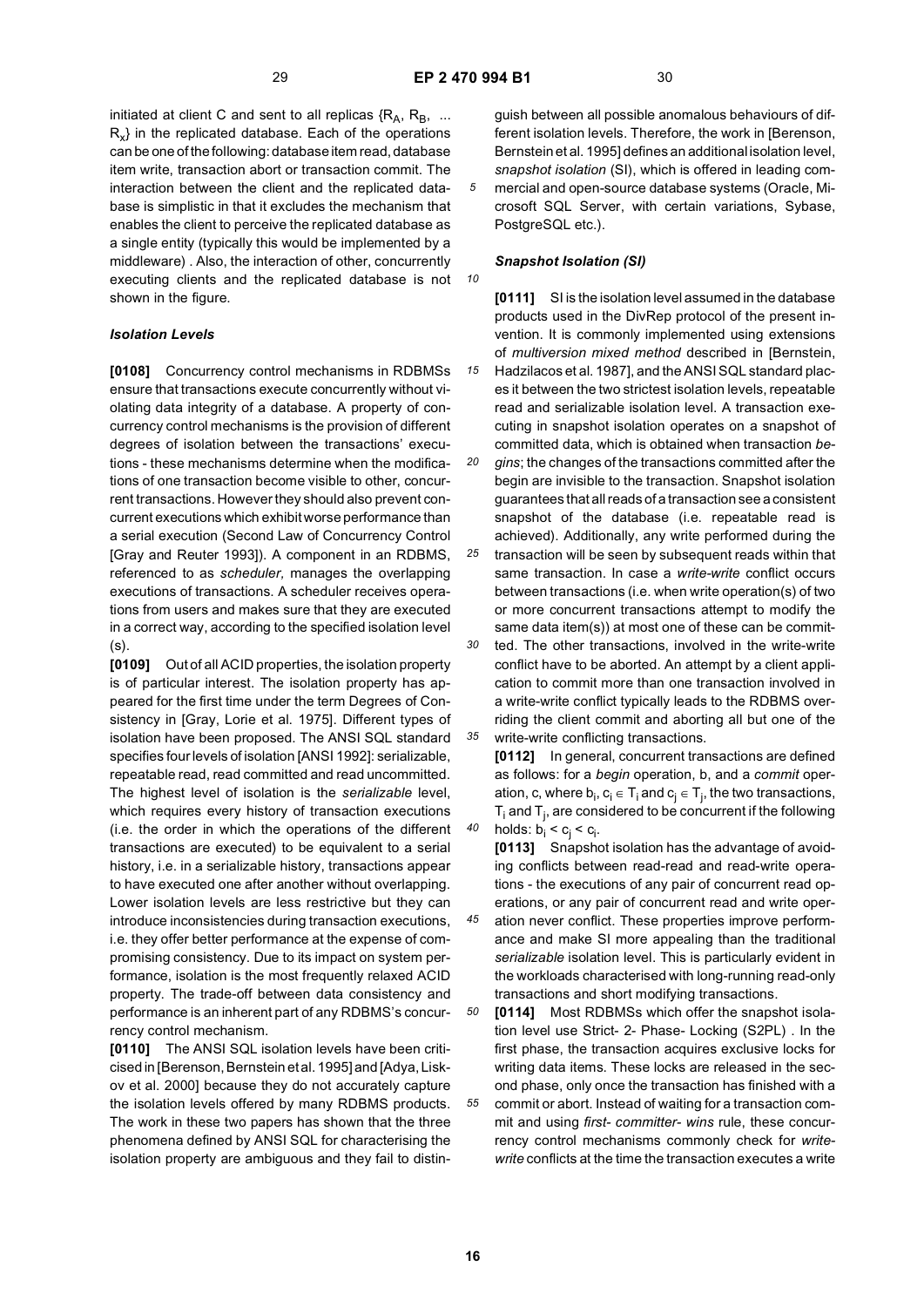*30*

in the figure).

operation and apply the *first- updater- wins* rule [Fekete, O'Neil et al. 2004] . This mechanism is now explained in more detail below.

**[0115]** In order to write a data item y, transaction  $\mathsf{T}_\mathsf{i}$  has to obtain an exclusive lock on y. There are two possible cases:

a) if the lock is available,  ${\sf T}_{\sf i}$  performs a version check against the executions of the concurrent transactions. Two outcomes are likely: if a concurrent transaction had modified the same data item and it had already committed, T<sub>i</sub> has to abort (if *first-updaterwins* rule is used T<sub>i</sub> aborts as soon as it tries to modify the data item; or if *first-committer-wins* rule is used  ${\sf T}_{\sf i}$  aborts when it attempts to commit, see Figure 18, Case a)); otherwise it performs the operation.

b) If the lock is unavailable, because another transaction T<sub>j</sub> has an exclusive access, T<sub>i</sub> is blocked. If T<sub>j</sub> commits,  ${\sf T}_{\sf i}$  will have to abort (similarly to the Case a) above, if *first-updater-wins* rule is used T<sub>i</sub> aborts as soon as Tj has committed, or if *first-committer-* $\emph{wins}$  rule is used  $\emph{T}_{\text{i}}$  aborts when it attempts to commit), see Figure 18, Case b)). On contrary, if  $T_i$ aborts,  ${\sf T}_{\sf i}$  will be granted the exclusive lock on y so that it can proceed and potentially commit successfully if no conflicts with other concurrent transactions occur.

**[0116]** If the first-updater-wins rule is used, in either of the above cases a) or b), the key is that the version checks are performed at the time  ${\sf T_i}$  attempts to create a version, and not when it attempts to commit. This is called a *version-creation-time conflict check.*

**[0117]** Figure 18 is a timing diagram showing the use of Strict 2- Phase Locking concurrency control and *firstupdater- wins* and *first- committer- wins* rules for enforcing Snapshot Isolation. Case a) shows that transaction  ${\mathsf T}_{\mathsf i}$  is aborted after the concurrent transaction  ${\mathsf T}_{\mathsf j}$  modified a same data item (y) and committed 181- the abort occurs either, as soon as T<sub>i</sub> attempts to write the data item y (*first- updater- wins* rule) 182 or when T<sub>i</sub> attempts to commit *(first- committer- wins* rule) 183. Case b) shows that  $\mathsf{T}_{\mathsf{i}}$  is aborted after the concurrent transaction  $\mathsf{T}_{\mathsf{j}}$  modified 184 a same data item, y, and committed- the abort occurs either as soon as Tj commits 185 (*first- updater- wins* rule) while  ${\sf T}_{\sf i}$  is waiting to acquire the lock, or when the T<sub>i</sub> attempts to commit (*first- committer- wins r*ule) 186.

### *Database Replication*

**[0118]** Database replication is a process of sharing data between redundant resources, which typically belong to a system of physically distributed nodes (commonly referred to as replicas). A replicated database system implements either a full replication (every node stores a copy of all data items) or a partial replication (each node has a subset of data items). The present invention is concerned with the former.

**[0119]** Database replication is a thoroughly studied subject. Two main challenges of database replication are *concurrency control* and *replica control.* The former aims at isolating transactions with conflicting operations (see Figure 19), while the latter ensures the consistency of data on all replicas (see Figure 20). The need for replica control arises due to the inherent *non-determinism* in the execution of transaction operations on different replicas

*10 15* - the data stored on different replicas, which are initially consistent, could diverge because differently ordered message sequences are supplied to each replica. This happens, for example, as a result of the operating systems, on top of which the replicas are running, scheduling the transaction operations in different, non-deterministic

order.

*20 25* **[0120]** Referring now to Figure 19, an example of a concurrency control mechanism, based on Strict 2- Phase Locking, enforcing Snapshot Isolation on a centralised, non-replicated database, is shown. Three clients  $(C_1, C_2$  and  $C_3$ ) execute respective transactions  $(T_i, T_j)$ and  $T_k$ ) 191a, 191b, 191c to concurrently access the database.  ${\sf T}_{\sf i}$  reads data item x, and writes data items y;  ${\sf T}_{\sf j}$ reads and writes data item z and  $T_k$  writes data items y and z and reads data item x. Therefore, the transactions  $T_i$  and  $T_j$  both conflict with transaction  $T_k$  (write-write conflicts between the  $T_i$  and  $T_k$  ensue because both transactions attempt to write data item y, and similarly between  $T_j$  and  $T_k$  due to the concurrent writing of the data item

*35* z). The execution of each transaction proceeds from right to left, e.g. the first operation in each transaction (the respective *begin* operations: b<sub>i</sub>, b<sub>j</sub> and b<sub>k</sub>) are depicted in the rightmost positions of the respective clients' queues. Each client sends the operations of the respective transaction to the database, which in turn uses the concurrency control mechanism to place the operations in a particular order 192 (one such possibility is shown

*40* **[0121]** Transaction  $T_i$  is the first to acquire the lock for writing data item y (the third callout from the right indicates that  $w_i(y)$  is the first modification of the data item y in the database queue). As a result,  $T_k$  will be blocked waiting for the lock on y (indicated by the leftmost callout), and thus once  $T_i$ 

*45 50* commits,  $T_k$  must abort according to the rules of Snapshot Isolation. As a consequence of  $T_k$  aborting, the third transaction,  $T_{j}$ , will end the waiting for the write lock on data item z (indicated by the second callout from the right) and subsequently commit - once  $T_k$  aborts, all its modifications are

discarded and the lock on all data items released (including the lock on the data item z, shown to be initially acquired with the rightmost callout), and thus  $\mathsf{T}_{\mathsf{j}}$  is allowed to make the changes to z and then commit successfully 193.

**[0122]** Figure 20 illustrates an example of different transaction serialisation decisions made by the concurrency control mechanisms, based on Strict 2-Phase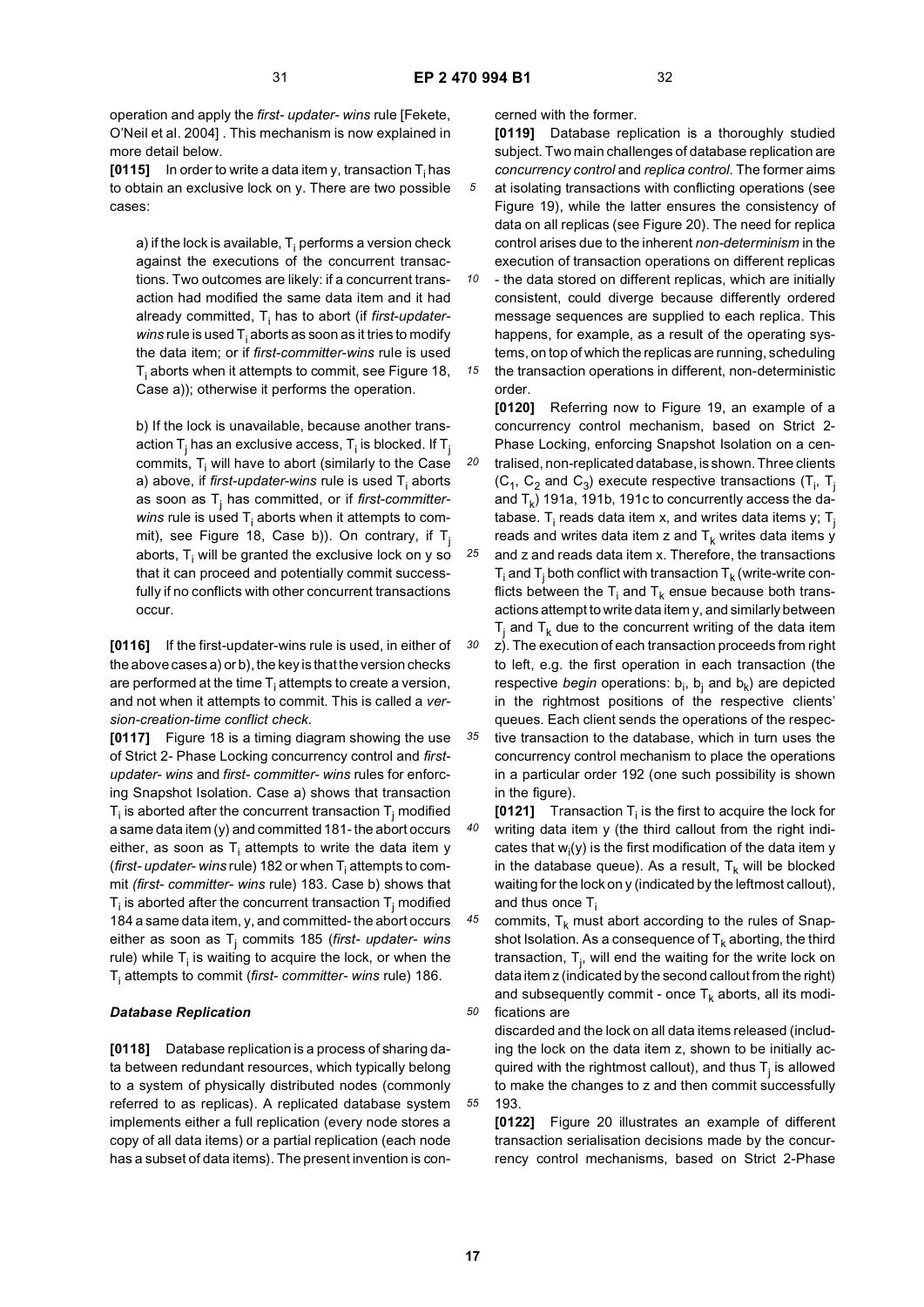*15*

*25*

Locking, of two RDBMSs in a replicated database. Three clients ( $C_1$ ,  $C_2$  and  $C_3$ ) execute respective transactions (T<sub>i</sub>, T<sub>j</sub> and T<sub>k</sub>) to concurrently access the database, providing these operations to replica  $R_A$  201a, 201b, 201c and to replica R<sub>B</sub> 202a, 202b, 202c. T<sub>i</sub> reads data item x, and writes data items y;  $\mathsf{T}_\mathsf{j}$  reads and writes data item z and  $T_k$  writes data items y and z and reads data item x The concurrency control mechanism on replica  $R_A$ schedules 202a the operations of the three transactions in a particular order:  ${\sf T}_{\sf i}$  and  ${\sf T}_{\sf j}$  are committed, and  ${\sf T}_{\sf k}$  is aborted 203a (as explained in Figure 19). The order of operations execution is scheduled differently 202b on replica  $R_B$ , and as a result  $T_k$  is the only transaction to commit since it is the first to acquire the locks for both y and z 203b. To avoid installing inconsistent data on the two databases, due to different serialisation order by replicas' concurrency control mechanisms, a replica control protocol must be in place.

**[0123]** There are different parameters that can be used for classification of database replication protocols [Gray, Helland et al. 1996], [Salas, Jimenez-Peris et al. 2006], such as:

1) the place where the write operations (initially) take place;

2) the time when the write operations take place;

3) the number of messages exchanged; and

4) the assumed concurrency control mechanism etc.

**[0124]** Parameter 1) divides the solutions into primary/ secondary and update everywhere approaches. The primary/secondary approach designates only one replica to accept the writes. By contrast, in the update everywhere approaches, writes are executed on all (available) replicas. The forwarding of updates to remote replicas incurs an overhead in the primary copy approach while the most common challenge in update everywhere replication is conflict resolution.

**[0125]** The second parameter, 2), divides the solutions into eager and lazy replication. Eager solutions guarantee that the writes are propagated to all replicas before transaction commit. This has a negative impact on system performance, but ensures database consistency in a straightforward way. Lazy solutions perform writes on remote replicas after commit. They offer proved performance at the possible expense of compromising database consistency. If two transactions update different copies for the same data item with different values, data become inconsistent. The inconsistencies are eventually reconciled outside the boundaries of the initial transactions.

**[0126]** Another classification of database replication protocols identifies two broad groups: black- box (commonly referred to as middleware- based), and white- box (commonly referred to as kernel- based) approaches. The protocols of the former group are easier to develop and can be maintained independently from the database servers they operate on. On the other hand, they are at a disadvantage because no access to the potentially useful concurrency control mechanism of the database server kernel is available. Thus, concurrency/ replica control might need to be performed on a coarser level of granularity. In addition, there exist gray- box protocols which combine the black- box approaches with a (limited) set of features from database server kernels [Jimenez- Peris and Patino- Martinez 2003], [Patino- Marfinez, Jinenez-Peris et al. 2005] .

#### *10 ROWAA-Based Replication*

**[0127]** Eager replication protocols have been based on the read-one/write-all ROWA(A) approach [Bernstein, Hadzilacos et al. 1987]. While read operations are executed only at one replica (*asymmetric* reading) in ROWA (A), updates are performed on all (available) replicas.

*20* **[0128]** As suggested in [Kemme 2000] one of the drawbacks of traditional ROWAA solutions is the message overhead. If the updates of a transaction are executed immediately on all replicas, an update message involves a request and an acknowledgement per each copy of data item. Clearly, this will have a significant impact on the scalability of this approach. It is also the case that aborting a transaction will cost less if the update has been

executed only on a single replica than if the updates have been immediately propagated to all replicas. **[0129]** *Deferred writing* [Bernstein, Hadziacos et al.

*30* 1987] was proposed as an alternative to immediate writing employed in early versions of eager, update anywhere protocols. All the writes are executed on one (local) replica and at the end of a transaction they are bundled together in one message and sent to all other (remote) replicas. Deferred writing, however, exhibits an overhead because the commitment of each transaction will be de-

*35* layed by possible large volume of writes to be executed on the remote replicas in the end of the transaction. The execution of writes in the critical path is somewhat minimised with the use of *WriteSets* - the modifications to data items made by a transaction on the local replica are

*40 45* extracted and propagated to the remote replicas in a single message to be applied on each (*asymmetric* writing), instead of executing full SQL operations. This drawback does not exist when using immediate writing approach where processing of the writes happens in parallel on all replicas.

**[0130]** Another drawback of deferred writing is that detection of possible conflicts among transactions is delayed. While immediate writing might detect conflict during the execution of transactions, the conflict detection is performed at the end of transaction executions when deferred writing is the technique of choice.

### *Correctness in Replicated Databases*

*55* **[0131]** The strongest correctness criterion for replicated databases is *1-copy serializability (1-copy SR)* [Bernstein, Hadzilacos et al. 1987]. It represents an extension of the conflict-serializability defined for centralized data-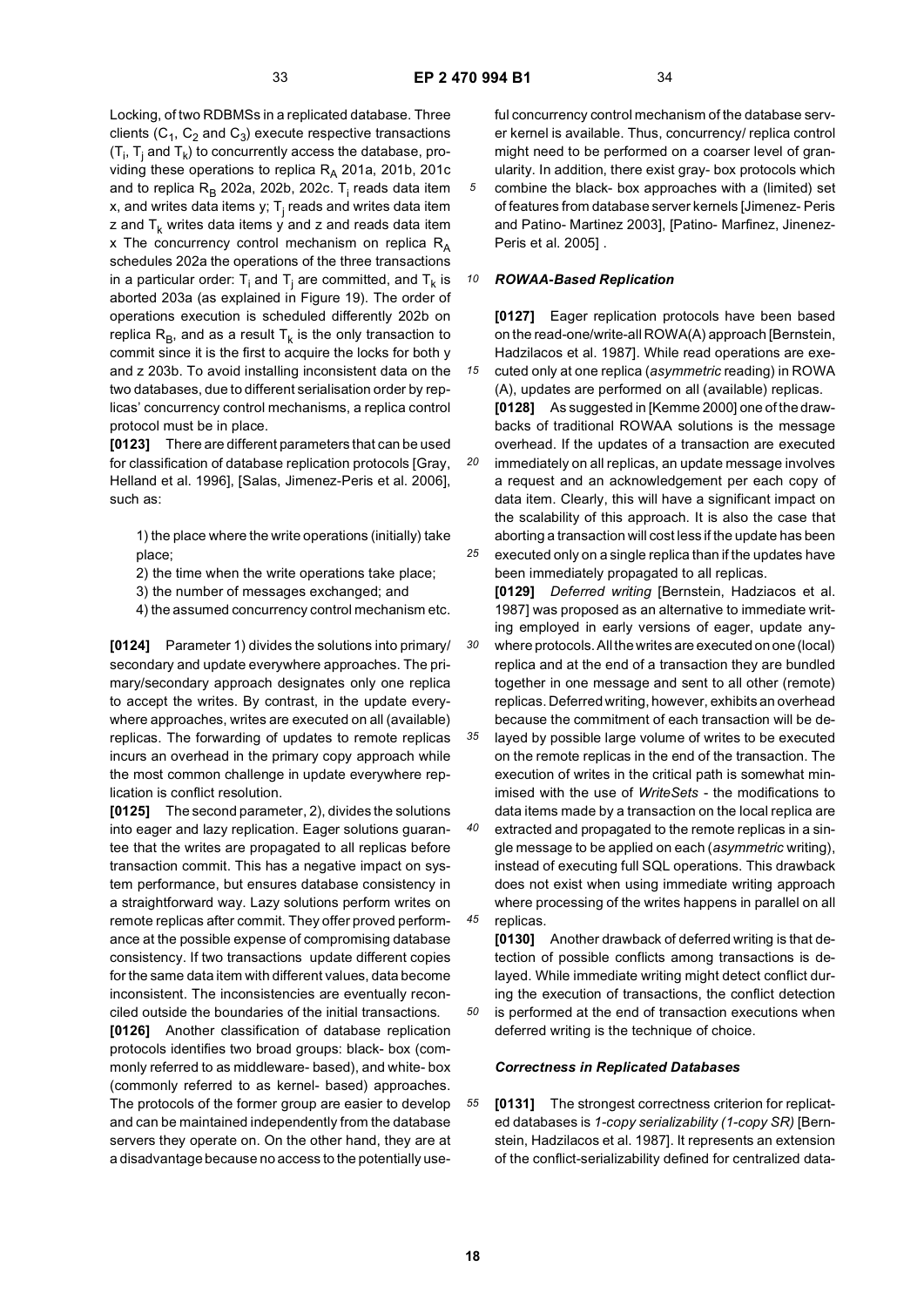bases. The criterion states that a replication protocol ensures 1-copy SR if for any interleaved execution of transactions there is an equivalent serial execution of those transactions performed on the logical copy of the database, see Figure 21. More specifically, Figure 21 is a schematic block diagram representing the interaction between clients 211 and replicated DBs 213a..n. The replicated databases appear to clients as one logical entity 213.

**[0132]** Lin et al. [Lin, Kemme et al. 2005] defined criteria for correctness of replicated databases when each of the underlying replicas offers snapshot isolation. The correctness criterion, referred to as *1- copy snapshot isolation (1- copy- SI)* , guarantees that an execution of transactions over a set of replicas produces a global schedule that is equivalent to a schedule produced by a centralised database system which offers snapshot isolation.

**[0133]** Similarly to 1-copy-SI, Elnikety et al. [Elnikety, Zwaenepoel et al. 2005] defined *Generalised Snapshot Isolation (GSI)* - a correctness criterion for replicated databases that offer snapshot isolation. GSI is an extension to the snapshot isolation as found in centralized databases. The authors formalize the "centralized" snapshot isolation and refer to it as Conventional Snapshot Isolation (CSI).

**[0134]** The DivRep protocol of the present invention assumes that underlying databases offer snapshot isolation and thus the latter two correctness criteria, 1-copy SI and GSI, apply to the present invention.

### *Conflicts and Deadlocks*

**[0135]** Earlier sections indicated how conflicts between concurrent transactions can ensue. Certain database replication solutions are prone to a specific conflict situation - *distributed deadlock*. This happens if the lock for a data item is acquired in different order on different replicas. Figure 22 shows two concurrent transactions  $T_1$  and  $T_2$ , which are competing for data item A, while executing in a replicated database system with two replicas R<sub>x</sub> and R<sub>y</sub>. The order of lock requests by T<sub>1</sub> and T<sub>2</sub> is different on the two replicas, i.e.  $T_2$  is blocked 224 waiting for  $T_1$  on  $R_x$  and vice versa is true on  $R_y$ . As a result, in the replication schemes where a transaction commits only after all the replicas are ready to do so, the transactions would be deadlocked without possibility to progress further, unless a dedicated deadlock detection mechanism of the distributed database protocol is in place to resolve the conflict.

**[0136]** It has been suggested that *group communication systems (GCS)* [Hadzilacos and Toueg 1993] be used as a means of reducing conflicts and avoiding deadlocks as well as ensuring consistent data on multiple replicas. A GCS makes it possible for any replica to send a message to all other replicas (including itself) with the guarantee that the message will be delivered if no failures occur. These systems are capable of ensuring that a

message multicast in a group will be delivered in the same, system-wide total order on all group members, i.e. database replicas. This holds for the sender of the message too. Many replication protocols, e.g., [Agrawal, Alonso et al. 1997], [Kemme and Alonso 2000] combine group communication primitives with an asymmetric writes technique, in which, usually, the write operations of a transaction are executed on one replica, grouped in one message (*WriteSet*) and delivered to all the replicas

*10* in the same total order, see Figure 23. The installation of the WriteSets in the same total order is necessary to avoid data inconsistencies due to non-determinism of the replicas. Otherwise, if the total order was not respected it would be possible that two replicas install overlapping

*15 20 25 30* WriteSets in a different order, which would result in an inconsistent state of the replicated system. **[0137]** Referring to Figure 23 in greater detail, a highlevel schematic representation of a Group Communication System (GCS) 231 used for consistent database replication is shown. Figure 23 shows three concurrent, modifying transactions,  $T_k$ ,  $T_i$  and  $T_j$ , are being executed on the three replicas,  $R_x$ ,  $R_y$ ,  $R_z$ , respectively. Each transaction execution comprises the following: transaction operations, reads and writes, are executed on the local replica (not shown in the figure); the results of the write operations are extracted in a WriteSet (WS) and sent 232i, 232j, 232k to the underlying GCS 231; the GCS delivers 233 the WriteSets in the consistent, total order on all replicas. The total order is not necessarily the same as the order in which the WriteSets are received by the GCS.

### *Transaction Atomicity*

*35 40 45* **[0138]** In replicated databases atomicity of a transaction has to be guaranteed - it is necessary to make sure that all replicas terminate the transaction in the same way, i.e. all replicas either commit or abort a transaction. As described in [Weismann, Pedone et al. 2000] there are two techniques to ensure transaction atomicity in a replicated database system: *voting* and *non-voting* technique. Voting techniques, traditionally, use atomic commitment protocols to terminate transactions. A wellknown variant of the atomic commitment protocol is the 2-Phase Commit (2PC) protocol [Skeen 1981]. The phas-

- es of a 2PC protocol could be summarised as follows:
	- **-** A *coordinator* sends a request to each replica for a vote (to commit or abort).
- *50* **-** Upon receiving the request each replica replies with a message, YES (commit) or NO (abort). If the vote is NO the replica aborts the execution.
	- **-** Upon collecting all the votes, the coordinator decides on the outcome of the transaction:

o If all replicas have voted YES, the coordinator notifies the replicas to commit.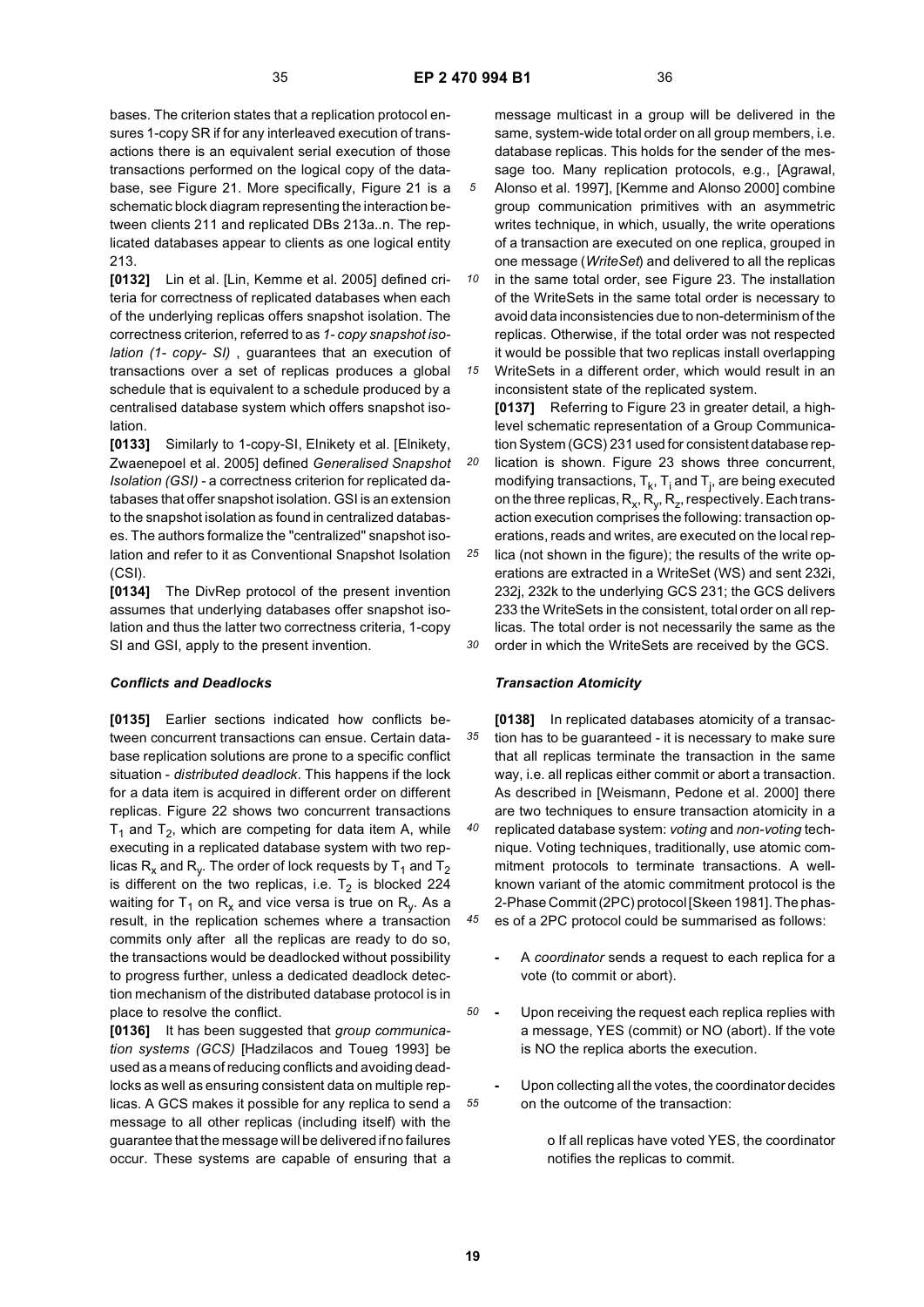*10*

*15*

*20*

*30*

*35*

*45*

o If a replica voted NO, the coordinator notifies the replicas to abort.

**-** Upon receiving the notification (commit or abort) from the coordinator, a replica decides accordingly.

### **References**

### **[0139]**

[Adya, A., B. Liskov, et al. 2000] "Generalized Snapshot Isolation Levels". IEEE International Conference on Data Engineering (ICDE) San Diego, CA. [Agrawal, D., G. Alonso, et al. 1997] "Exploiting Atomic Broadcast in Replicated Databases". In Proceedings of EuroPar (EuroPar'97), Passau (Germany) .

[ANSI 1992] "ANSI X3.135-1992", American National Standard for Information Systems.

[Berenson, H., P. Bernstein, et al. 1995] "A Critique of ANSI SQL Isolation Levels". SIGMOD international Conference on Management of Data, San Jose, California, United States, ACM Press New York, NY, USA.

*25* [Bernstein, A., V. Hadzilacos, et al. 1987] "Concurrency Control and Recovery in Database Systems". Reading, Mass., Addison-Wesley.

[Elnikety, S., W. Zwaenepoel, et al. 2005] "Database Replication Using Generalized Snapshot Isolation". Proceedings of the 24th IEEE Symposium on Reliable Distributed Systems (SRDS'05), IEEE Computer Society, pages 73- 84.

[Fekete, A., E. O'Neil, et al. 2004] "A read-only transaction anomaly under snapshot isolation" ACM SIG-MOD Record 33(3): 12-14.

[Gashi, I. and P. Popov 2006] "Rephrasing Rules for Off-the-Shelf SQL Database Servers". Sixth European Dependable Computing Conference, 2006. EDCC '06..

*40* [Gashi, I., P. Popov, et al. 2007] "Fault tolerance via diversity for off-the-shelf products: a study with SQL database server" IEEE Transactions on Dependable and Secure Computing.

[Gray, J. 1981] "The Transaction Concept: Virtues and Limitations". 7th International Conference on Very Large Data Bases (VLDB), Cannes, France, IEEE Computer Society.

[Gray, J., R. Lorie, et al. 1975] "Granularity of locks and degrees of consistency in a shared data base". "IFIP Working Conference on Modelling of Data Base Management Systems". Freudenstadt.

[Gray, J. and A. Reuter 1993] "Transaction processing : concepts and techniques", Morgan Kaufmann.

[Hadzilacos, V. and S. Toueg 1993] "Fault-tolerant broadcast and related problems". Distributed Systems. S. Mullander, Addison-Wesley: 97-145. [Jimenez- Peris, R. and M. Patino- Martinez 2003]

"D5: Transaction Support", ADAPT Middleware Technologies for Adaptive and Composable Distributed Components: 20.

[Kemme, B. 2000] "Database Replication fo Clusters of Workstations". "Swiss Federal Institute of Technology". Zurich: 145.

[Kemme, B. and G. Alonso 2000] "Don't be lazy, be consistent: Postgres-R, a new way to implement Database Replication". Int. Conf. on Very Large Databases (VLDB), Cairo, Egypt.

[Kemme, B. and S. Wu 2005] "Postgres- R (SI) : Combining Replica Control with Concurrency Control based on Snapshot Isolation". International Conference on Data Engineering, Tokyo, Japan, IEEE Computer Society.

[Lamport, L., R. Shostak, et al. 1982] "The Byzantine Generals Problem" ACM Transactions on Programming Language and Systems (TOPLAS) 4(3): 382-401.

[Lin, Y., B. Kemme, et al. 2005] "Middleware Based Data Replication Providing Snapshot Isolation". ACM SIGMOD International Conference on Management of Data, Baltimore, Maryland, ACM Press. [Mullender, S. 1993] "Distributed Systems". New York, USA, ACM Press/Addison-Wesley Publishing  $C<sub>0</sub>$ 

[Patino- Martinez, M., R. Jimenez- Peris, et al. 2005] "MIDDLE- R: Consistent database replication at the middleware level" ACM Transactions on Computer Systems (TOCS) 23 (4) : 375- 423.

[Preguiça, N., R. Rodrigues, et al. 2008] "Byzantium: Byzantine-Fault-Tolerant Database Replication Providing Snapshot Isolation". Fourth Workshop on Hot Topics in System Dependability.

[Skeen, D. 1981] "Nonblocking commit protocols". Proceedings of ACM SIGMOD International conference on management of data, Ann Arbor, Michigan, ACM Press, New York, NY, USA.

[Vandiver, B. 2008] "Detecting and Tolerating Byzantine Faults in Database Systems". "Programming Methodology Group". Boston, Massachusetts Institute of Technology. PhD: 176.

[Weismann, M., F. Pedone, et al. 2000] "Database Replication Techniques: a Three Parameter Classification". 19th IEEE Symposium on Reliable Distributed Systems (SRDS'00), Numberg, Germany, IEEE.

### **Claims**

**1.** A fault-tolerant node for synchronous heterogenous database replication whereby the fault-tolerant node (50) is adapted to carry out a series of database transactions generated by a processor executing a computer program at the fault-tolerant node (50), wherein the fault-tolerant node (50) comprises at least two relational database management systems

*55*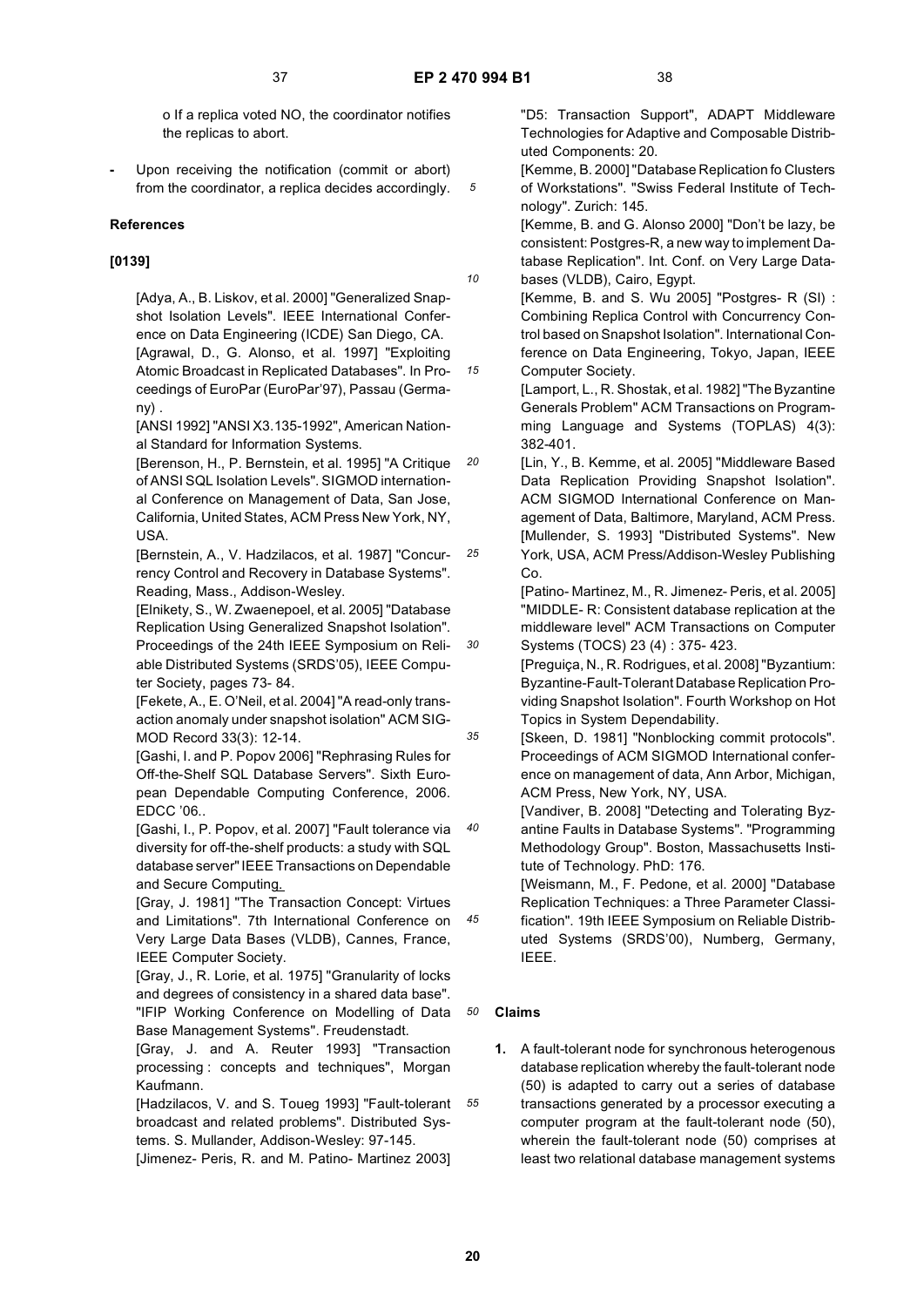*10*

*15*

*20*

*25*

(51, 52), the systems being instances of different relational database management system products which provide snapshot isolation between concurrent transactions and each system (51, 52) comprising a database and a database management component, wherein for each database transaction, operation instructions are provided concurrently to each of the systems to carry out operations on their respective databases and to provide respective responses;

wherein the responses generated by the systems either comprise an operation result or an exception, and where only one of the systems is configured with a NOWAIT exception function enabled which returns an exception when it is detected that two or more concurrent transactions are attempting to modify the same data item and the other systems are configured with the NOWAIT exception function disabled, whereby the fault-tolerant node (50) is adapted to detect that two or more concurrent transactions are attempting to modify the same data item and to block one or more of the transactions to ensure that all systems apply the same order of modification of the data item by the concurrent transactions.

- *30 35* **2.** A fault-tolerant node as claimed in claim 1, wherein a set of operation instructions includes a begin instruction, a commit instruction and an abort instruction for control of execution of a transaction and further comprises a read operation and a write operation, and wherein in executing a write operation the node first extracts a write set on which operations are performed before the transaction is committed and wherein the fault-tolerant node treats a failure to provide an operation result to a read operation or a write operation within a predetermined time as an exception.
- *40 45 50* **3.** A fault-tolerant node as claimed in claim 1 or claim 2, wherein the fault-tolerant node (50) comprises a transaction manager (63) to control the execution of the operations for one transaction in each of the systems and a replica manager (64, 65) for each of the systems used to execute a transaction to provide operations to its associated system, wherein for each transaction, the transaction manager (63) provides operations required for execution of the transaction into a queue for each system managed by the replica manager (64, 65) for that system, wherein the operations are provided to each system from the queue by the replica manager for that system.
- *55* **4.** A fault-tolerant node as claimed in any preceding claim, wherein the fault-tolerant node (50) comprises a comparator function to compare operation results received from the systems to enable the fault-tolerant node to determine whether the transaction has completed successfully.
- **5.** A fault-tolerant node as claimed in claim 4 wherein a set of operation instructions includes a begin instructions, a commit instruction and an abort instruction for control of execution of a transaction and wherein only one transaction can execute a begin instructions or a commit instruction at a time for all the systems , whereby on mismatch between the operation results received from the systems the faulttolerant node (50) raises an exception to abort the transaction.
- **6.** A fault-tolerant node as claimed in any preceding claim, wherein either the fault-tolerant node returns the first operation result received from any of the systems to the computer program, and provides a further message to the computer program if the transaction aborts, or the fault tolerant node returns an operation result to the computer program only when the operation results from all the systems have been received and evaluated by the fault tolerant node.
- **7.** A database server comprising a fault tolerant node as claimed in any of claims 1 to 6.
- **8.** A method for performing a synchronous heterogenous database replication, for a series of database transactions provided by a processor executing a computer program, at a fault-tolerant node (50) comprising at least two relational database management systems (51, 52), the systems being instances of different relational database management system products which provide snapshot isolation with each system comprising a database and a database management component, the method comprising:

receiving a database transaction at the fault-tolerant node (50);

providing operation instructions for the database transaction concurrently to each of the systems (51, 52) to carry out operations on their respective databases and to provide respective responses;

the systems each generating a response to an operation instruction which comprises an operation result or an exception, wherein only one of the systems is configured with a NOWAIT exception function enabled such that that system returns an exception when it is detected that two or more concurrent transactions are attempting to modify the same data item and the other systems are configured with the NOWAIT exception function disabled;

whereby the fault-tolerant node (50) detects that two or more concurrent transactions are attempting to modify the same data item and allows the transactions that accesses the data item first on the system with NOWAIT enabled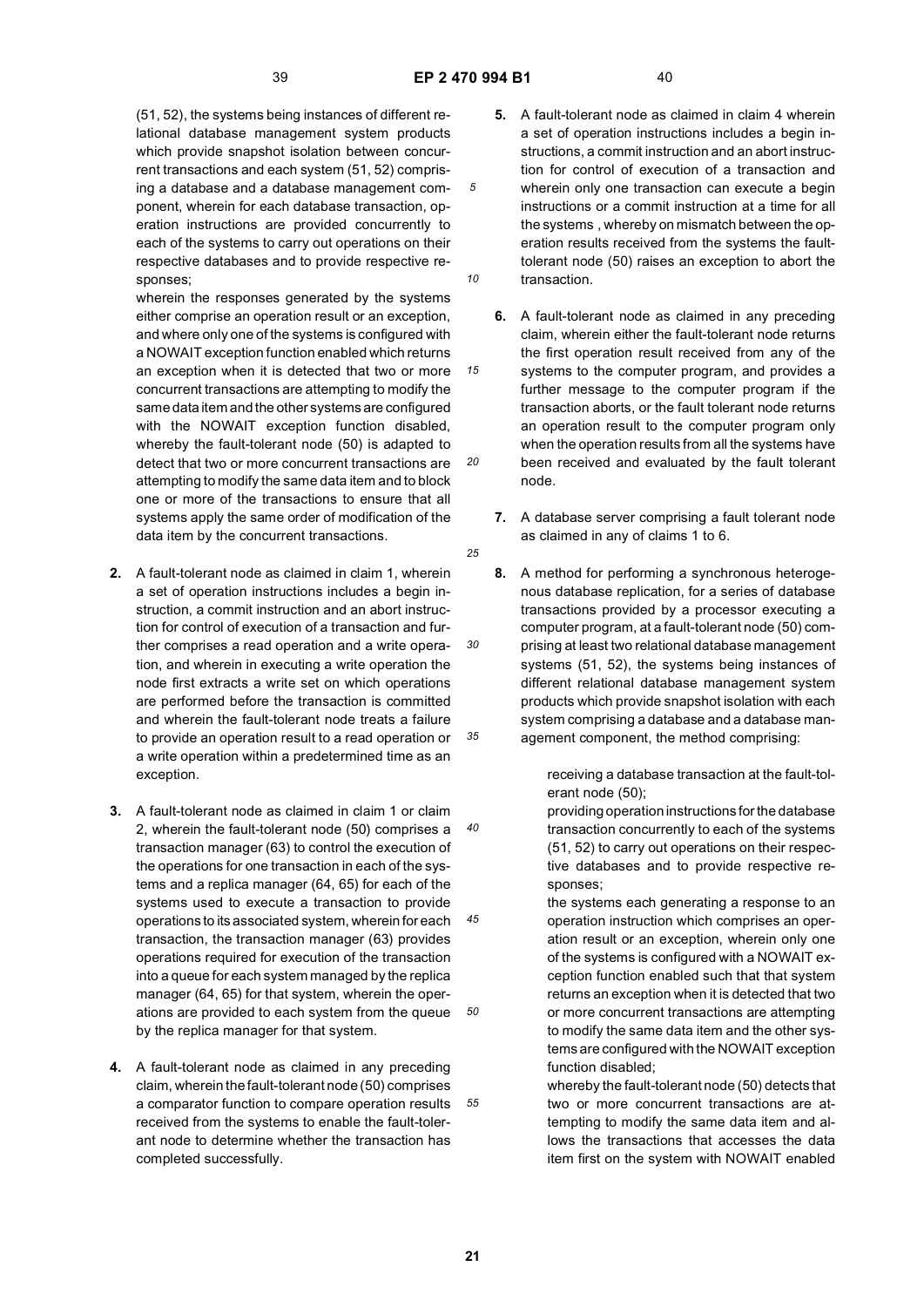*15*

*20*

*25*

*30*

*35*

*40*

*45*

*50*

*55*

to proceed on all the systems, and prevents execution of all the other transactions attempting to modify the same data item on all the systems, thereby achieving that all systems apply the same order of modification of the data item by the concurrent transactions.

- **9.** A method as claimed in claim 8, wherein a set of operation instructions includes a begin instruction, a commit instruction and an abort instruction for control of execution of a transaction and wherein only one transaction can execute a begin instruction or a commit instruction at a time for all the systems.
- **10.** A method as claimed in claim 9, wherein when an exception is received as an operation result from one of the systems, the fault-tolerant node (50) provides an abort instruction for that transaction for all the systems.
- **11.** A method as claimed in claim 9 or claim 10, wherein execution of a commit operation for a transaction comprises determining whether the transaction has been aborted, determining that the operation results from the systems allow a transaction result to be provided, and by acquiring control of commit and begin operations so that no other begin or commit operation can take place until the begin operation is completed and wherein execution of a begin operation for a transaction comprises setting a variable indicating that the transaction is not aborted, and by acquiring control of commit and begin operations so that no other begin or commit operation can take place until the begin operation is completed.
- **12.** A method as claimed in any of claims 9 to 11, wherein the set of operations comprises a read operation and a write operation, and wherein in executing a write operation the node first extracts a write set on which operations are performed before the transaction is committed.
- **13.** A method as claimed in claim 12, wherein the faulttolerant node treats a failure to provide an operation result to a read operation or a write operation within a predetermined time as an exception.
- **14.** A method as claimed in any of claims 8 to 13, further comprising comparing operation results received from the systems to enable the fault-tolerant node to determine whether the transaction has completed successfully and further comprising aborting the transaction if the step of comparing operation results indicates a mismatch between operation results received from different systems.
- **15.** A method as claimed in any of claims 8 to 14, further comprising either returning the first operation result

received from any of the systems to the computer program, and providing a further message to the computer program if the transaction aborts or returning an operation result to the computer program only when the operation results from all the systems have been received and evaluated by the fault tolerant node (50).

#### *10* **Patentansprüche**

- **1.** Fehlertoleranter Knoten für synchrone heterogene Datenbankreplikation, wodurch der fehlertolerante Knoten (50) angepasst ist, um eine Reihe von Datenbanktransaktionen, die von einem ein Computerprogramm ausführenden Prozessor erzeugt werden, am fehlertoleranten Knoten (50) durchzuführen, wobei der fehlertolerante Knoten (50) mindestens zwei Verwaltungssysteme für relationale Datenbanken (51, 52) umfasst, wobei die Systeme Instanzen unterschiedlicher Produkte von Verwaltungssystemen für relationale Datenbanken sind, die Snapshot-Isolation zwischen gleichzeitigen Transaktionen bereitstellen, und jedes System (51, 52) eine Datenbank und eine Datenbankverwaltungskomponente umfasst, wobei für jede Datenbanktransaktion Vorgangsbefehle für jedes der Systeme gleichzeitig bereitgestellt werden, um Vorgänge in ihren jeweiligen Datenbanken durchzuführen und jeweilige Antworten bereitzustellen; wobei die durch die Systeme erzeugten Antworten entweder ein Vorgangsergebnis oder eine Ausnahme umfassen, und wobei nur eines der Systeme mit einer aktivierten NOWAIT-Ausnahmefunktion konfiguriert ist, die eine Ausnahme zurückgibt, wenn erkannt wird, dass zwei oder mehr gleichzeitige Transaktionen gerade versuchen, dasselbe Datenelement zu modifizieren, und die anderen Systeme mit der deaktivierten NOWAIT-Ausnahmefunktion konfiguriert sind, wodurch der fehlertolerante Knoten (50) angepasst ist, um zu erkennen, dass zwei oder mehr gleichzeitige Transaktionen gerade versuchen, dasselbe Datenelement zu modifizieren und eine oder mehr der Transaktionen zu blockieren, um sicherzustellen, dass alle Systeme dieselbe Reihenfolge der Modifikation des Datenelements durch die gleichzeitigen Transaktionen anwenden.
- **2.** Fehlertoleranter Knoten nach Anspruch 1, wobei ein Satz von Vorgangsbefehlen einen Begin-Befehl, einen Commit-Befehl und einen Abort-Befehl zur Steuerung der Ausführung einer Transaktion enthält und ferner einen Lesevorgang und einen Schreibvorgang umfasst, und wobei der Knoten beim Ausführen eines Schreibvorgangs zuerst ein Write-Set extrahiert, gemäß dem Vorgänge umgesetzt werden, bevor für die Transaktion ein Commit ausgeführt wird, und wobei der fehlertolerante Knoten eine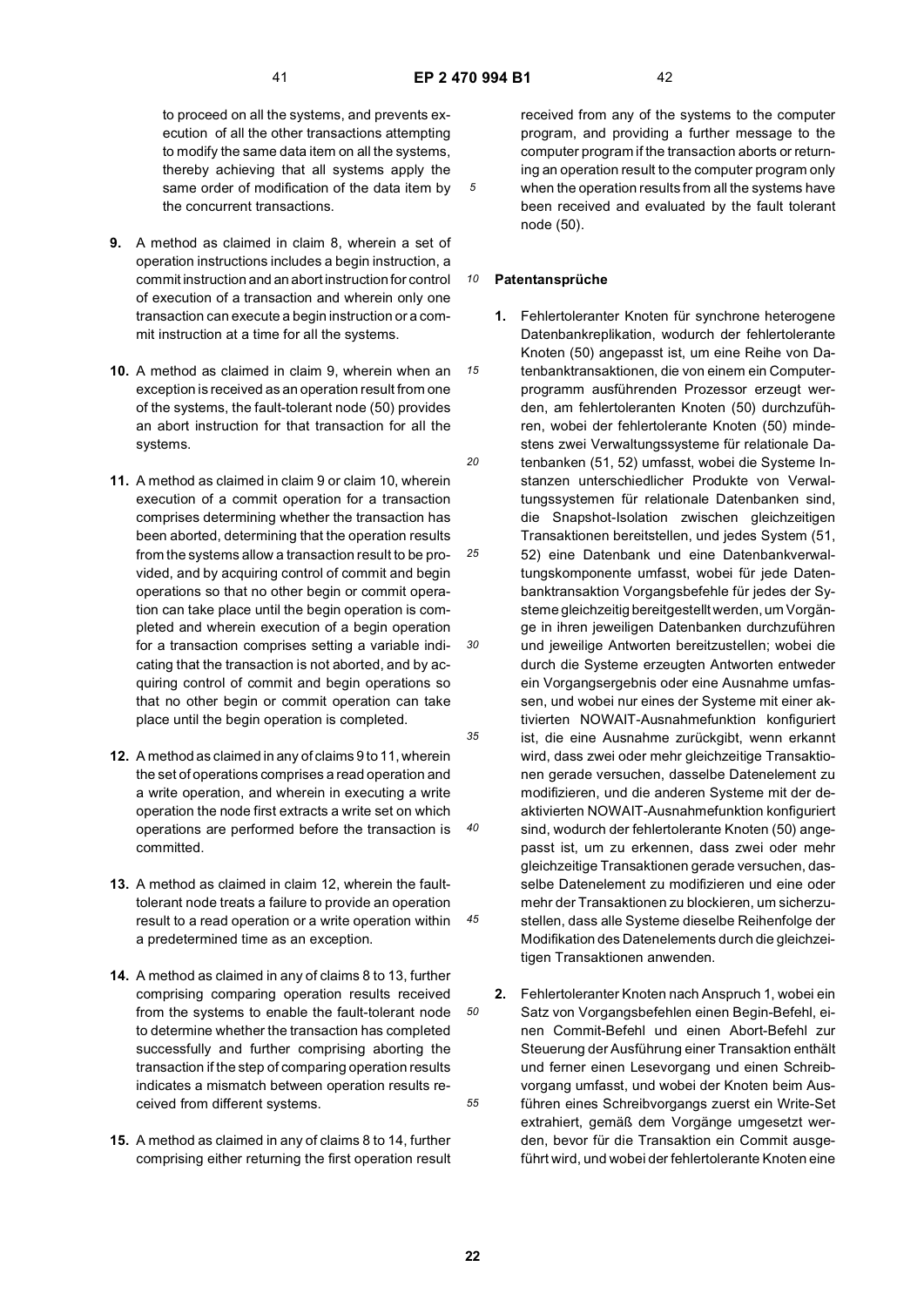*10*

*20*

*30*

*45*

*50*

Nichtbereitstellung eines Vorgangsergebnisses für einen Lesevorgang oder einen Schreibvorgang innerhalb eines vorbestimmten Zeitraums als Ausnahme behandelt.

- *15* **3.** Fehlertoleranter Knoten nach Anspruch 1 oder Anspruch 2, wobei der fehlertolerante Knoten (50) einen Transaktionsverwalter (63) zum Steuern der Ausführung der Vorgänge für eine Transaktion in jedem der Systeme und einen Replikatverwalter (64, 65) für jedes der Systeme umfasst, die genutzt werden, um eine Transaktion auszuführen, um Vorgänge für ihr assoziiertes System bereitzustellen, wobei der Transaktionsverwalter (63) für jede Transaktion Vorgänge, die zur Ausführung der Transaktion erforderlich sind, in eine Warteschlange für jedes System, die vom Replikatverwalter (64, 65) für dieses System verwaltet wird, bereitstellt, wobei die Vorgänge für jedes System aus der Warteschlange durch den Replikatverwalter für dieses System bereitgestellt werden.
- *25* **4.** Fehlertoleranter Knoten nach einem vorhergehenden Anspruch, wobei der fehlertolerante Knoten (50) eine Vergleicherfunktion umfasst, um von den Systemen her empfangene Vorgangsergebnisse zu vergleichen, um zu ermöglichen, dass der fehlertolerante Knoten bestimmt, ob die Transaktion erfolgreich abgeschlossen wurde.
- *35 40* **5.** Fehlertoleranter Knoten nach Anspruch 4, wobei ein Satz von Vorgangsbefehlen einen Begin-Befehl, einen Commit-Befehl und einen Abort-Befehl zur Steuerung der Ausführung einer Transaktion enthält und wobei jeweils nur eine Transaktion einen Begin-Befehl oder einen Commit-Befehl für alle Systeme ausführen kann, wodurch der fehlertolerante Knoten (50) bei einer Nichtübereinstimmung zwischen den von den Systemen her empfangenen Vorgangsergebnissen eine Ausnahme auslöst, um die Transaktion abzubrechen.
- **6.** Fehlertoleranter Knoten nach einem vorhergehenden Anspruch, wobei entweder der fehlertolerante Knoten das von einem beliebigen der Systeme her empfangene erste Vorgangsergebnis an das Computerprogramm zurückgibt und für das Computerprogramm eine weitere Nachricht bereitstellt, falls die Transaktion abgebrochen wird, oder der fehlertolerante Knoten ein Vorgangsergebnis an das Computerprogramm nurzurückgibt, wenn die Vorgangsergebnisse von *allen* Systemen her durch den fehlertoleranten Knoten empfangen und bewertet wurden.
- **7.** Datenbankserver, der einen fehlertoleranten Knoten nach einem der Ansprüche 1 bis 6 umfasst.
- **8.** Verfahren zum Umsetzen einer synchronen heterogenen Datenbankreplikation, für eine Reihe von Datenbanktransaktionen, die von einem ein Computerprogramm ausführenden Prozessor bereitgestellt werden, an einem fehlertoleranten Knoten (50), der mindestens zwei Verwaltungssysteme für relationale Datenbanken (51, 52) umfasst, wobei die Systeme Instanzen unterschiedlicher Produkte von Verwaltungssystemen für relationale Datenbanken sind, die Snapshot-Isolation bereitstellen, wobei jedes System eine Datenbank und eine Datenbankverwaltungskomponente umfasst, wobei das Verfahren Folgendes umfasst:
	- Empfangen einer Datenbanktransaktion am fehlertoleranten Knoten (50);

gleichzeitiges Bereitstellen von Vorgangsbefehlen für die Datenbanktransaktion für jedes der Systeme (51, 52), um Vorgänge in ihren jeweiligen Datenbanken durchzuführen und jeweilige Antworten bereitzustellen;

wobei die Systeme je eine Antwort auf einen Vorgangsbefehl erzeugen, die ein Vorgangsergebnis oder eine Ausnahme umfasst, wobei nur eines der Systeme mit einer aktivierten NO-WAIT-Ausnahmefunktion konfiguriert ist, sodass das System eine Ausnahme zurückgibt, wenn erkannt wird, dass zwei oder mehr gleichzeitige Transaktionen gerade versuchen, dasselbe Datenelement zu modifizieren, und die anderen Systeme mit der deaktivierten NOWAIT-Ausnahmefunktion konfiguriert sind;

wodurch der fehlertolerante Knoten (50) erkennt, dass zwei oder mehr gleichzeitige Transaktionen gerade versuchen, dasselbe Datenelement zu modifizieren, und zulässt, dass die Transaktionen, die auf das Datenelement im System zuerst zugreifen, wenn NOWAIT aktiviert ist, in allen Systemen fortfahren, und die Ausführung aller anderen Transaktionen verhindert, die gerade versuchen, dasselbe Datenelement in allen Systemen zu modifizieren, wodurch erreicht wird, dass alle Systeme dieselbe Reihenfolge der Modifikation des Datenelements durch die gleichzeitigen Transaktionen anwenden.

- **9.** Verfahren nach Anspruch 8, wobei ein Satz von Vorgangsbefehlen einen Begin-Befehl, einen Commit-Befehl und einen Abort-Befehl zur Steuerung der Ausführung einer Transaktion enthält und wobei jeweils nur eine Transaktion einen Begin-Befehl oder einen Commit-Befehl für alle Systeme ausführen kann.
- *55* **10.** Verfahren nach Anspruch 9, wobei, wenn von einem der Systeme her eine Ausnahme als Vorgangsergebnis empfangen wird, der fehlertolerante Knoten (50) einen Abort-Befehl für diese Transaktion für alle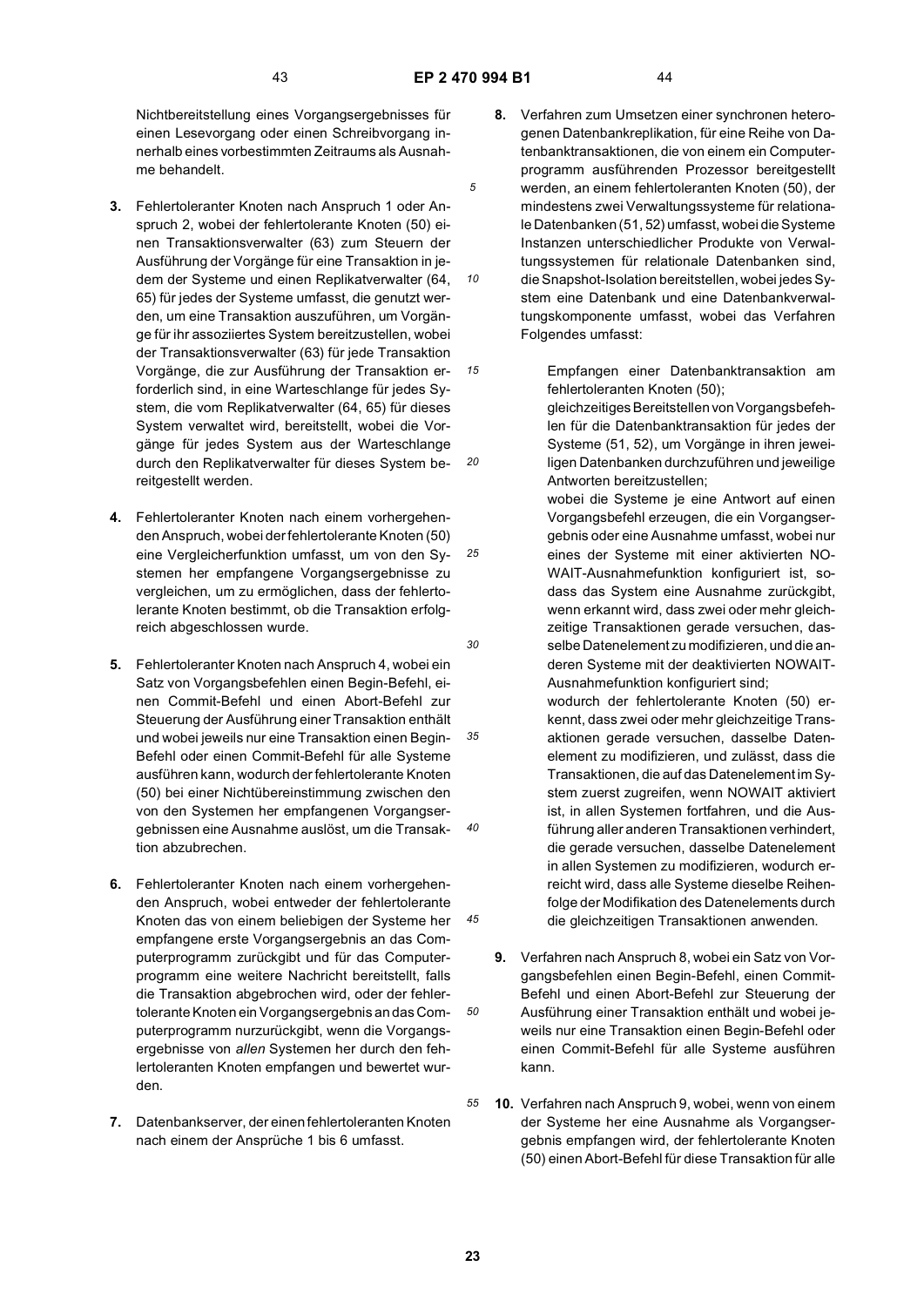*10*

*25*

*30*

*35*

### Systeme bereitstellt.

- **11.** Verfahren nach Anspruch 9 oder Anspruch 10, wobei die Ausführung eines Commit-Vorgangs für eine Transaktion Bestimmen umfasst, ob die Transaktion abgebrochen wurde, Bestimmen, dass die Vorgangsergebnisse von den Systemen her zulassen, dass ein Transaktionsergebnis bereitgestellt wird, und durch Übernehmen der Steuerung von Commitund Begin-Vorgängen, sodass kein anderer Beginoder Commit-Vorgang erfolgen kann, bis der Begin-Vorgang abgeschlossen ist, und wobei die Ausführung eines Begin-Vorgangs für eine Transaktion Setzen einer Variable umfasst, die anzeigt, dass die Transaktion nicht abgebrochen ist, und durch Übernehmen der Steuerung von Commit- und Begin-Vorgängen, sodass kein anderer Begin- oder Commit-Vorgang erfolgen kann, bis der Begin-Vorgang abgeschlossen ist.
- **12.** Verfahren nach einem der Ansprüche 9 bis 11, wobei der Satz von Vorgängen einen Lesevorgang und einen Schreibvorgang umfasst, und wobei der Knoten beim Ausführen eines Schreibvorgangs zuerst ein Write-Set extrahiert, gemäß dem Vorgänge umgesetzt werden, bevor für die Transaktion ein Commit ausgeführt wird.
- **13.** Verfahren nach Anspruch 12, wobei der fehlertolerante Knoten eine Nichtbereitstellung eines Vorgangsergebnisses für einen Lesevorgang oder einen Schreibvorgang innerhalb eines vorbestimmten Zeitraums als Ausnahme behandelt.
- **14.** Verfahren nach einem der Ansprüche 8 bis 13, das ferner Vergleichen von von den Systemen her empfangenen Vorgangsergebnissen umfasst, um zu ermöglichen, dass der fehlertolerante Knoten bestimmt, ob die Transaktion erfolgreich abgeschlossen wurde, und das ferner Abbrechen der Transaktion umfasst, falls der Schritt des Vergleichens von Vorgangsergebnissen eine Nichtübereinstimmung zwischen von unterschiedlichen Systemen her empfangenen Vorgangsergebnissen anzeigt.
- **15.** Verfahren nach einem der Ansprüche 8 bis 14, das ferner entweder Zurückgeben des von einem beliebigen der Systeme her empfangenen ersten Vorgangsergebnisses an das Computerprogramm und Bereitstellen einer weiteren Nachricht für das Computerprogramm, falls die Transaktion abgebrochen wird, oder Zurückgeben eines Vorgangsergebnisses an das Computerprogramm nur, wenn die Vorgangsergebnisse von allen Systemen her durch den fehlertoleranten Knoten (50) empfangen und bewertet wurden, umfasst.

### **Revendications**

- *15 20* **1.** Noeud tolérant les défaillances pour réplication de base de données hétérogène synchrone où le noeud tolérant les défaillances (50) est adapté pour réaliser une série de transactions de base de données générée par un processeur exécutant un programme informatique au niveau du noeud tolérant les défaillances (50), dans lequel le noeud tolérant les défaillances (50) comprend au moins deux systèmes de gestion de base de données relationnelle (51, 52), les systèmes étant des exemples de différents produits de système de gestion de base de données relationnelle qui fournissent un isolement instantané entre des transactions simultanées et chaque système (51, 52) comprenant une base de données et une composante de gestion de base de données, dans lequel pour chaque transaction de base de données, des instructions d'opération sont fournies simultanément à chacun des systèmes pour réaliser des opérations sur leur base de données respective et pour fournir des réponses respectives ;
	- dans lequel les réponses générées par les systèmes comprennent soit un résultat d'opération, soit une exception, et où seul l'un des systèmes est configuré avec une fonction d'exception NOWAIT (PAS D'AT-TENTE) activée qui renvoie une exception lors de la détection que deux transactions simultanées ou plus tentent de modifier la même donnée et les autres systèmes sont configurés avec la fonction d'exception NOWAIT désactivée, moyennant quoi le noeud tolérant les défaillances (50) est adapté pour détecter que deux transactions simultanées ou plus tentent de modifier la même donnée et pour bloquer une ou plusieurs des transactions afin de garantir que tous les systèmes appliquent le même ordre de modification de la donnée par les transactions simultanées.
- *40 45 50* **2.** Noeud tolérant les défaillances selon la revendication 1, dans lequel un ensemble d'instructions d'opération comprend une instruction de démarrage, une instruction d'archivage et une instruction d'abandon afin de commander l'exécution d'une transaction et comprend en outre une opération de lecture et une opération d'écriture, et dans lequel lors d'une exécution d'une opération d'écriture, le noeud extrait d'abord un ensemble d'écriture sur lequel des opérations sont réalisées avant que la transaction ne soit archivée et dans lequel le noeud tolérant les défaillances traite un échec de la fourniture d'un résultat d'opération à une opération de lecture ou une opération d'écriture dans une période prédéterminée en tant qu'exception.
	- **3.** Noeud tolérant les défaillances selon la revendication 1 ou la revendication 2, dans lequel le noeud tolérant les défaillances (50) comprend un gestion-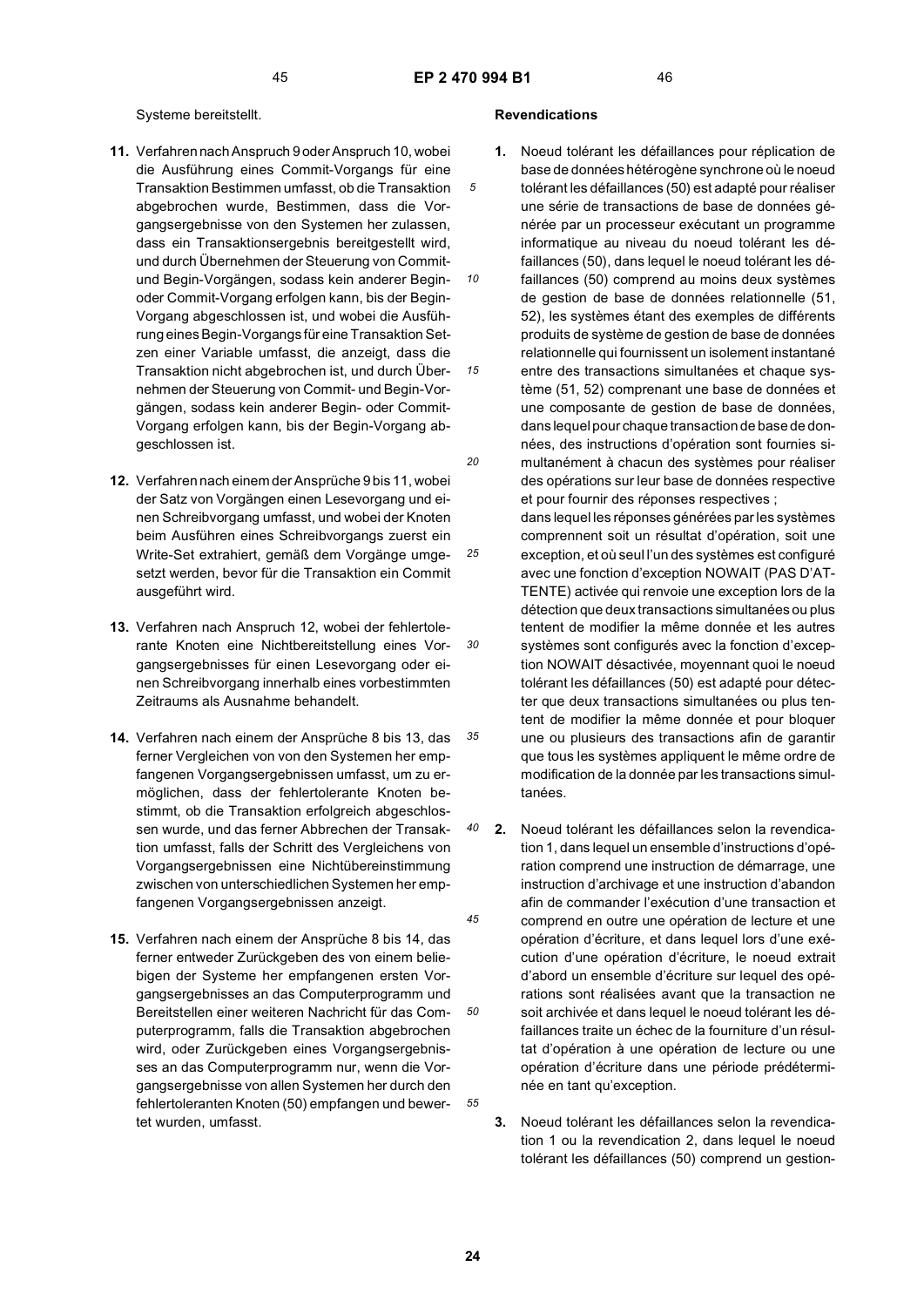*10*

naire de transactions (63) afin de commander l'exécution des opérations pour une transaction dans chacun des systèmes et un gestionnaire de réplique (64, 65) pour chacun des systèmes utilisés pour exécuter une transaction afin de fournir des opérations à son système associé, dans lequel pour chaque transaction, le gestionnaire de transactions (63) fournit les opérations nécessaires à l'exécution de la transaction dans une file d'attente pour chaque système géré par le gestionnaire de réplique (64, 65) pour ce système, dans lequel les opérations sont fournies à chaque système à partir de la file d'attente par le gestionnaire de réplique pour ce système.

- *15 20* **4.** Noeud tolérant les défaillances selon l'une quelconque des revendications précédentes, dans lequel le noeud tolérant les défaillances (50) comprend une fonction de comparateur afin de comparer les résultats d'opération reçus en provenance des systèmes afin de permettre au noeud tolérant les défaillances de déterminer si la transaction s'est terminée avec succès.
- *25 30 35* **5.** Noeud tolérant les défaillances selon la revendication 4, dans lequel un ensemble d'instructions d'opération comprend une instruction de démarrage, une instruction d'archivage et une instruction d'abandon afin de commander l'exécution d'une transaction et dans lequel seule une transaction peut exécuter une instruction de démarrage ou une instruction d'archivage à la fois pour tous les systèmes, moyennant quoi lors d'un défaut de correspondance entre les résultats d'opération reçus en provenance des systèmes, le noeud tolérant les défaillances (50) déclenche une exception afin d'abandonner la transaction.
- **6.** Noeud tolérant les défaillances selon l'une quelconque des revendications précédentes, dans lequel soit le noeud tolérant les défaillances renvoie le premier résultat d'opération reçu en provenance de l'un quelconque des systèmes au programme informatique, et fournit un message supplémentaire au programme informatique si la transaction est abandonnée, soit le noeud tolérant les défaillances renvoie un résultat d'opération au programme informatique *uniquement* lorsque les résultats d'opération en provenance de *tous* les systèmes ont été reçus et analysés par le noeud tolérant les défaillances.
- **7.** Serveur de base de données comprenant un noeud tolérant les défaillances selon l'une quelconque des revendications 1 à 6.
- **8.** Procédé de réalisation d'une réplication de base de données hétérogène synchrone, pour une série de transactions de base de données fournie par un processeur exécutant un programme informatique, au niveau d'un noeud tolérant les défaillances (50) com-

prenant au moins deux systèmes de gestion de base de données relationnelle (51, 52), les systèmes étant des exemples de différents produits de système de gestion de base de données relationnelle qui fournissent un isolement instantané, chaque système comprenant une base de données et une composante de gestion de base de données, le procédé comprenant :

- la réception d'une transaction de base de données au niveau du noeud tolérant les défaillances (50) ;
- la fourniture d'instructions d'opération pour la transaction de base de données simultanément à chacun des systèmes (51, 52) pour réaliser des opérations sur leurs bases de données respectives et fournir des réponses respectives ; les systèmes générant chacun une réponse à une instruction d'opération qui comprend un résultat d'opération ou une exception, où seul un des systèmes est configuré avec une fonction d'exception NOWAIT activée de sorte que le système renvoie une exception lors de la détection que deux transactions simultanées ou plus tentent de modifier la même donnée et les autres systèmes sont configurés avec la fonction d'exception NOWAIT désactivée ;

moyennant quoi le noeud tolérant les défaillances (50) détecte que deux transactions simultanées ou plus tentent de modifier la même donnée et permet aux transactions qui accèdent à la donnée en premier sur le système avec la fonction NOWAIT activée de continuer sur tous les systèmes, et empêche l'exécution de toutes les autres transactions tentant de modifier la même donnée sur tous les systèmes, permettant ainsi l'application par tous les systèmes du même ordre de modification de la donnée par les transactions simultanées.

- **9.** Procédé selon la revendication 8, dans lequel un ensemble d'instructions d'opération comprend une instruction de démarrage, une instruction d'archivage et une instruction d'abandon afin de commander l'exécution d'une transaction et dans lequel seule une transaction peut exécuter une transaction de démarrage ou une transaction d'archivage à la fois pour tous les systèmes.
- **10.** Procédé selon la revendication 9, dans lequel lorsqu'une exception est reçue en tant que résultat d'opération en provenance de l'un des systèmes, le noeud tolérant les défaillances (50) fournit une instruction d'abandon pour cette transaction pour tous les systèmes.
	- **11.** Procédé selon la revendication 9 ou 10, dans lequel l'exécution d'une opération d'archivage pour une

*40*

*45*

*50*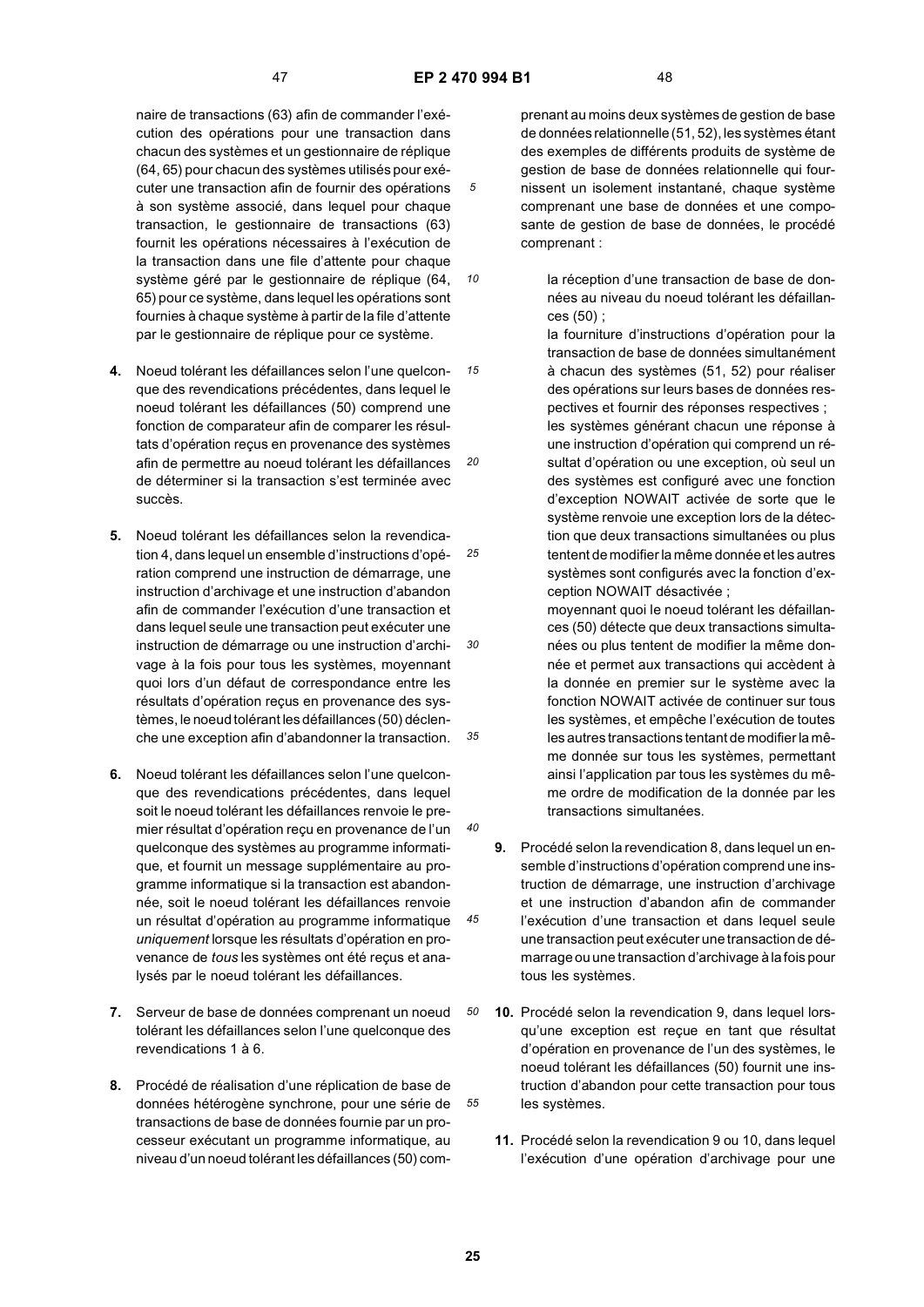*10*

*15*

*25*

*30*

transaction comprend le fait de déterminer si la transaction a été abandonnée, de déterminer que les résultats d'opération en provenance des systèmes permettent de fournir un résultat de transaction, et d'acquérir une commande des opérations d'archivage et de démarrage de sorte qu'aucune autre opération d'archivage ou de démarrage ne peut avoir lieu jusqu'à ce que l'opération de démarrage soit terminée et dans lequel l'exécution d'une opération de démarrage pour une transaction comprend l'établissement d'une variable indiquant que la transaction n'est pas abandonnée, et d'acquérir la commande des opérations de démarrage et d'archivage de sorte qu'aucune autre opération de démarrage ou d'archi-

*20* **12.** Procédé selon l'une quelconque des revendications 9 à 11, dans lequel l'ensemble d'opérations comprend une opération de lecture et une opération d'écriture, et dans lequel lors de l'exécution d'une opération d'écriture, le noeud extrait d'abord un ensemble d'écriture sur lequel des opérations sont réalisées avant que la transaction ne soit archivée.

vage ne peut avoir lieu jusqu'à ce que l'opération de

démarrage soit terminée.

- 13. Procédé selon la revendication 12, dans lequel le noeud tolérant les défaillances traite un échec de la fourniture d'un résultat d'opération à une opération de lecture ou une opération d'écriture dans une période prédéterminée en tant qu'exception.
- *35 40* **14.** Procédé selon l'une quelconque des revendications 8 à 13, comprenant en outre la comparaison de résultats d'opération reçus en provenance des systèmes afin de permettre au noeud tolérant les défaillances de déterminer si la transaction s'est terminée avec succès et comprenant en outre l'abandon de la transaction si l'étape de comparaison des résultats d'opération indique un défaut de correspondance entre les résultats d'opération reçus en provenance des différents systèmes.
- *45 50* **15.** Procédé selon l'une quelconque des revendications 8 à 14, comprenant en outre soit le renvoi du premier résultat d'opération en provenance de l'un quelconque des systèmes au programme informatique, et la fourniture d'un message supplémentaire au programme informatique si la transaction est abandonnée, soit le renvoi d'un résultat d'opération au programme informatique uniquement lorsque les résultats d'opération en provenance de tous les systèmes ont été reçus et analysés par le noeud tolérant les défaillances (50).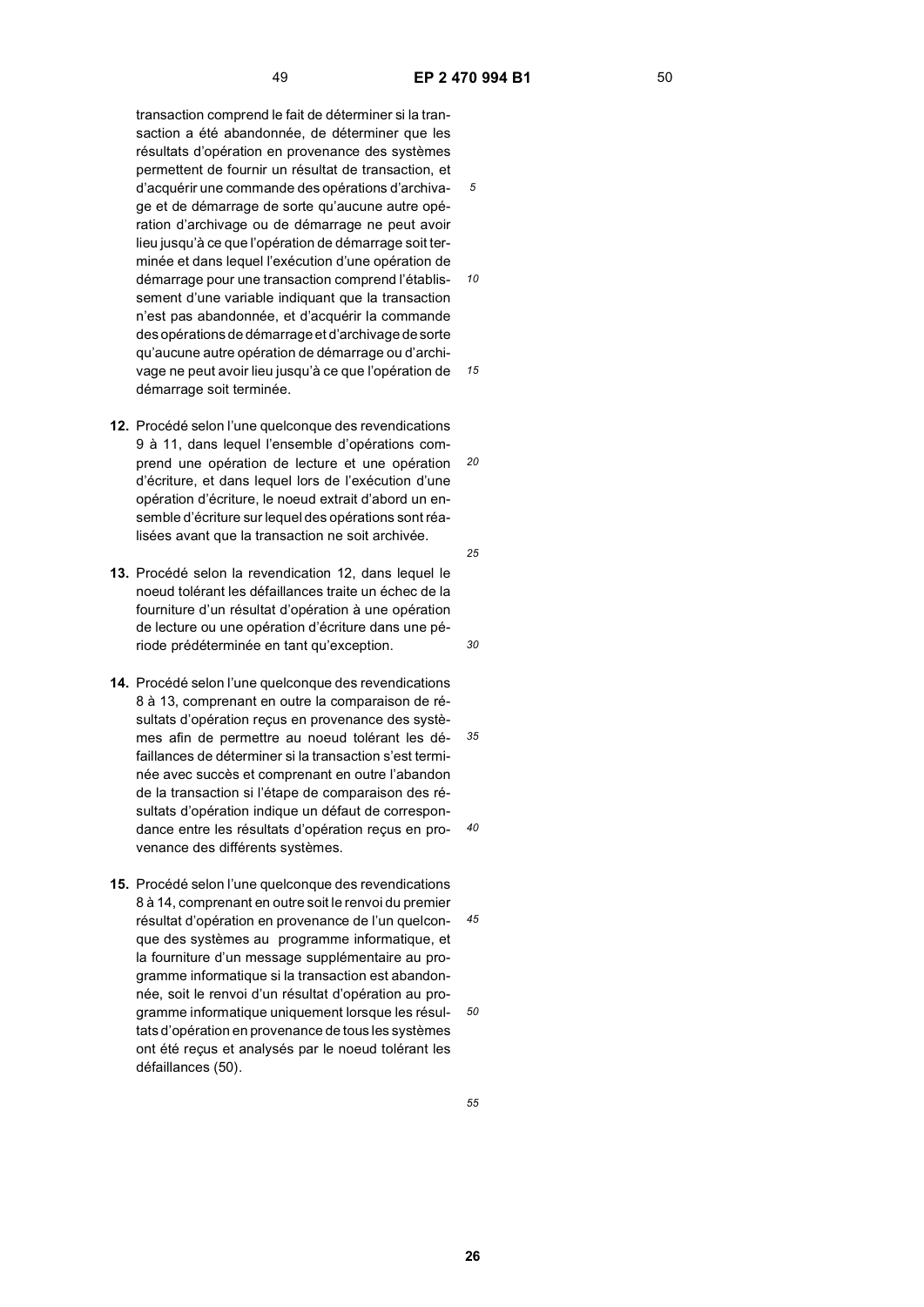

Figure 1



Figure 2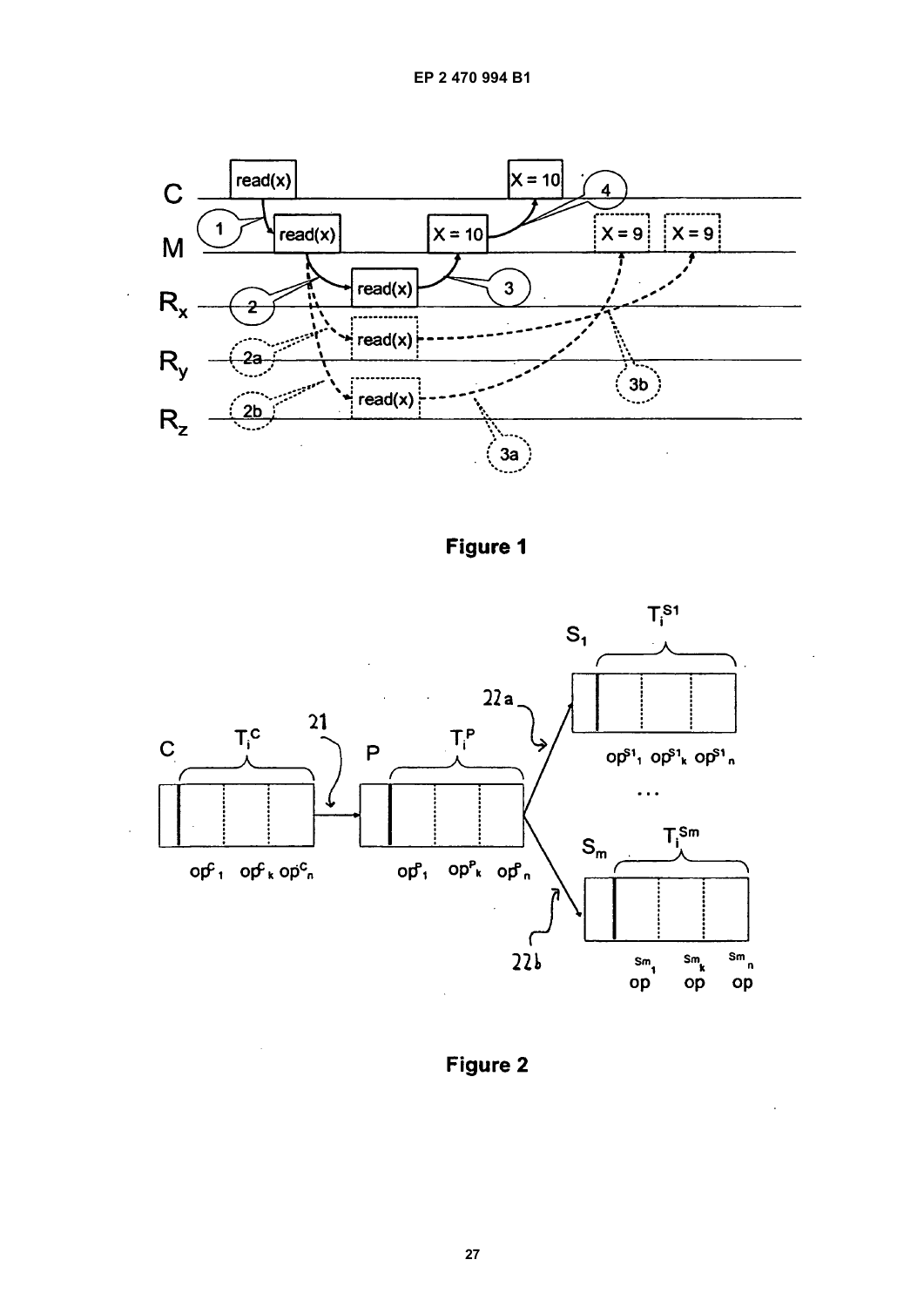





Figure 4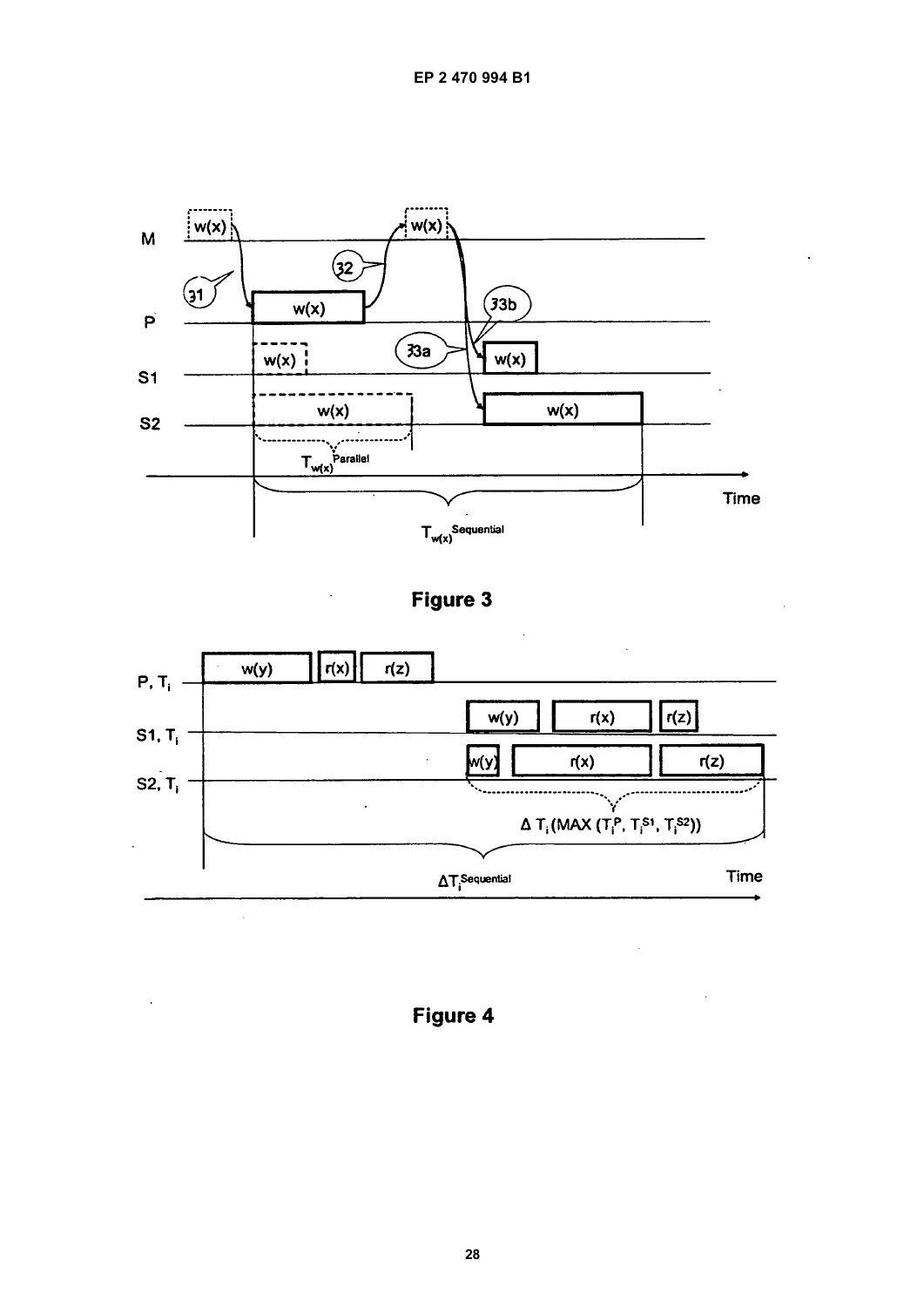





Figure 7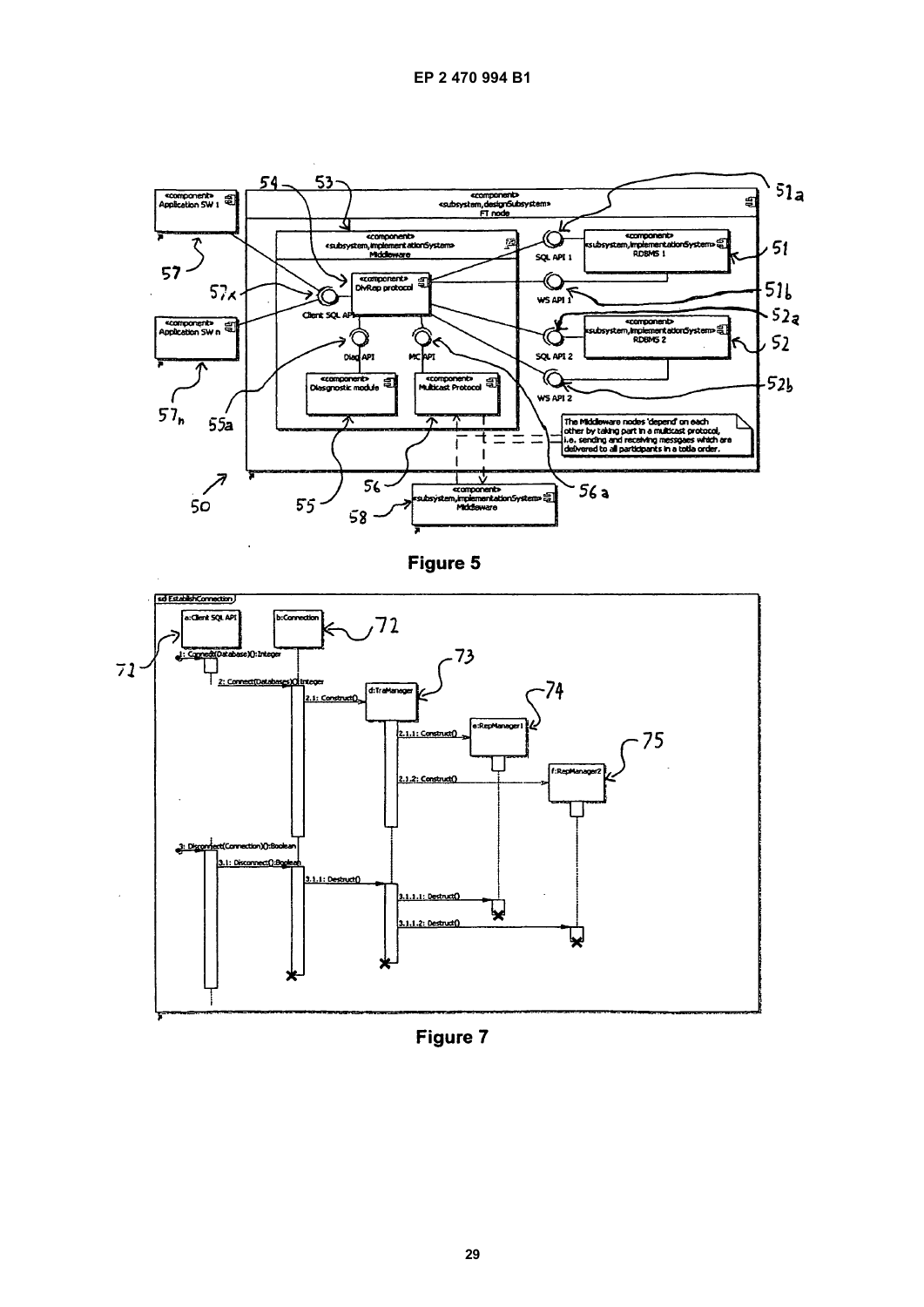

 $\ddot{\phantom{a}}$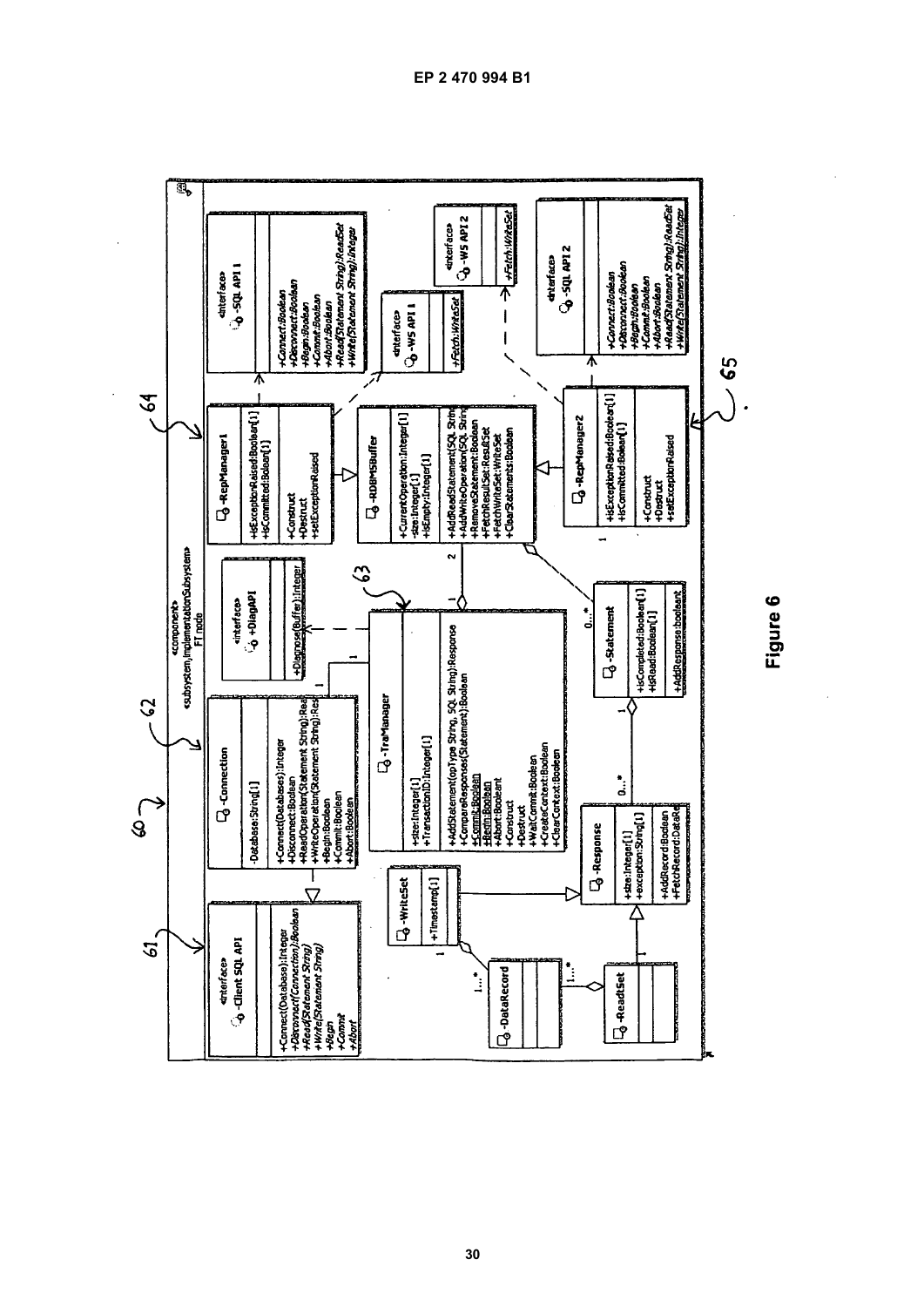

Figure 8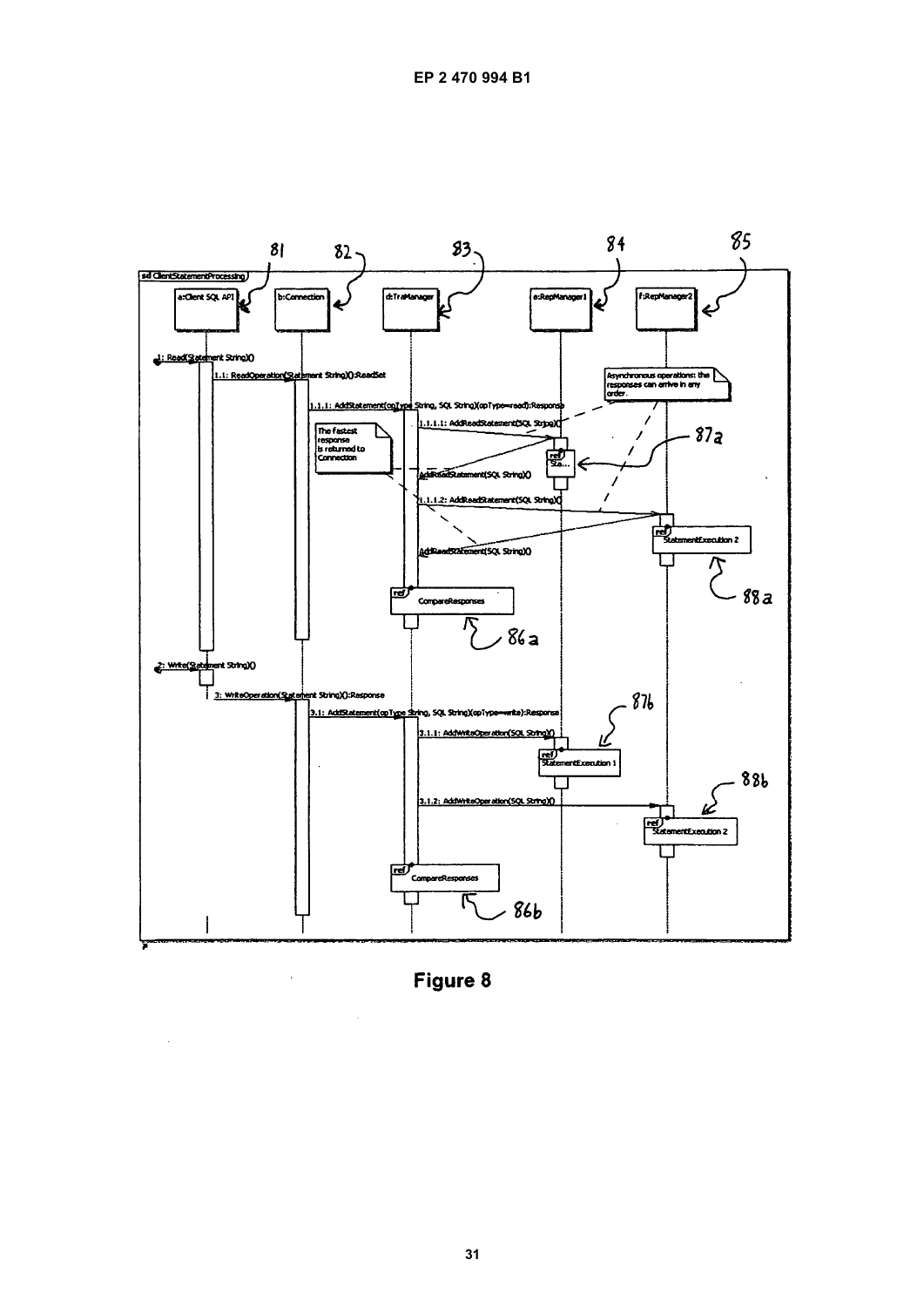

Figure 9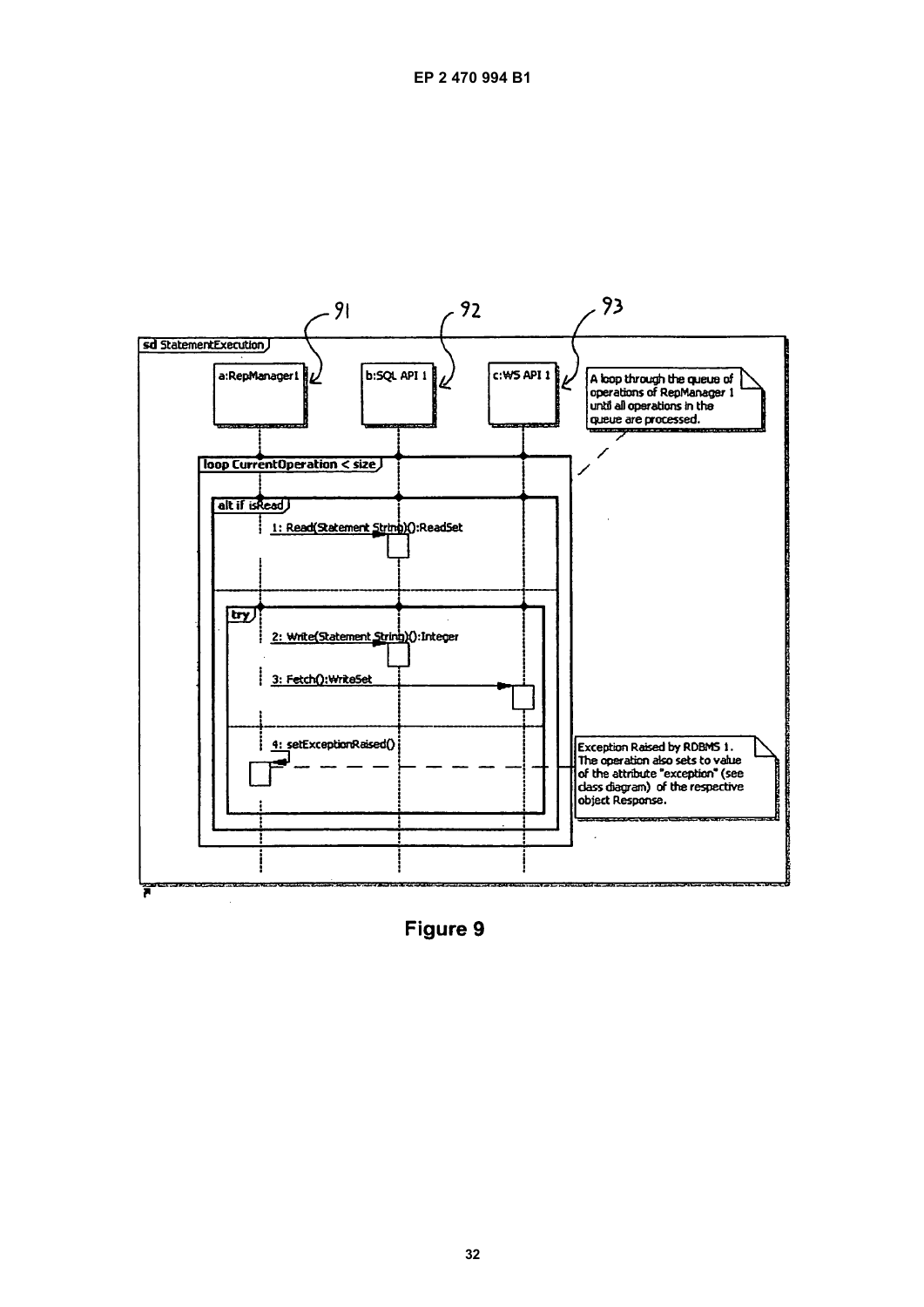

Figure 10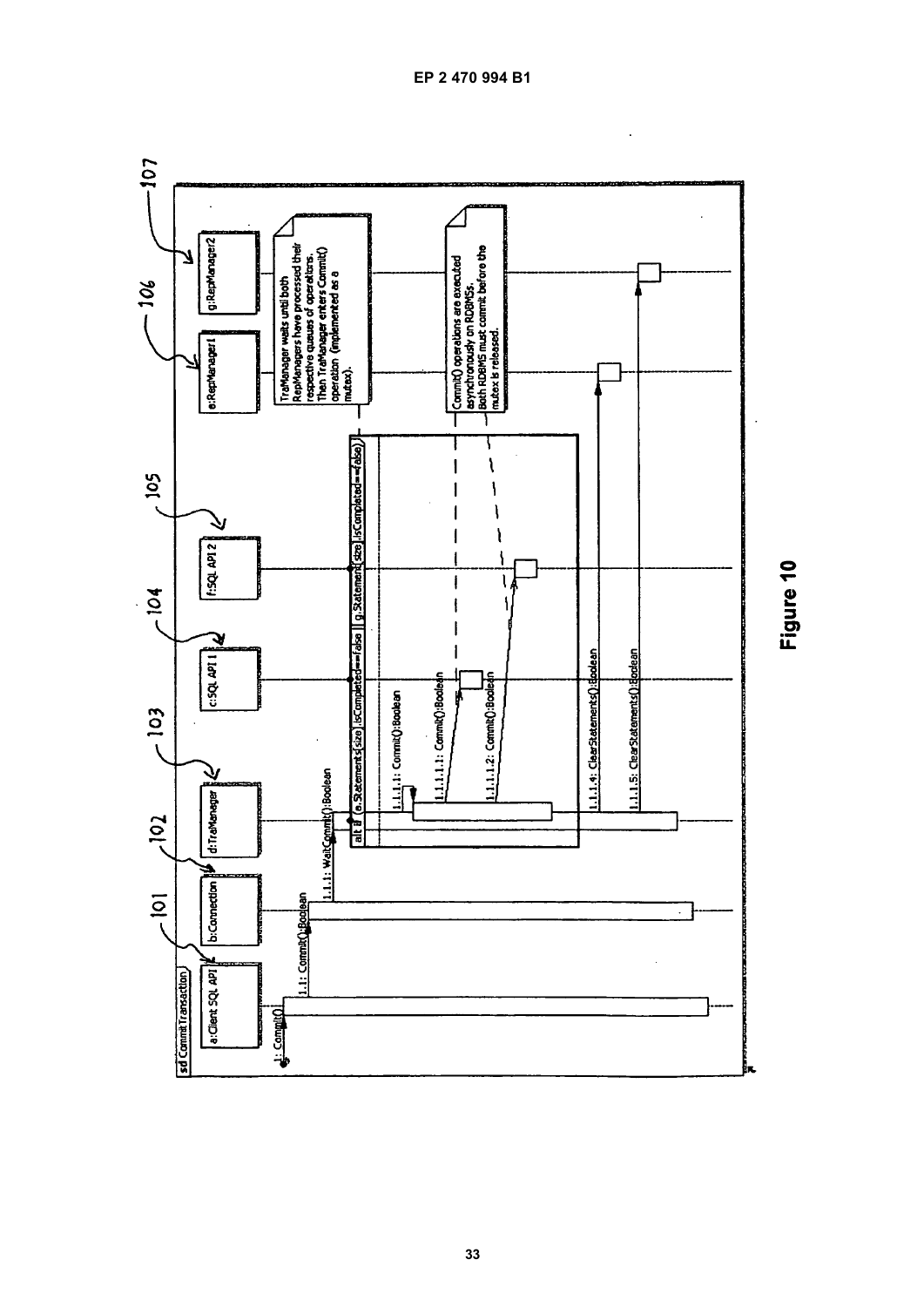

Figure 12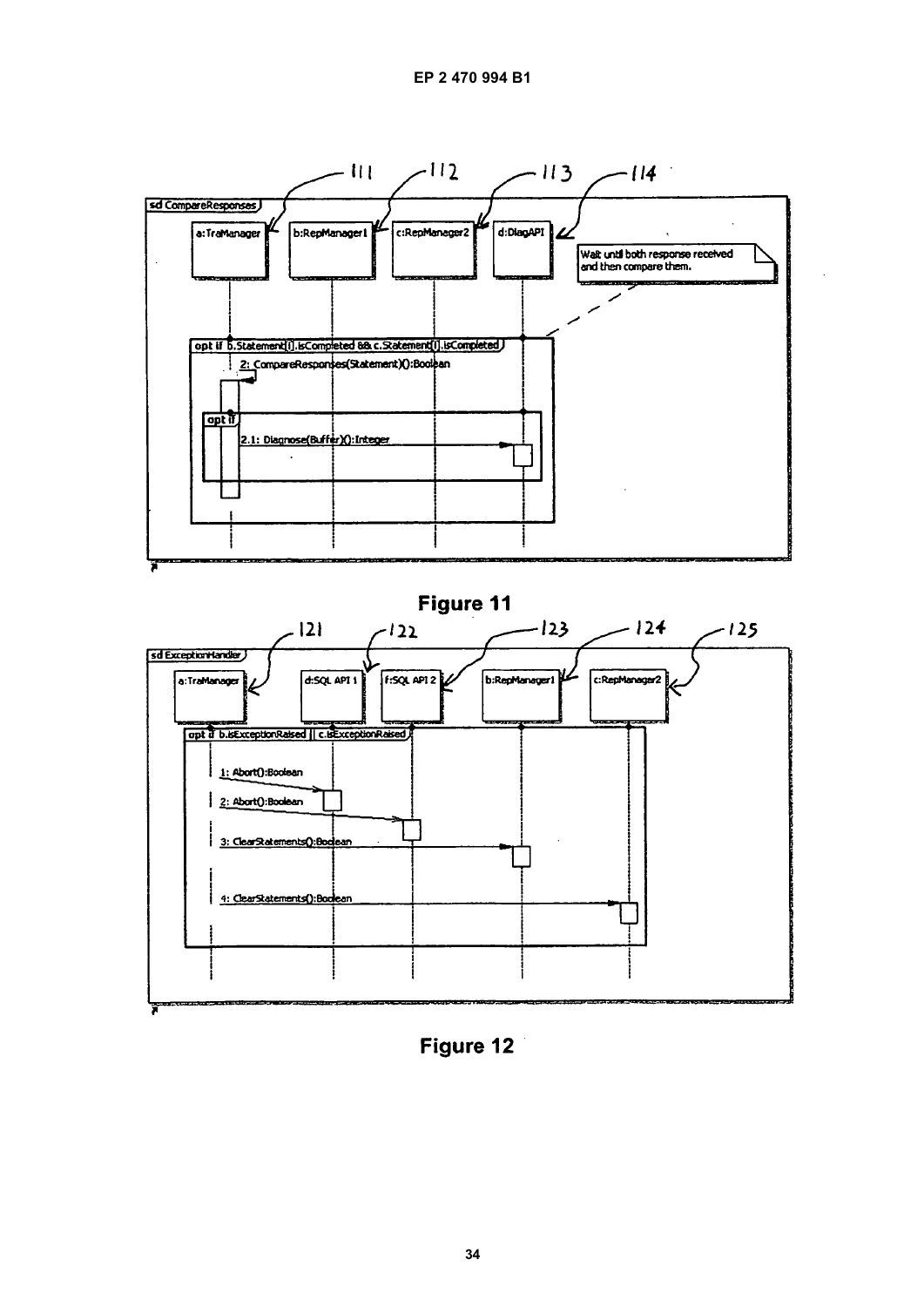- I) Upon SQL operation OP
- II) switch(OP)
	- A) case: OP is a begin
		- 1) reset transaction abort /\* set transaction abort to false \*/
		- 2) obtain the mutex  $/$  among TraManagers  $*/$

 $\sim 10$ 

- 3) send begin to all RDBMSs /\* create snapshots on the RDBMSs \*/
- 4) wait for all RDBMSs to acknowledge the operation
- 5) release the  $m$ utex
- 6) return control to the client
- On exception  $/$ \* while the *begin* is executing \*/ set transaction abort notify the client of the exception
- B) case: OP is read or write operation
	- 1) put OP into the queues of RepManagers /\* each RDBMS is served by a RepManager \*/
	- 2) receive the fastest response for the OP
	- 3) if the fastest response is not an exception
	- a) return the response to the client
	- $4)$  else
		- a) set transaction abort
		- b) notify the client of the exception
	- 5) wait for all responses to be received
		- a) if exception raised && transaction not set to abort
			- i) set transaction abort
		- ii) notify the client of the exception b) else
		- i) do compare responses
- C) case: OP is an abort
	- 1) set transaction abort
- D) case: OP is a commit
	- 1) if transaction not set to abort
		- a) wait until all available replicas have voted and the comparator has voted
			- i) obtain the  $m$ utex
			- ii) commit transaction on all RDBMSs /\* directly access their SQL API \*/
			- iii) wait until all replicas have responded
			- iv) release mutex
			- v) clear RepManagers queues
			- vi) return to client /\* return control to client \*/

Abort Function /\* executed by a TraManager\*/

- I) if transaction set to abort
	- A) abort transaction on all RDBMSs /\* directly access their SQL API \*/
	- B) wait until all RDBMSs have aborted the transaction

Comparator Function /\* executed by a TraManager\*/

- I) compare the responses from all RDBMSs
	- A) if a mismatch found
		- 1) set transaction abort
		- 2) notify the client of an exception ("data inconsistency occurred")

# Figure 13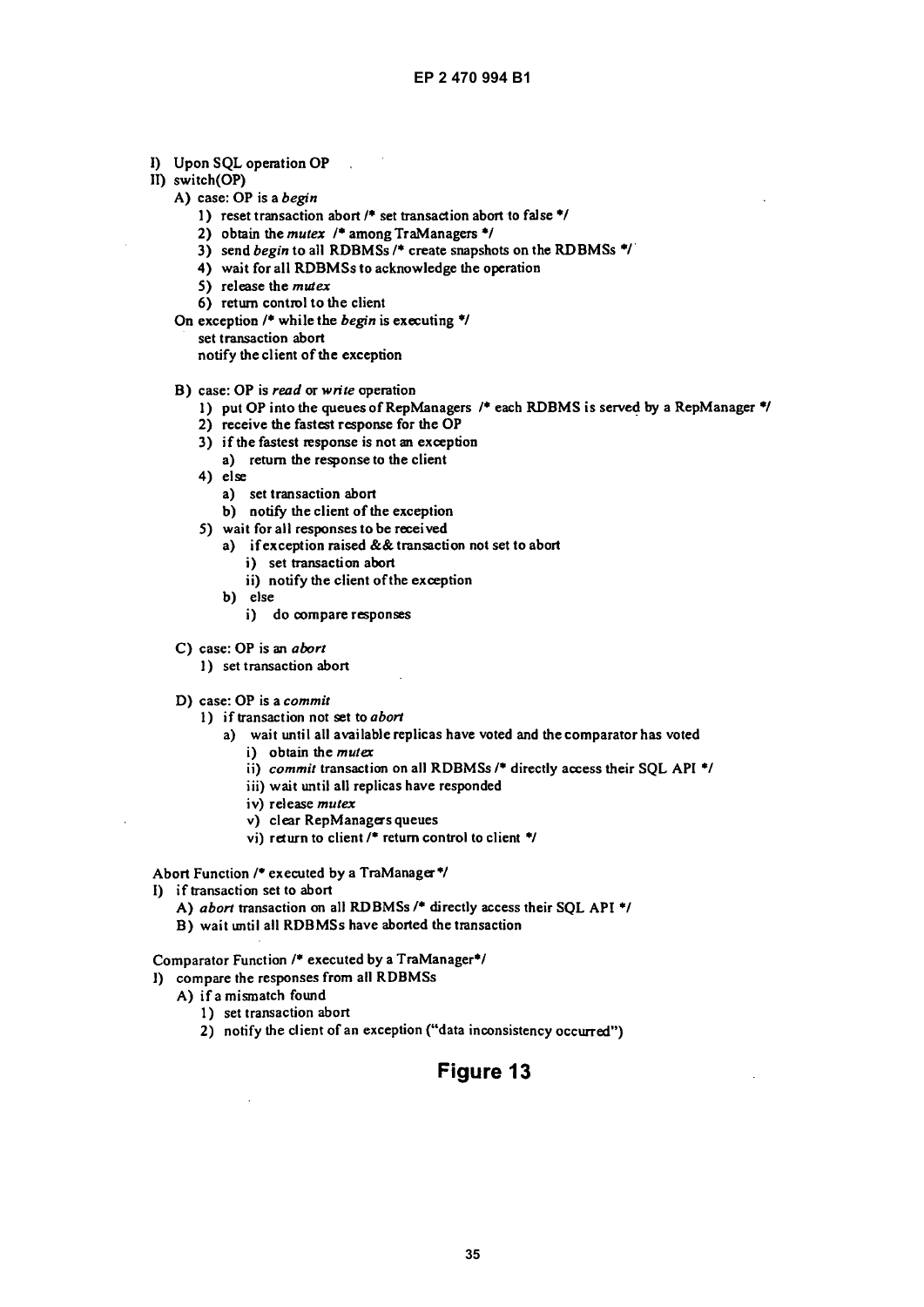- I) while (non-empty queue & & transaction not set to abort)
	- A) fetch an operation (OP) from the RepManager queue
	- B) switch(OP)
		- 1) case: OP is a read operation
			- a) send OP to the own RDBMS
			- b) wait for a response  $/$ \* either fetched data or an exception \*/
			- c) return response to TraManager
		- 2) case: OP is a write operation
			- a) send OP to the own RDBMS
			- b) wait for the response  $/$ <sup>\*</sup> data or an exception  $*$ /
			- c) if no exception raised
				- i) obtain the write set /\*this operation may result in an exception, which would be stored in the writeset itself<sup>\*/</sup>
				- ii) return the write set to TraManager
			- d) else
				- i) return exception to TraManager
			- e) default:  $/$  incorrect operation  $*/$

# Figure 14



Figure 15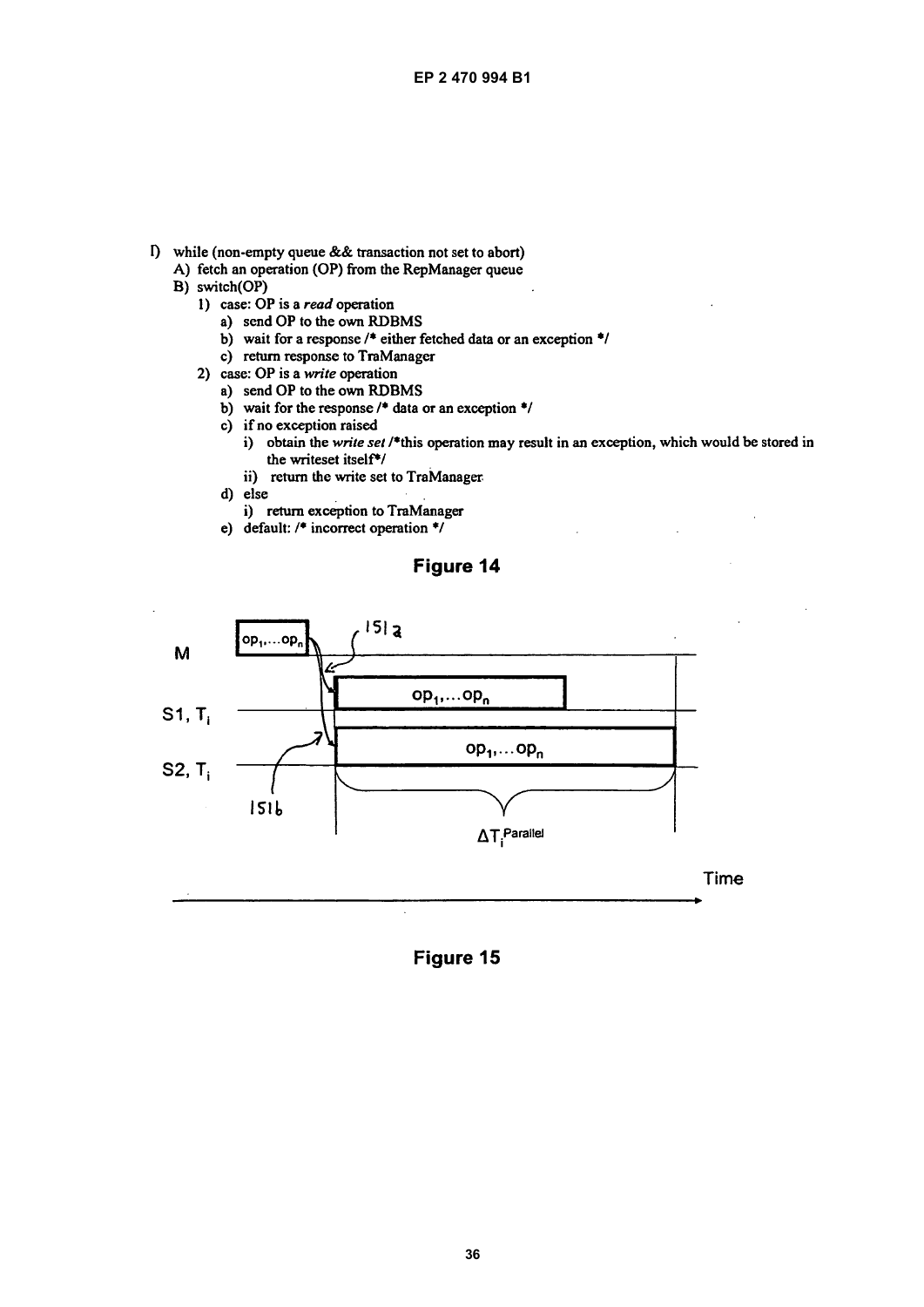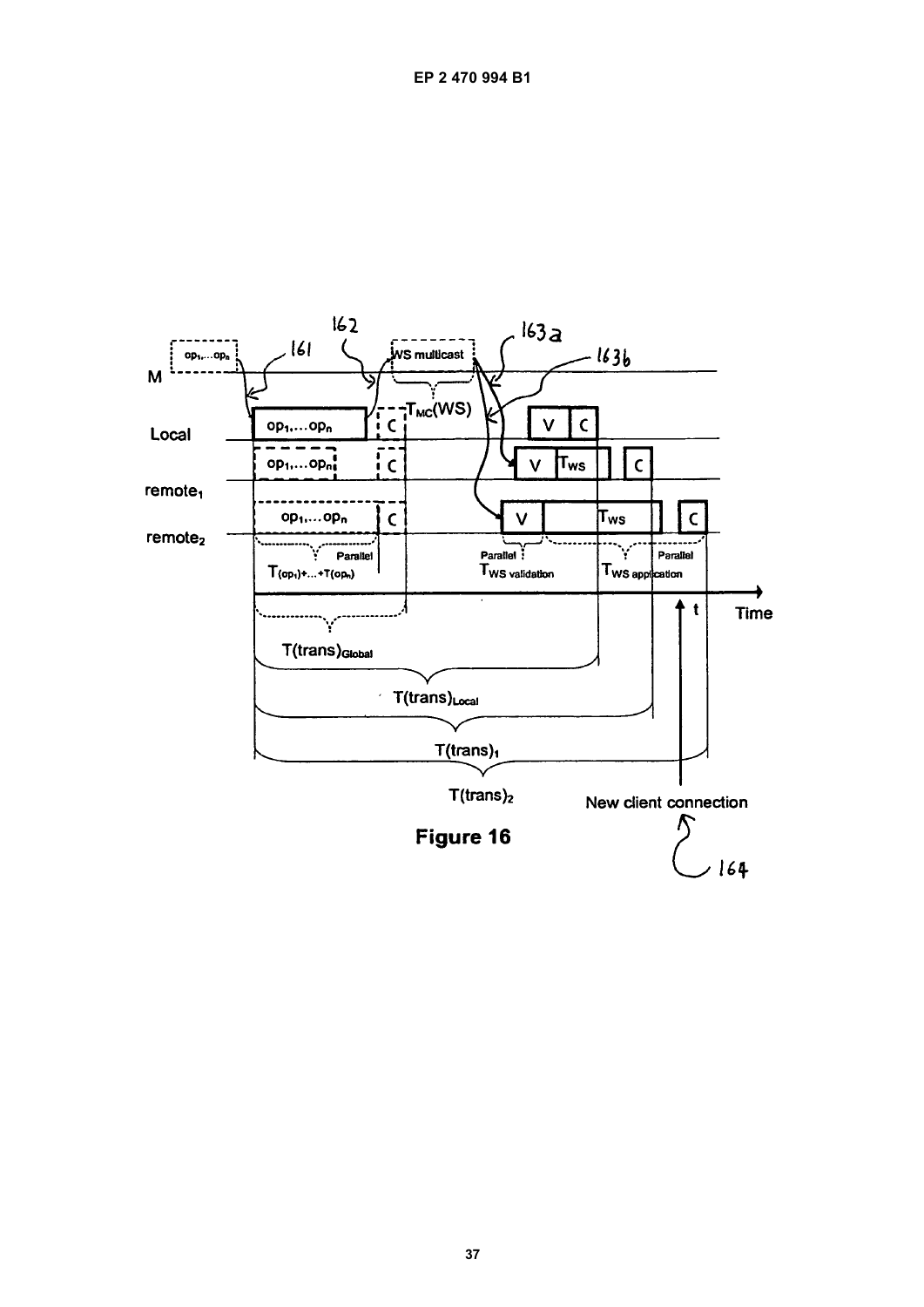

Figure 17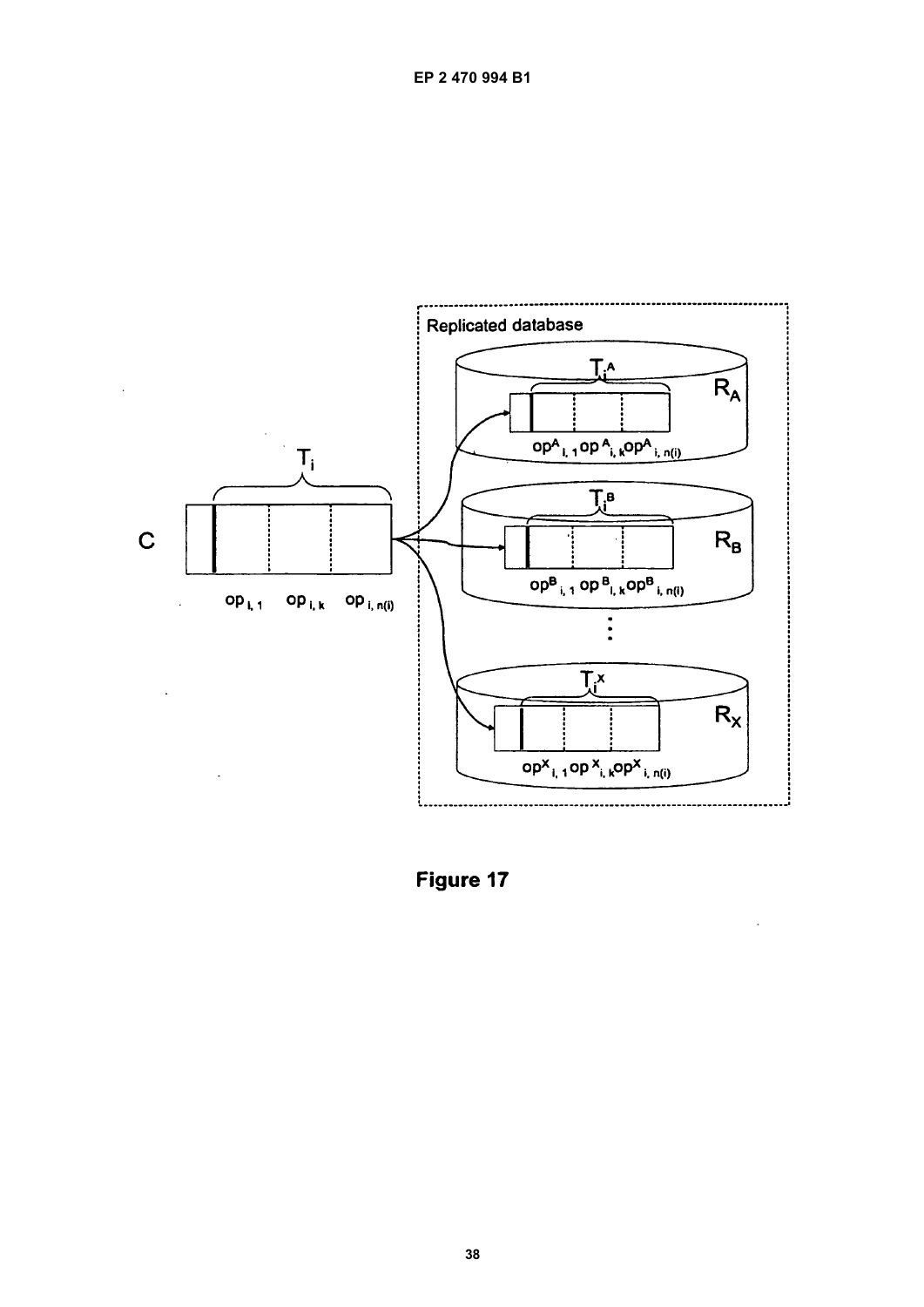

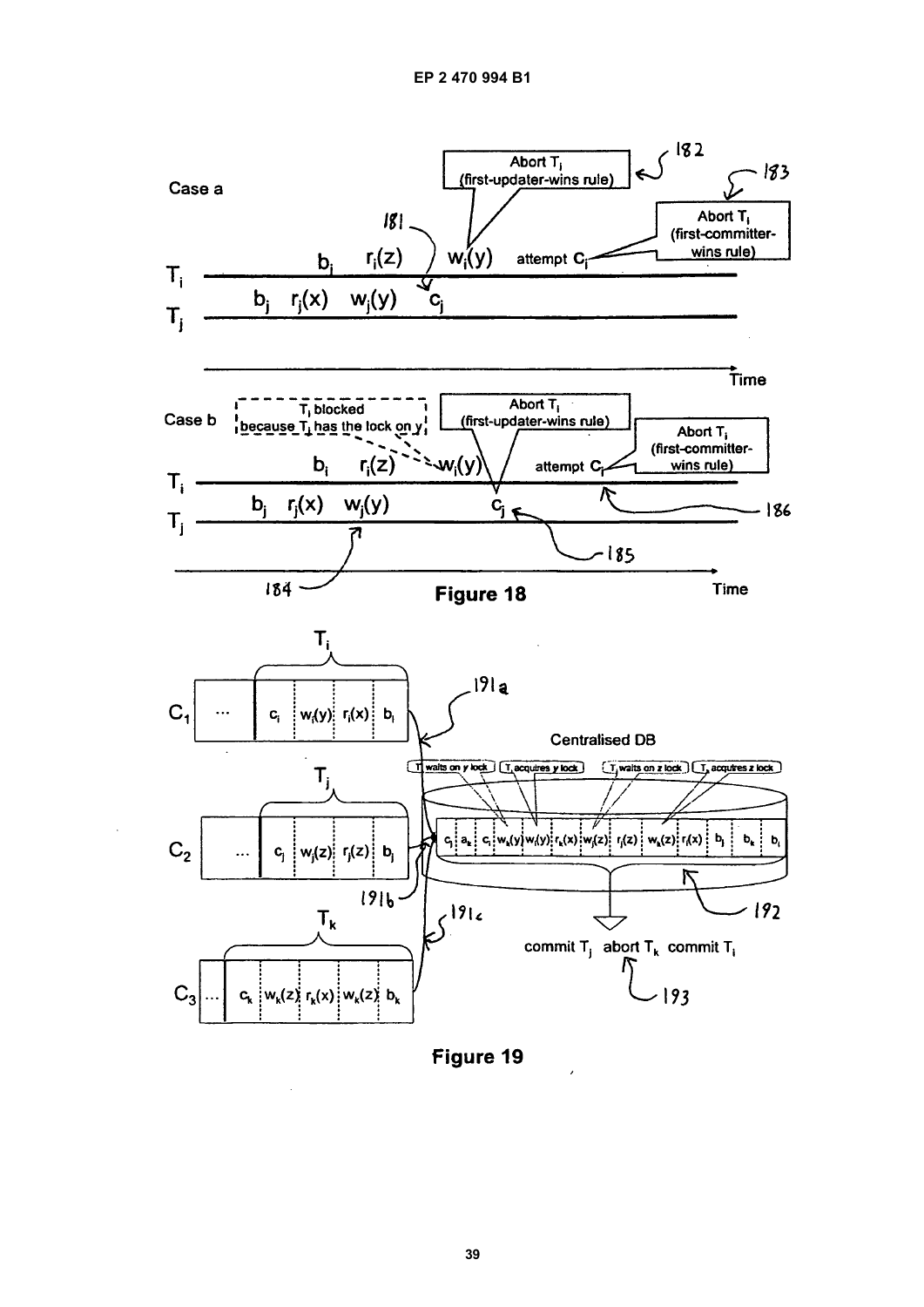

Figure 20

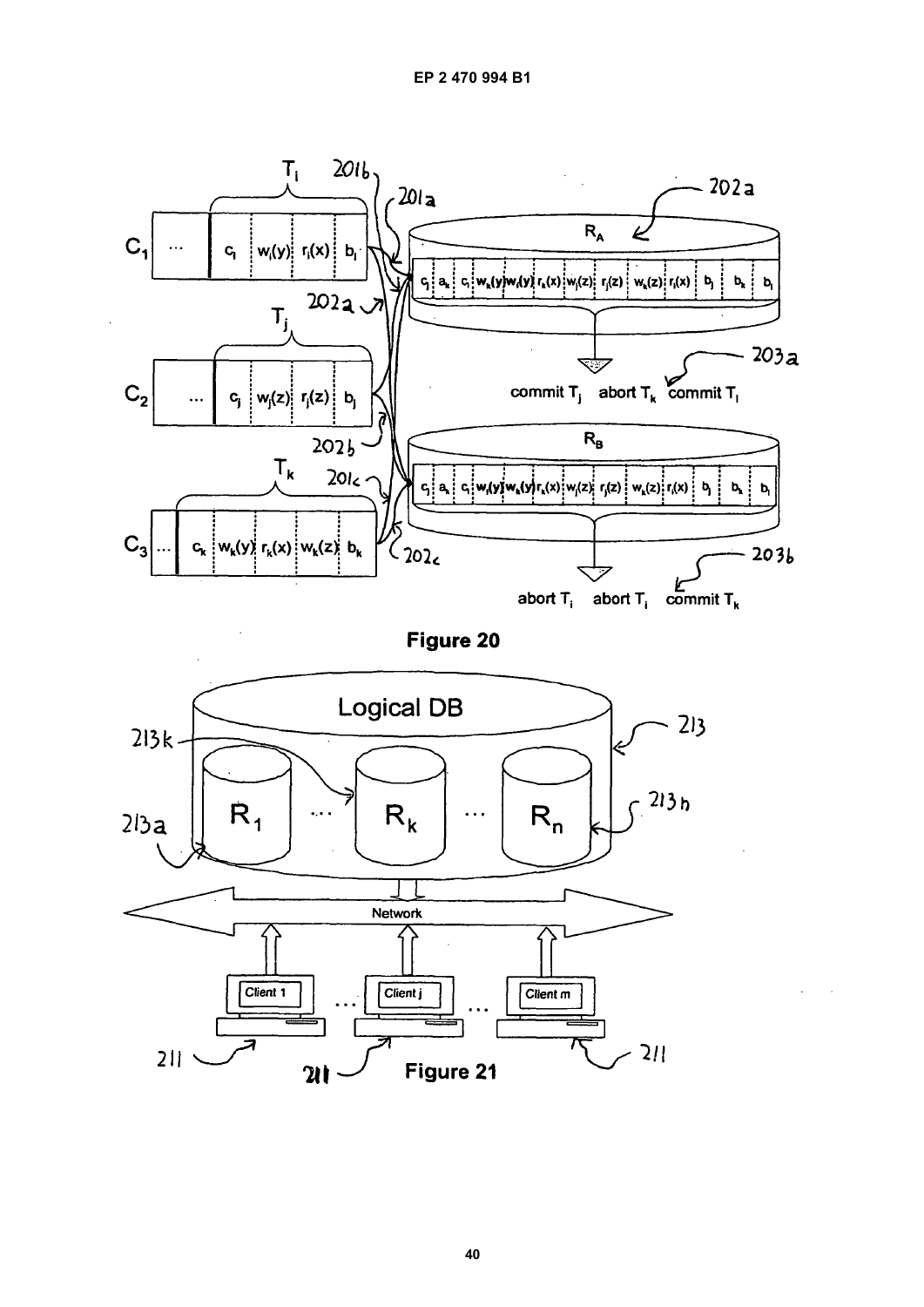

Figure 22



Figure 23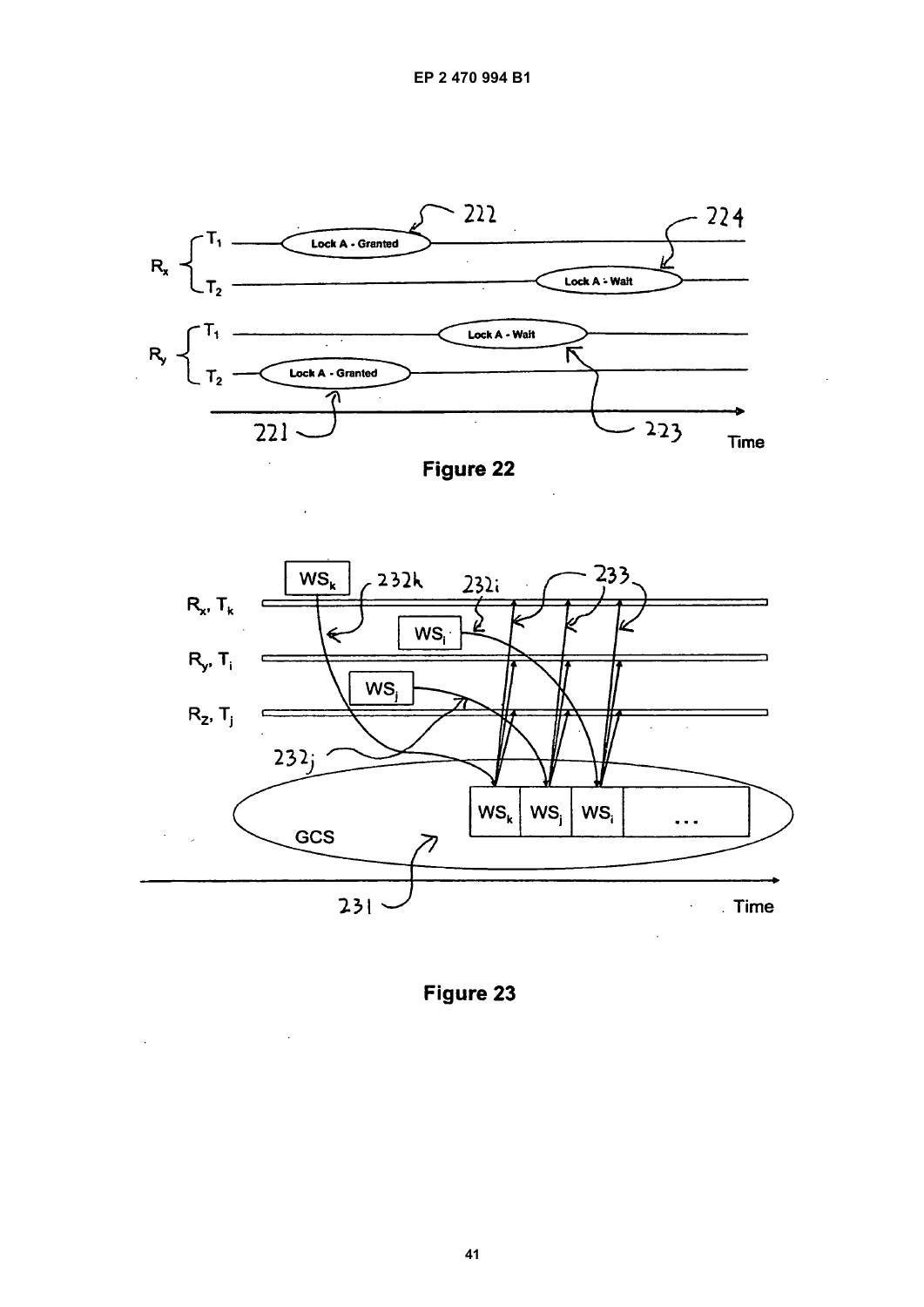### **REFERENCES CITED IN THE DESCRIPTION**

*This list of references cited by the applicant is for the reader's convenience only. It does not form part of the European patent document. Even though great care has been taken in compiling the references, errors or omissions cannot be excluded and the EPO disclaims all liability in this regard.*

### **Patent documents cited in the description**

**•** EP 1349085 A **[0008]**

### **Non-patent literature cited in the description**

- **ADYA, A. ; B. LISKOV et al.** Generalized Snapshot Isolation Levels. *IEEE International Conference on Data Engineering (ICDE,* 2000 **[0139]**
- **AGRAWAL, D. ;G. ALONSO et al.** Exploiting Atomic Broadcast in Replicated Databases. *Proceedings of EuroPar (EuroPar'97,* 1997 **[0139]**
- **•** ANSI X3.135-1992. American National Standard for Information Systems, 1992 **[0139]**
- **•** A Critique of ANSI SQL Isolation Levels. **BEREN-SON, H. ; P. BERNSTEIN et al.** SIGMOD international Conference on Management of Data. ACM Press, 1995 **[0139]**
- **•** Concurrency Control and Recovery in Database Systems. **BERNSTEIN, A. ; V. HADZILACOS et al.** Reading, Mass. Addison-Wesley, 1987 **[0139]**
- **•** Database Replication Using Generalized Snapshot Isolation. **ELNIKETY, S. ; W. ZWAENEPOEL et al.** Proceedings of the 24th IEEE Symposium on Reliable Distributed Systems (SRDS'05. IEEE Computer Society, 2005, 73-84 **[0139]**
- **FEKETE, A. ; E. O'NEIL et al.** A read-only transaction anomaly under snapshot isolation. *ACM SIG-MOD Record,* 2004, vol. 33 (3), 12-14 **[0139]**
- **GASHI, I. ; P. POPOV.** Rephrasing Rules for Off-the-Shelf SQL Database Servers. *Sixth European Dependable Computing Conference, 2006. EDCC '06,* 2006 **[0139]**
- **GASHI, I. ; P. POPOV et al.** Fault tolerance via diversity for off-the-shelf products: a study with SQL database server. *IEEE Transactions on Dependable and Secure Computing,* 2007 **[0139]**
- **•** The Transaction Concept: Virtues and Limitations. **GRAY, J.** 7th International Conference on Very Large Data Bases (VLDB. IEEE Computer Society, 1981 **[0139]**
- **GRAY, J. ; R. LORIE et al.** Granularity of locks and degrees of consistency in a shared data base. *IFIP Working Conference on Modelling of Data Base Management Systems,* 1975 **[0139]**
- **GRAY, J. ; A. REUTER.** Transaction processing : concepts and techniques. Morgan Kaufmann, 1993 **[0139]**
- **•** Fault-tolerant broadcast and related problems. **HADZILACOS, V. ; S. TOUEG.** Distributed Systems. Addison-Wesley, 1993, 97-145 **[0139]**
- **JIMENEZ-PERIS, R. ; M. PATINO-MARTINEZ.** D5: Transaction Support. *ADAPT Middleware Technologies for Adaptive and Composable Distributed Components,* 2003, 20 **[0139]**
- **KEMME, B.** Database Replication fo Clusters of Workstations. *Swiss Federal Institute of Technology,* 2000, 145 **[0139]**
- **KEMME, B. ; G. ALONSO.** Don't be lazy, be consistent: Postgres-R, a new way to implement Database Replication. *Int. Conf. on Very Large Databases (VLDB,* 2000 **[0139]**
- **•** Postgres-R(SI): Combining Replica Control with Concurrency Control based on Snapshot Isolation. **KEMME, B. ;S. WU.** International Conference on Data Engineering. IEEE Computer Society, 2005 **[0139]**
- **LAMPORT, L. ; R. SHOSTAK et al.** The Byzantine Generals Problem. *ACM Transactions on Programming Language and Systems (TOPLAS,* 1982, vol. 4 (3), 382-401 **[0139]**
- **•** Middleware Based Data Replication Providing Snapshot Isolation. **LIN, Y. ; B. KEMME et al.** ACM SIG-MOD International Conference on Management of Data, Baltimore. ACM Press, 2005 **[0139]**
- **MULLENDER, S.** Distributed Systems. ACM Press/Addison-Wesley Publishing Co, 1993 **[0139]**
- **PATINO-MARTINEZ, M. ; R. JIMENEZ-PERIS et al.** MIDDLE-R: Consistent database replication at the middleware level. *ACM Transactions on Computer Systems (TOCS),* 2005, vol. 23 (4), 375-423 **[0139]**
- **PREGUIÇA, N. ; R. RODRIGUES et al.** Byzantium: Byzantine-Fault-Tolerant Database Replication Providing Snapshot Isolation. *Fourth Workshop on Hot Topics in System Dependability,* 2008 **[0139]**
- **•** Nonblocking commit protocols. **SKEEN, D.** Proceedings of ACM SIGMOD International conference on management of data. ACM Press, 1981 **[0139]**
- **•** Detecting and Tolerating Byzantine Faults in Database Systems. **VANDIVER, B.** Programming Methodology Group. Massachusetts Institute of Technology, 2008, 176 **[0139]**